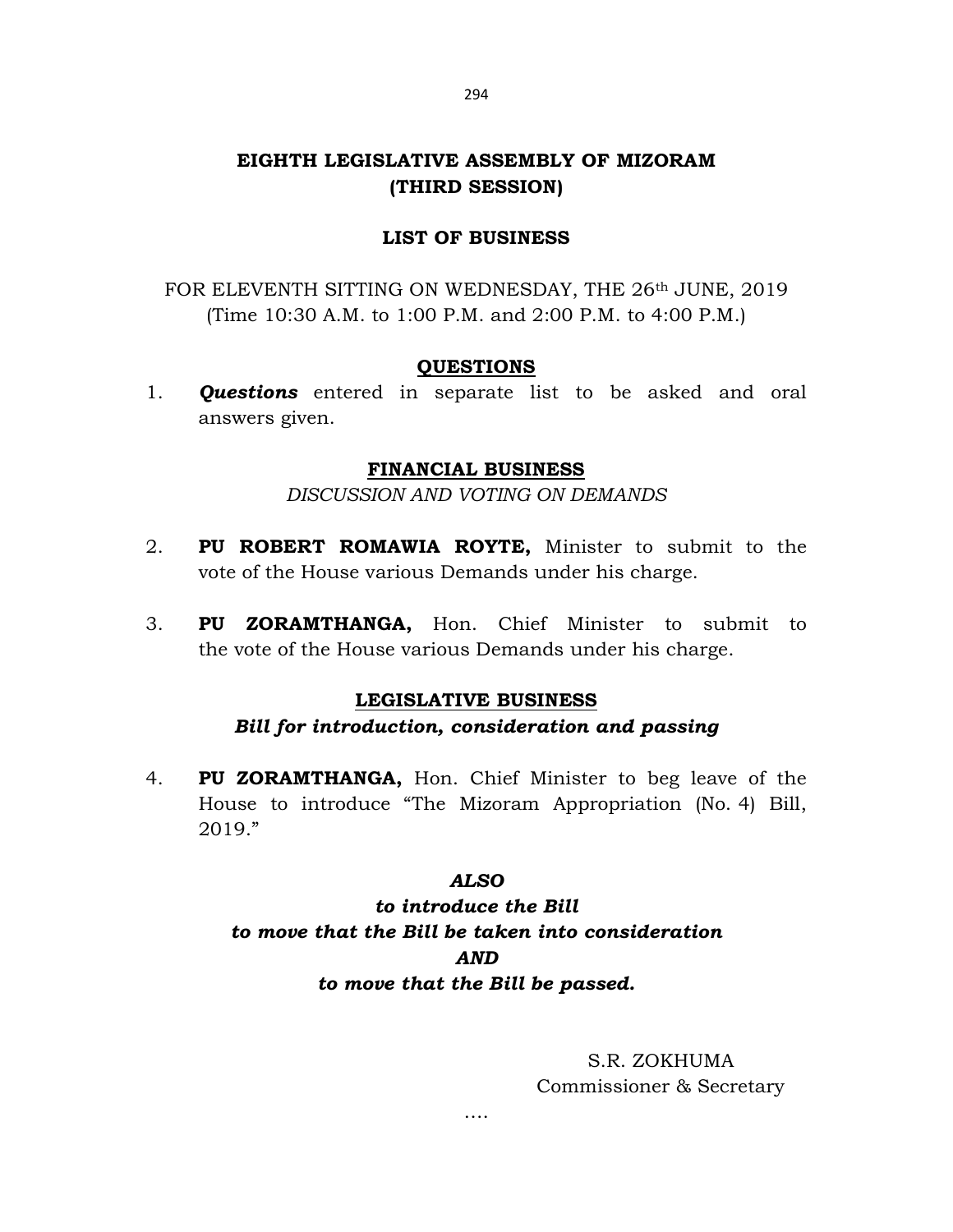SPEAKER : Better is little with the fear of the LORD than great treasure and trouble therewith".

Proverbs 15:16

 I regret to inform this House that our hon. Deputy Chief Minister could not join us today due to illness.

We will start with Question & Answer session and invite Pu Ramthanmawia to ask Starred Question No.176.

PU RAMTHANMAWIA: Pu Speaker, thank you. Will the hon. Minister for PWD be pleased to state-

- a) Is there any plan to upgrade the PMGSY-I scheme at E. Tuipui?
- b) If so, which roads will be included under this scheme?

SPEAKER : Let us invite our hon. Chief Minister to answer the questions.

PU ZORAMTHANGA, CHIEF MINISTER: Pu Speaker, as enquired by our respected member, my answer is -

- a) There are plans to upgrade the PMGSY-I scheme at E. Tuipui.
- b) It will include Dungtlang Vaphai Farkawn and Samthang Farkawn via Lamsial.

SPEAKER : Dr ZR. Thiamsanga.

Dr. ZR. THIAMSANGA : Pu Speaker, thank you. Construction is going on under PMGSY scheme at Champhai N constituency covering Khawzawl - Tualpui, Tualcheng - Selam, Tualcheng - Lungphunlian. However, it takes quite a long time with little or no achievement and we have intimated the department regarding this as well. Is there any plan of action so we can see at least some progress?

SPEAKER : Next is, hon. Member, Pu C. Lalsawivunga to be followed by Pu Ramthanmawia.

PU C. LALSAWIVUNGA: Pu Speaker, thank you. When will construction of Champhai - Khawbung - Tuipuilui roads be completed and what is the current status as of now?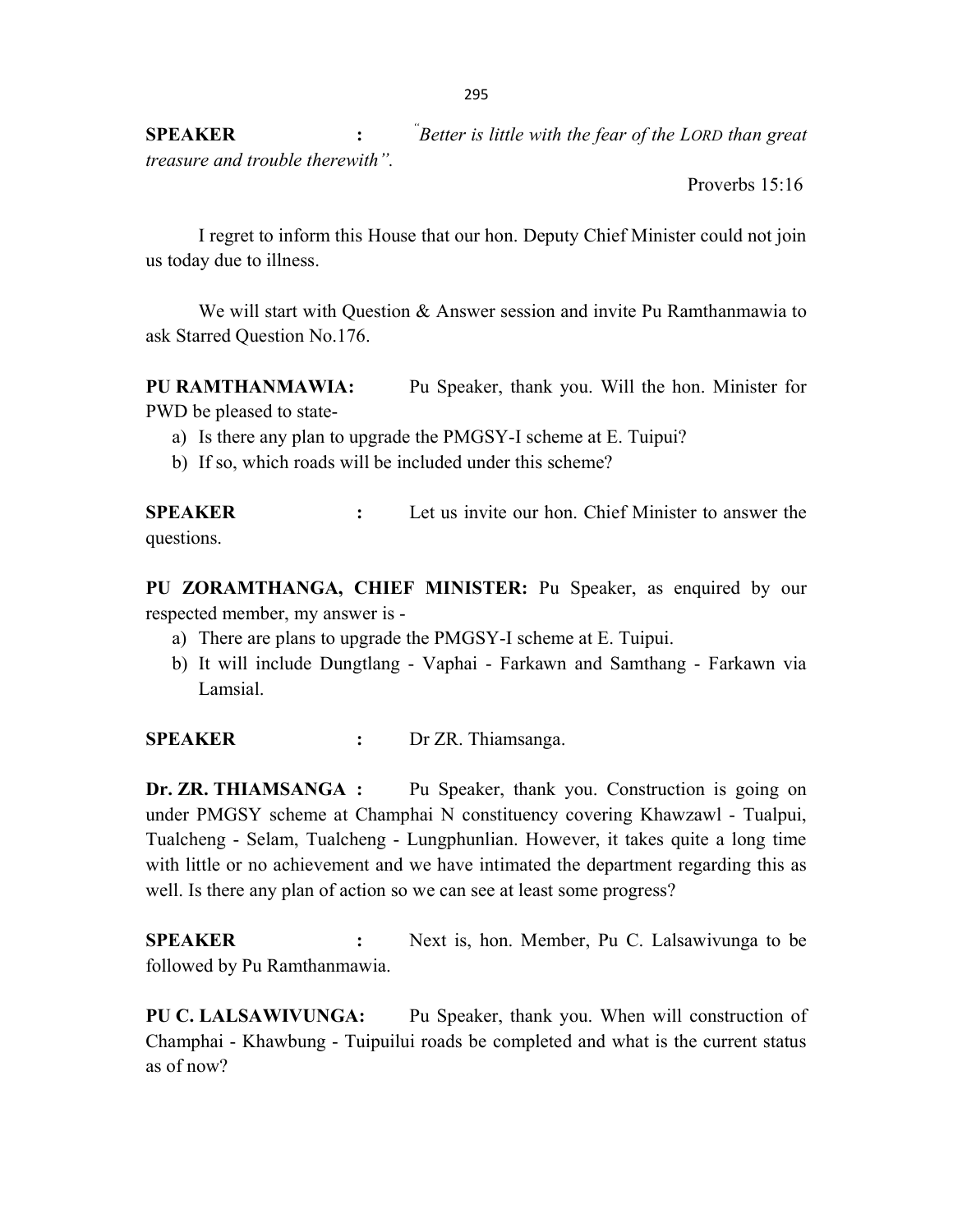PU RAMTHANMAWIA: We have been having issues with the said road for quite some time and i would like to enquire as to when repairing of these roads will be started.

SPEAKER : Let us now invite our hon. Minister to answer the questions.

PU ZORAMTHANGA, CHIEF MINISTER: Pu Speaker, thank you. In answer to Dr. ZR. Thiamsanga, we will enquire about this issue and do our utmost to solve this issue.

 Dungtlang-Vaphai-Farkawn is included under PMSGY-I upgradation scheme with 3.75 metres width of blacktopping road. The estimate amount is  $\overline{\xi}$ 2.259 lakhs and DPR has been submitted to RD Ministry, government of India. The same has also been submitted for Samthang - Farkawn (via Lamsial) road but we need to wait for the next stage. The roads beyond Champhai are under BRTF and we are doing our best to solve this issue.

SPEAKER : Let us now invite Pu C. Lalsawivunga to ask starred Question No. 177.

PU C. LALSAWIVUNGA: Pu Speaker, thank you. Will the hon. Minister for Rural Development department be pleased to state-

- a) The amount received from BADP during 2018-2019?
- b) The amount issued under BADP for Khawbung RD Block?

SPEAKER : Let us invite our hon. Minister to answer the questions.

# PU LALRUATKIMA, MINISTER: Pu Speaker, thank you.

- a) The amount received under BADP during 2018-2019 is ₹3,220 lakhs from the central and ₹357.78 lakhs from state matching share.
- b) The amount received from the central for implementation of BADP during 2018-2019 is ₹272 lakhs and ₹24.50 lakhs from state matching share.

SPEAKER : Pu L. Thangmawia.

| PU L. THANGMAWIA :         | May Ambulance be purchased from BADP fund for |
|----------------------------|-----------------------------------------------|
| the PHC's of border areas? |                                               |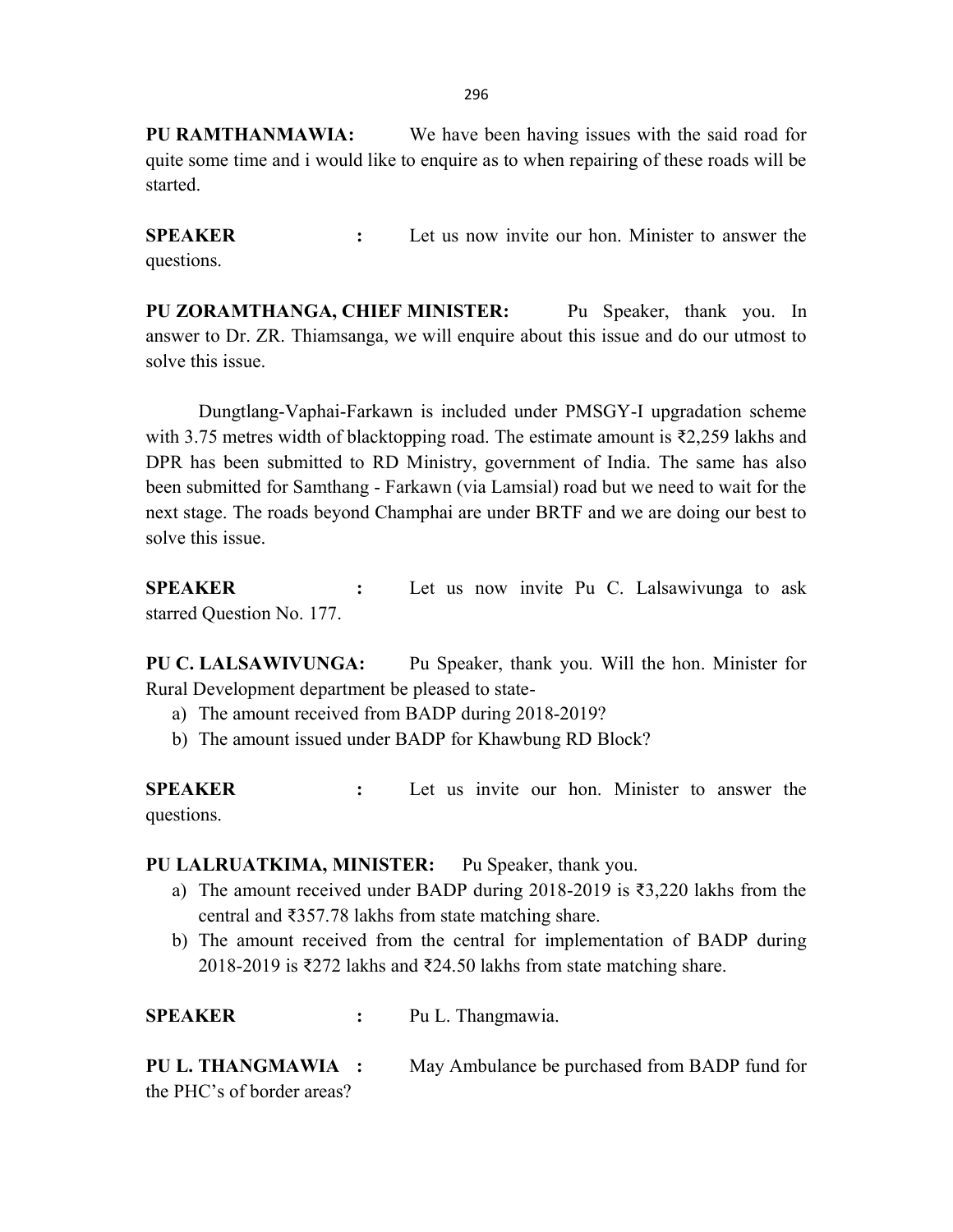### SPEAKER : Pu C. Lalsawivunga.

PU C. LALSAWIVUNGA: Pu Speaker, thank you. Financial support received from BADP is much valuable especially for border areas. My question is, whether the development projects and works are well-monitored and if the monitoring fund actually beneficial?

SPEAKER : Let us invite our hon. Minister to answer the questions.

PU LALRUATKIMA, MINISTER: Pu Speaker, work under BADP is a joint proposal of concerned VC's, BDO, MLA and DC. As of purchase of ambulance from BADP fund, there is no issue in this regard.

 Monitoring of BADP is performed by third party monitoring cell as per the guidelines and officials also performed the monitoring task as and when necessary.

SPEAKER : Let us now invite Pu Lalrintluanga Sailo to ask Starred Question No.178.

PU LALRINTLUANGA SAILO: Pu Speaker, thank you. Will the hon. Minister for PWD be pleased to state –

- a) Is there any new development project proposed for Dampa Constituency under PMGSY scheme?
- b) If so, in which places?

SPEAKER : Let us now invite our hon. Minister to answer the questions.

### PU ZORAMTHANGA, CHIEF MINISTER: Pu Speaker, thank you.

- a) Yes, there are several projects proposed under PMGSY scheme for Dampa Constituency.
- b) They are
	- i) Aizawl Reiek road.
	- ii) Rawpuichhip S. Sabual road.
	- iii) W. Phaileng Damparengpui (via Lenhmuikawn) road.
	- iv) W. Phaileng Dapchhuah road.
	- v) W. Phaileng Khawhnai road.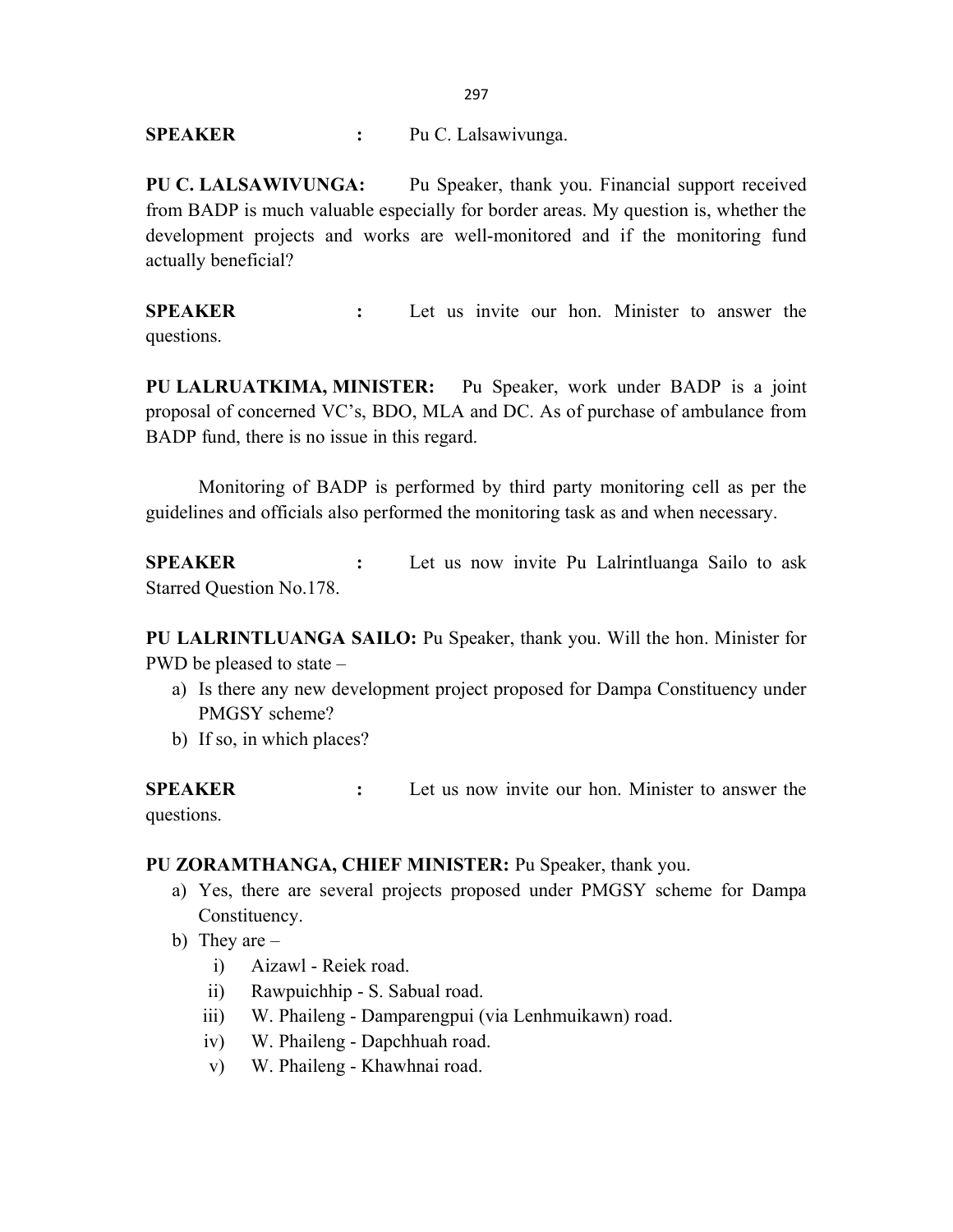SPEAKER : Supplementary question from hon. Member, Dr. Vanlaltanpuia.

Dr. VANLALTANPUIA: Pu Speaker, thank you. My questions are: -

i) When will the work tender for Bualpui 'V' - Lungmawi road under PMGSY be issued?

ii) When will development of Hnahthial – Haulawng (via Phaileng South) road taken up by Sat Guru Company be completed?

iii) May Chhiphir - Haulawng road be repaired during this year?

SPEAKER : Pu Lalduhoma.

PU LALDUHOMA : Pu Speaker, i suggest cancelling work tender of Khawzawl - Tualpui road for nothing is done which is worth-mentioning.

 Regarding blacktopping of Thenzawl - Chhipphir road, our hon Chief Minister has assured during the last session that blacktopping of 1 km of the approach road to Tualvungi Veng of Thenzawl will be executed. So, i would like to remind our hon. Chief Minister that i would be grateful if instruction is given to initiate the project.

SPEAKER : Pu Lalrintluanga Sailo.

PU LALRINTLUANGA SAILO: Pu Speaker, thank you. First of all, i thank this Ministry for development of roads under PMGSY scheme. Yet, i would like to make one request which is blacktopping of W. Phaileng - Marpara road. Previously, blacktopping of road covers to the extent of any mizos settlement. Likewise, extending up to Chakma settlement is a waste of fund and thus unnecessary.

SPEAKER : Let us now invite our hon. Chief Minister to answer the questions.

PU ZORAMTHANGA, CHIEF MINISTER: Pu Speaker, regarding the question from Pu Laltanpuia, i regret to say that i have no definite date to give at the moment. However, we will do our best to resolve the issues. Work tender for Pangzawl - Mat road has been released yet, the DPR for Mat - Lungmawi is in process under RD Ministry.

 We shall look into the matter and necessary actions will be taken. The said Thenzawl - Chhipphir road is not under PWD. However, we will also try to construct this road anyway.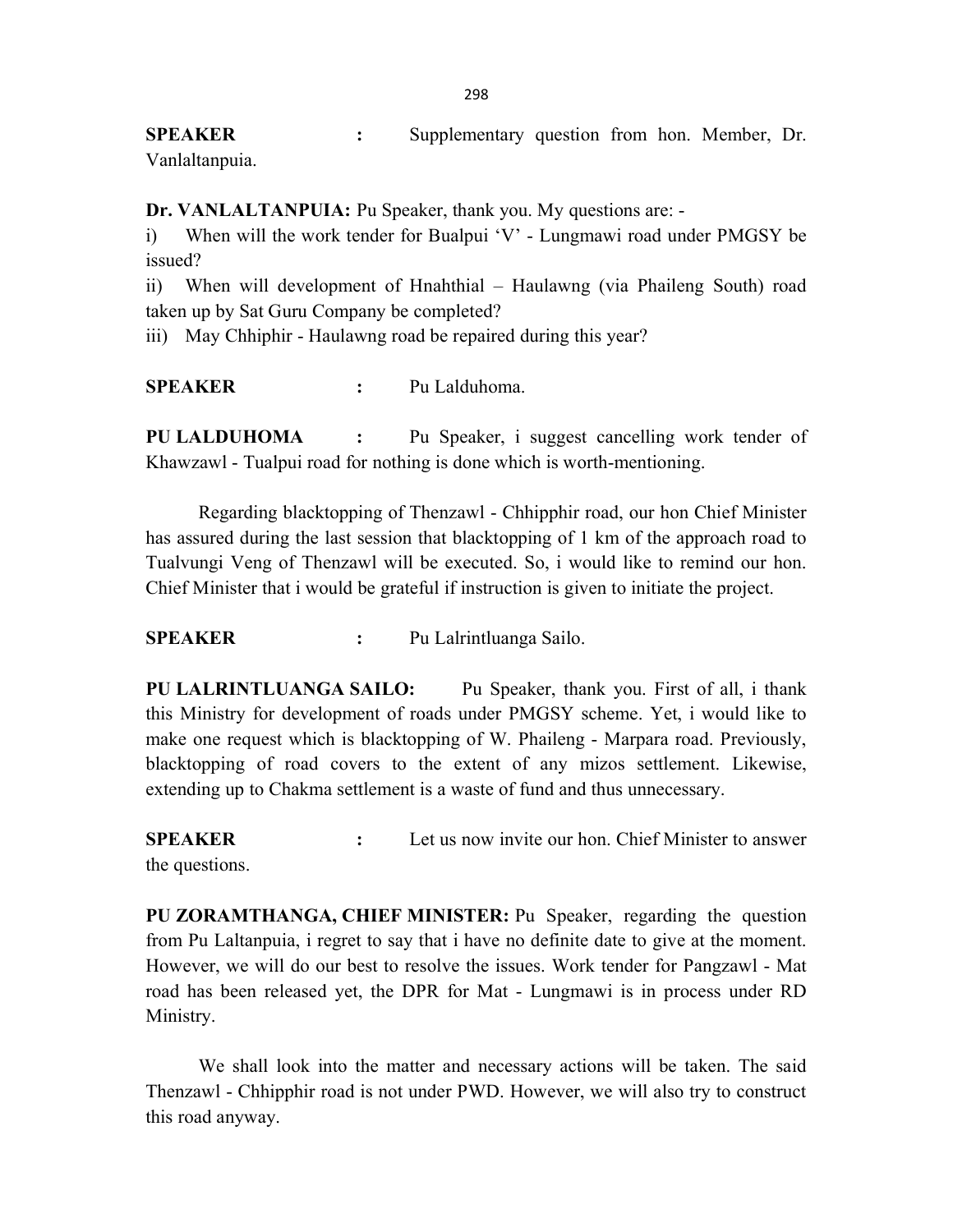299

 Regarding Pu Lalrintluanga's question, what is typed as Damparengpui should be corrected as Dampui. We are aware of the importance of this road and will try our best to make fund available for this road construction.

SPEAKER : Let us call upon Pu C. Ngunlianchunga to ask Starred Question No. 179.

PU C. NGUNLIANCHUNGA: Thank you, Pu Speaker. Starred Question No. 179. Will the hon. Minister for Transport Department be pleased to state:

- a) If there is any plan for MST bus service between Jampui and Churachandpur?
- b) If so, when it is expected?

SPEAKER : The hon. Minister may reply.

PU TJ. LALNUNTLUANGA, MINISTER: Pu Speaker, the answer is:

- a) Yes, there is a plan to start MST bus service between Jampui and Churachandpur.
- b) The expected date is not yet confirmed.

| <b>SPEAKER</b>        | Supplementary | Ouestion | trom |
|-----------------------|---------------|----------|------|
| Pu C. Ngunlianchunga. |               |          |      |

PU C. NGUNLIANCHUNGA: Pu Speaker, there are certain routes within our state where MST Bus Service is badly needed. Is it possible to start bus service in these routes also if we can start even in outside the state?

SPEAKER : Dr. Vanlalthlana to ask his Supplementary Question.

Dr. VANLALTHLANA : Thank you, Pu speaker. As per, STA Notification issued on 2.2.2017, vehicle which is older than 15 years is not allowed for commercial vehicle. Is this notification being implemented?

 Secondly, we often see commercial vehicles with huge smoke emission. If such vehicles required smoke emission test and if there is any step taken by the government in this regard?

SPEAKER : Hon. Member Pu KT Rokhaw may also ask his Supplementary Question.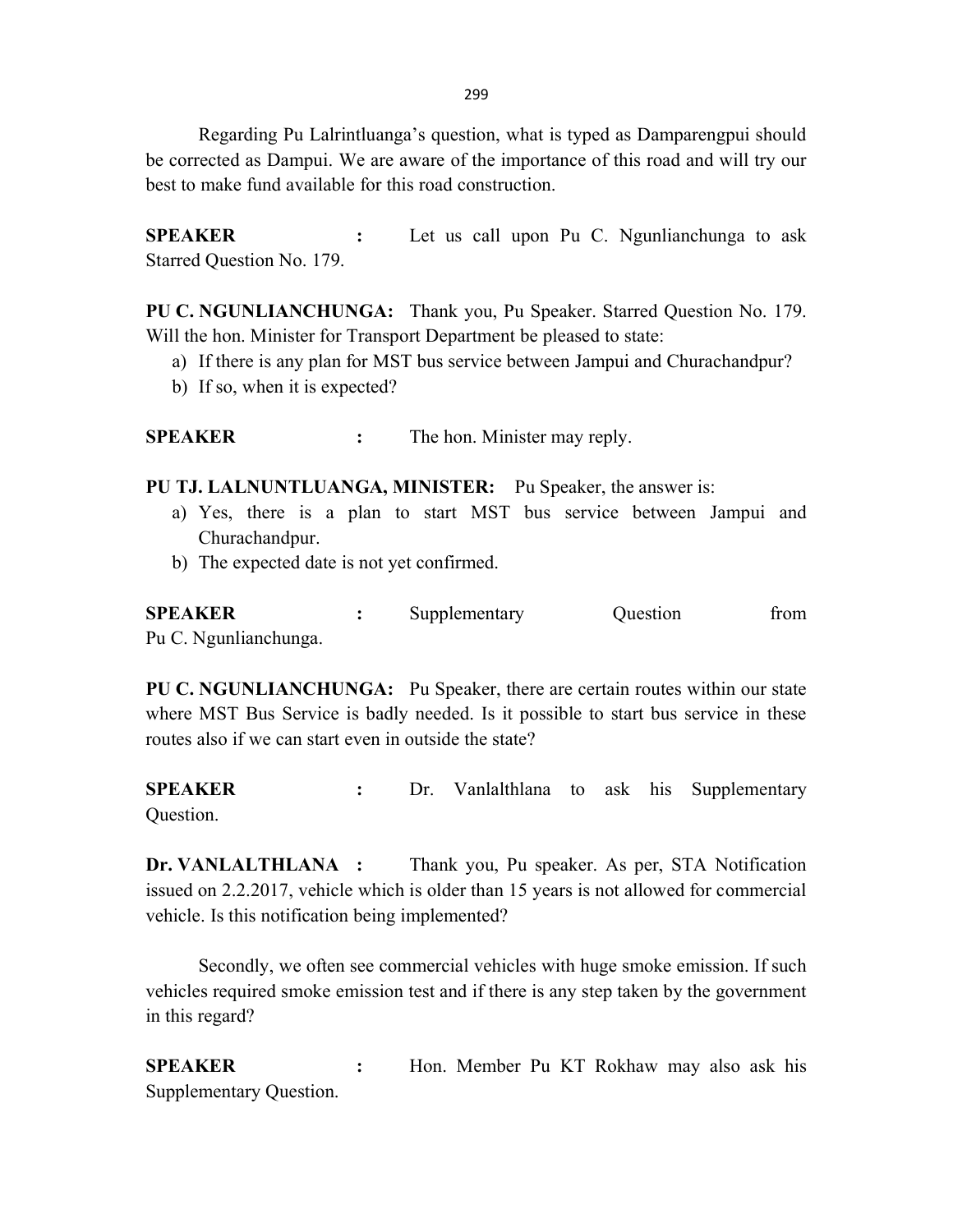PU K.T. ROKHAW : Thank you, Pu Speaker. I would like to ask if there is a plan to start MST Bus service from Aizawl to Siaha.

SPEAKER : The hon. Minister may now answer.

PU TJ. LALNUNTLUANGA, MINISTER: Pu Speaker, I cannot give a specific answer to Pu C. Ngunlianchunga's question at the moment. However, we will look into the matter and pursue it as per availability of funds.

 Regarding Dr. Vanlalthlana's Question, any vehicle required to undergo smoke emission test by the State Pollution Control Board and fitness certificate is also demanded by Transport Department. Regarding vehicle older than 15 years for commercial vehicle, commercial vehicles are eligible for replacement for one time which is expected to be done within the stipulated time. Thus, this notification is implemented.

 Regarding Pu KT Rokhaw's question, we considered this route very important. However, due to financial limitations, I cannot provide the exact date at the moment but it will be pursued if there is fund available for the same.

SPEAKER : We shall move to Starred Question No. 180 to be asked by Pu Lalrinsanga Ralte.

PU LALRINSANGA RALTE: Thank you, Pu Speaker. Starred Question No. 180, will the hon. Minister for PWD be pleased to state:

Is there is a plan for construction of Daido-Vawngkawt road?

SPEAKER : The hon. Chief Minister may answer.

PU ZORAMTHANGA, CHIEF MINISTER: Pu Speaker, the answer is, "Yes, it is planned to be constructed."

SPEAKER : Supplementary Question from Er. Lalzirliana.

Er. LALZIRLIANA : Thank you, Pu Speaker. My question is as follows:-

i) When will the work of Mamit - Phaizau PMGSY Road be completed?

ii) Is there any plan for upgradation of Mamit - Bairabi PMGSY Road?

iii) Is there any plan to acquire maintenance of Phaileng - Tuipuibari road under PWD from BRTF?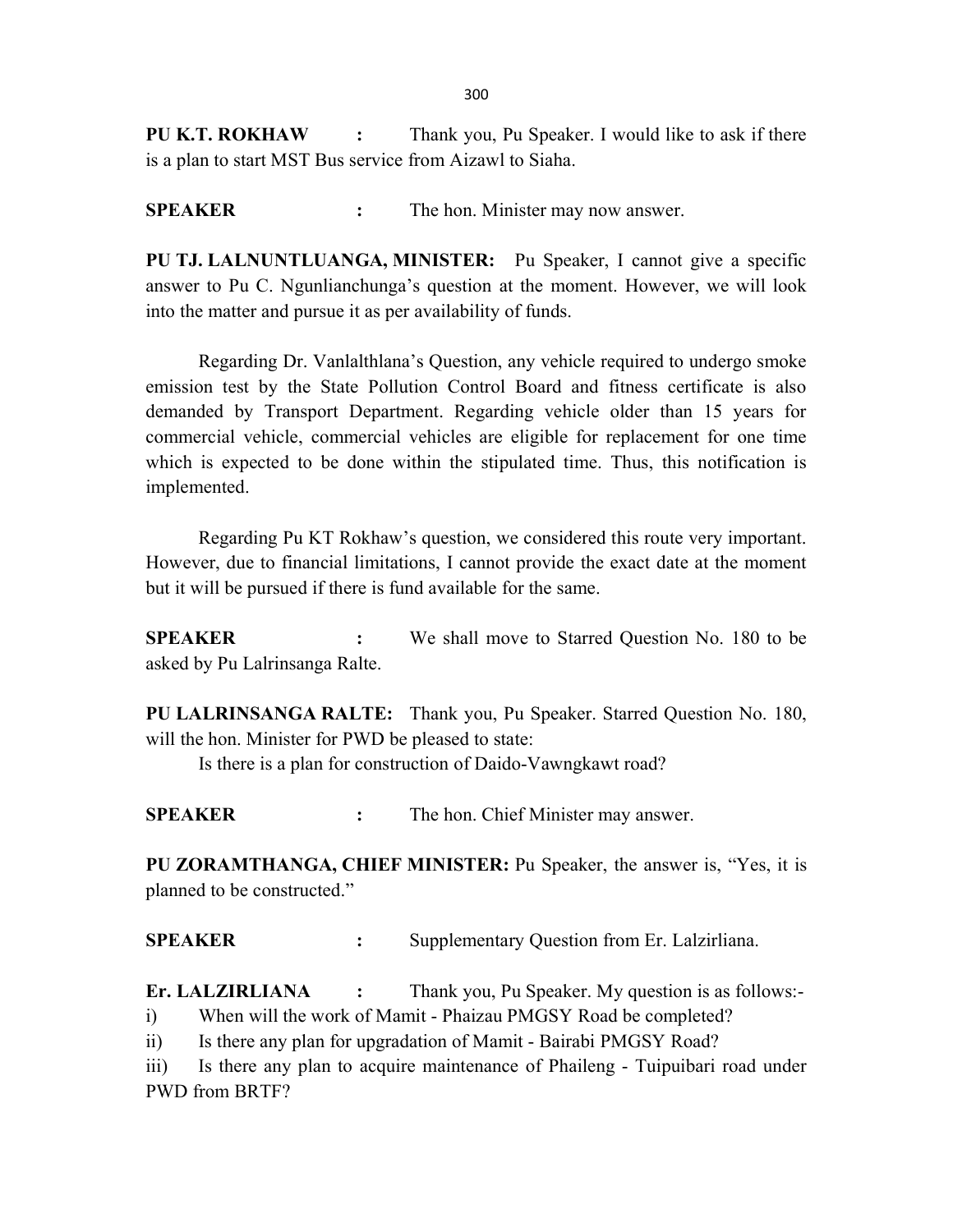SPEAKER : Pu C. Ngunlianchunga may ask his Supplementary Question.

PU C. NGUNLIANCHUNGA: Thank you, Pu Speaker. Mara Autonomous District Council has prepared a concept paper named, 'Conception of Chakhei - Siasi Road, Siaha District, Mizoram' with estimated amount of ₹4911.31 lakhs. The Autonomous District Council used to receive the fund availed through their concept paper. However, why does PWD issue restricted tender for this work?

SPEAKER : Pu Lalrinsanga Ralte may now ask his questions.

PU LALRINSANGA RALTE: Thank you, Pu Speaker. I would like to ask if there is a plan for maintenance of NH 306-A, Phainuam – Saiphai road. Thank you.

SPEAKER : The hon. Chief Minister may now answer.

PU ZORAMTHANGA, CHIEF MINISTER: Pu Speaker, Regarding Pu Zira's question, date scheduled for completion is already issued but the work is not completed within the stipulated time and is expected by March next year. Besides, it is our will to maintain Mamit - Bairabi road as it is very important road. However, there is no prevailing plan at the moment. We will look into the matter and step will be taken as possible.

Regarding West Phaileng - Tuipuibari road, it is under BRO. Acquiring by state PWD is difficult as it takes a huge sum to do so. However, we are trying to maintain the road even if it is not acquired completely.

 The said Chakhei - Siasi road is CRF funded. It is taken over by PWD and tender is reissued due to restriction from MORTH to allot such a huge project directly to Autonomous District Council.

SPEAKER : Hon. Member Pu Lalduhoma may now ask Starred Question No. 181.

PU LALDUHOMA : Thank you, Pu Speaker. Starred Question No. 181, will the hon. Minister for Commerce & Industries Department be pleased to state:

- a) The amount of fund obtained through APEDA for Drug Testing Laboratory and when it is availed?
- b) What kind of equipment is purchased and what is the cost?
- c) If there is any which is left unspent? If so, how much and where the amount is kept?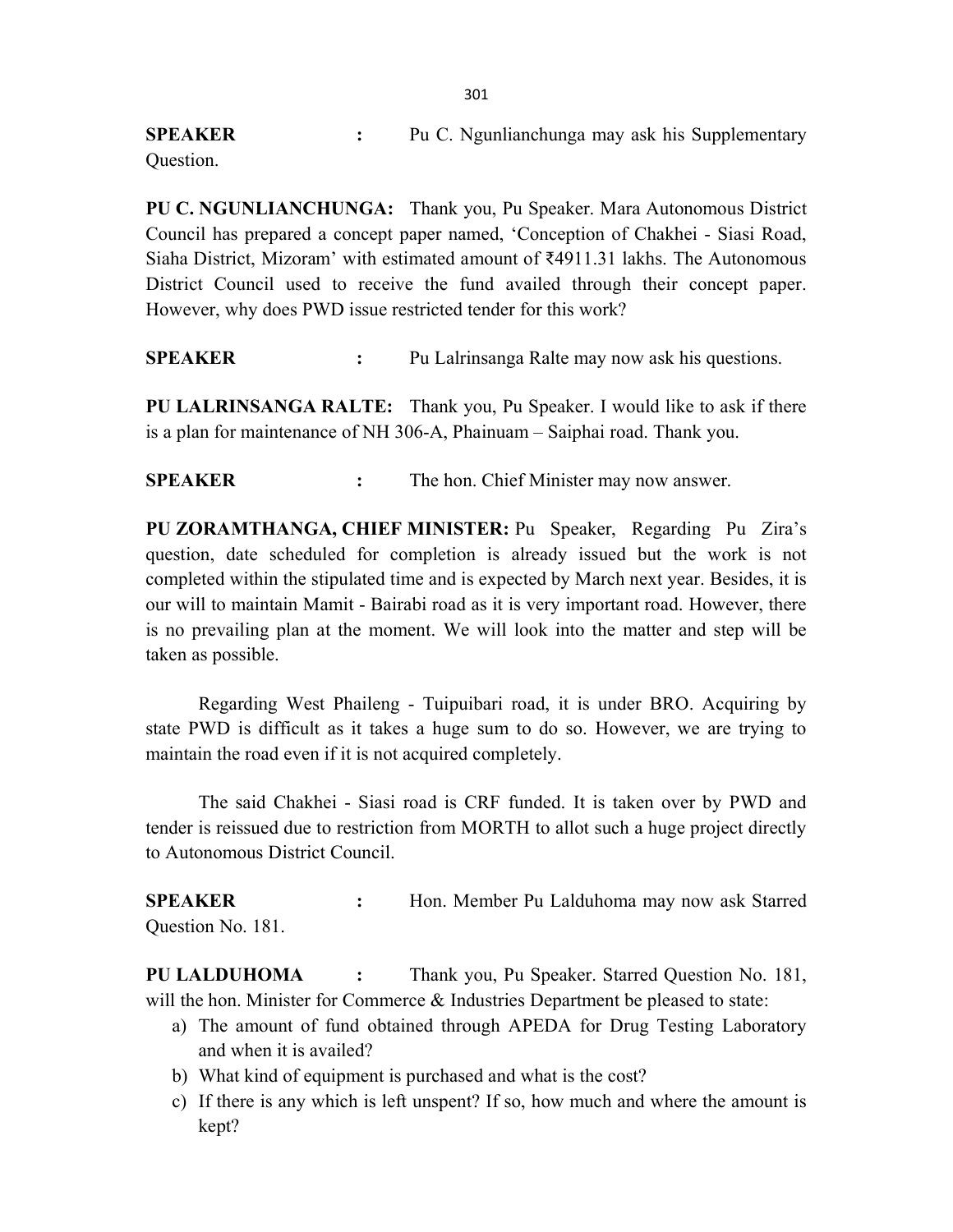- 302
- d) If there are any qualified personnel to operate the equipment?
- e) Is the Drug Testing Laboratory at Central Medical Store of Zemabawk functional? Which Department takes care of it?

SPEAKER : The hon. Minister concerned Dr. R. Lalthangliana may answer.

Dr. R. LALTHANGLIANA, MINISTER: Pu Speaker, I think the question is regarding Food Testing, not drug testing. My answer is:

- a) The total amount received through AMPEDA is ₹308 lakhs. However, 5% processing fee has been deducted and the actual amount deducted thus is ₹296.6 lakhs.
- b) The following are equipment which has been procured for food testing laboratory:

| SI.                       | <b>Description of Items</b>                   |              | Price          |
|---------------------------|-----------------------------------------------|--------------|----------------|
| No.                       |                                               | Qty.         | $(in \bar{z})$ |
| $\mathbf{1}$              | Atomic Absorption Spectrophotometer           | $\mathbf{1}$ | 14,89,000      |
| $\mathbf{2}$              | Spectrophotometer                             | $\mathbf{1}$ | 2,95,000       |
| $\mathbf{3}$              | Conductivity meter                            | $\mathbf{1}$ | 46,500         |
| $\overline{\mathbf{4}}$   | Centrifuge                                    | $\mathbf{1}$ | 32,500         |
| 5                         | pH Meter                                      | 1            | 32,000         |
| 6                         | <b>Soxhlet Extraction unit Heated Mantles</b> | $\mathbf{1}$ | 32,500         |
| $\overline{7}$            | Kjedhal Distillation and Digestion Unit       | $\mathbf{1}$ | 42,000         |
| 8                         | Hot Air Oven                                  | $\mathbf{1}$ | 34,400         |
| 9                         | <b>Biological Safety Cabinet</b>              | $\mathbf{1}$ | 1,18,000       |
| 10                        | <b>Binocular Microscope</b>                   | $\mathbf{1}$ | 34,250         |
| 11                        | Membrane Filtration Apparatus                 | $\mathbf{1}$ | 38,750         |
| 12                        | Thin Layer Cryotomography Kit                 | $\mathbf{1}$ | 13,750         |
| 13                        | Water Bath                                    | $\mathbf{1}$ | 14,500         |
| 14                        | <b>Melting Point Apparatus</b>                | 1            | 15,500         |
| 15                        | Refrigerator                                  | $\mathbf{1}$ | 24,800         |
| 16                        | Electronic Colony Counter                     | $\mathbf{1}$ | 12,500         |
| 17                        | Muffle Furnace                                | $\mathbf{1}$ | 27,000         |
| 18                        | <b>Quartz Water Distillation</b>              | $\mathbf{1}$ | 59,400         |
|                           | <b>TOTAL</b>                                  |              |                |
| <b>JEDIDIA ENTERPRISE</b> |                                               |              |                |
| SI.                       | <b>Description of Items</b>                   | Qty.         | Price          |
| No.                       |                                               |              | $(in \bar{z})$ |
| 1                         | Polari meter                                  | 1            | 64,488         |
| $\overline{2}$            | <b>BOD</b> Incubator                          | $\mathbf{1}$ | 85,488         |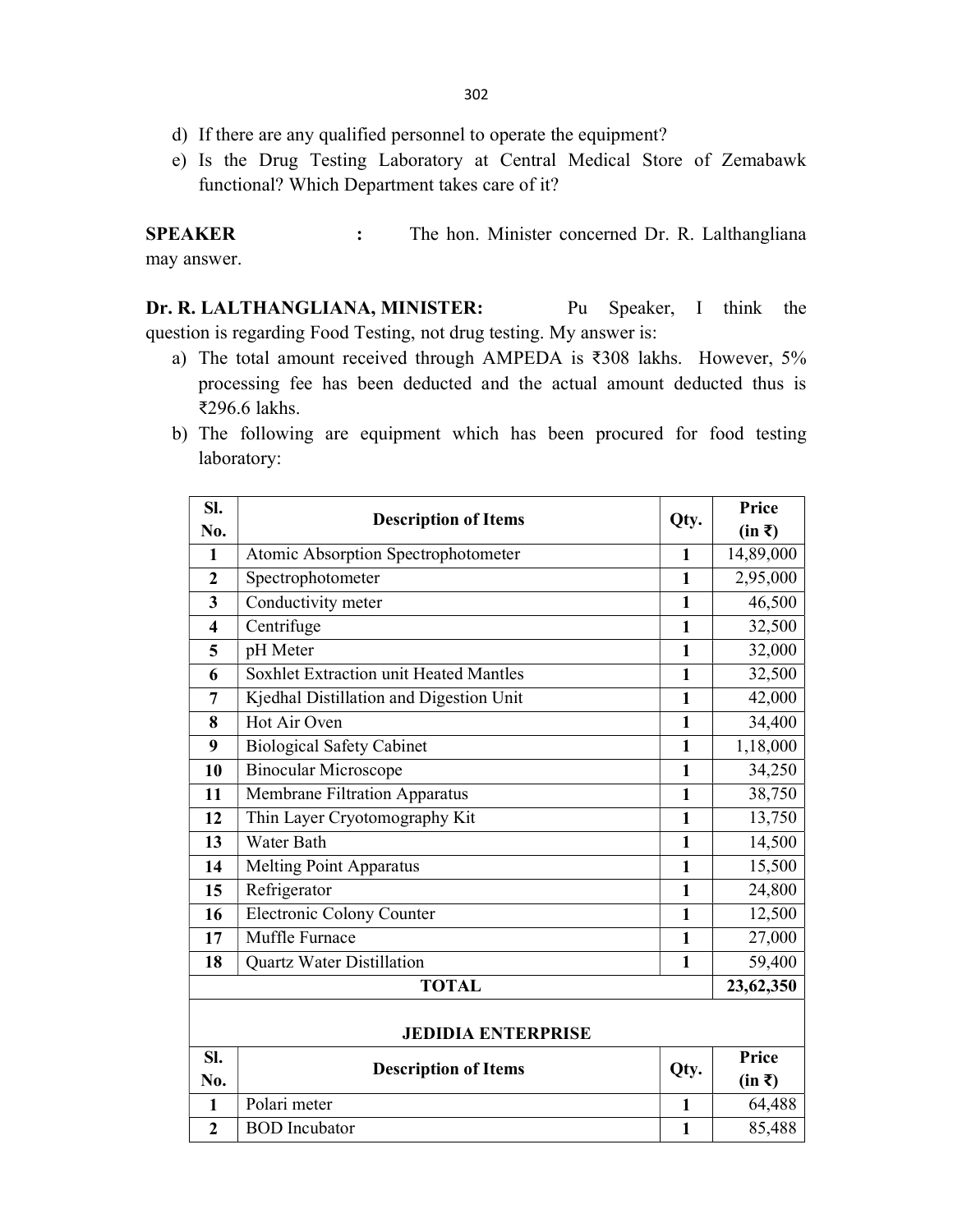| 3                                                | UV Cabinet with long and short range                | 1 | 16,488         |
|--------------------------------------------------|-----------------------------------------------------|---|----------------|
| 4                                                | Deep Freezer                                        | 1 | 35,488         |
| 5                                                | Micro Pipette                                       | 1 | 5,200          |
|                                                  | <b>TOTAL</b>                                        |   | 1,89,152       |
| <b>MN ENTERPRISE</b>                             |                                                     |   |                |
| SI.                                              | <b>Description of Items</b><br>No.                  |   | Price          |
|                                                  |                                                     |   | $(in \bar{z})$ |
| $\mathbf{1}$                                     | High Performance Liquid Chromatograph               |   | 59,85,000      |
| $\mathbf{2}$                                     | Acclaim OA, 3 um analytical (3.0 X 150 mm)          |   | 1,56,000       |
| 3                                                | Acclaim Carbonate, Sum analytical                   |   | 27,300         |
| 4                                                | Acclaim Mix-Mode Wax 13um analytical (2.1 X 150 mm) |   | 1,56,000       |
| 5                                                | Acclaim 120, C 18, 3um analytical (2.1 X 150 mm)    |   | 1,06,275       |
| Solvent and Sample Filtration Kit with Pump<br>6 |                                                     | 1 | 50,000         |
| <b>TOTAL</b>                                     |                                                     |   | 67, 26, 275    |

- c) ₹59,14,286 lakh is left unspent and is deposited at HDFC Bank, Dawrpui Branch, Aizawl.
- d) For the time being, two qualified persons are employed on temporary basis.
- e) The Food Testing laboratory is functional and is under the maintenance of Commerce & Industries Department and Health & Family Welfare Department (Food and Drug Wing).

SPEAKER : Question Hour is over but I will allow Pu Lalduhoma to take a short time.

PU LALDUHOMA: Thank you, Pu Speaker. The machines and equipments are originally planned to be installed at Zokhawsang but were shifted to Thenzawl where around 5-6 buildings are constructed. However, it is later shifted back to Zemabawk. The buildings constructed at Thawnzawl are now unattended and left unused. I suggest these buildings are used for other purposes. Thank you.

SPEAKER : We shall now move to Financial Business. Let us call upon Pu Robert Romawia Royte, hon. Minister to submit his demands for discussion.

PU ROBERT ROMAWIA ROYTE, MINISTER: Thank you, Pu speaker. With the recommendation of the Governor and your kind permission, Sir, I hereby lay the following Demands under my portfolio for discussion in this august House: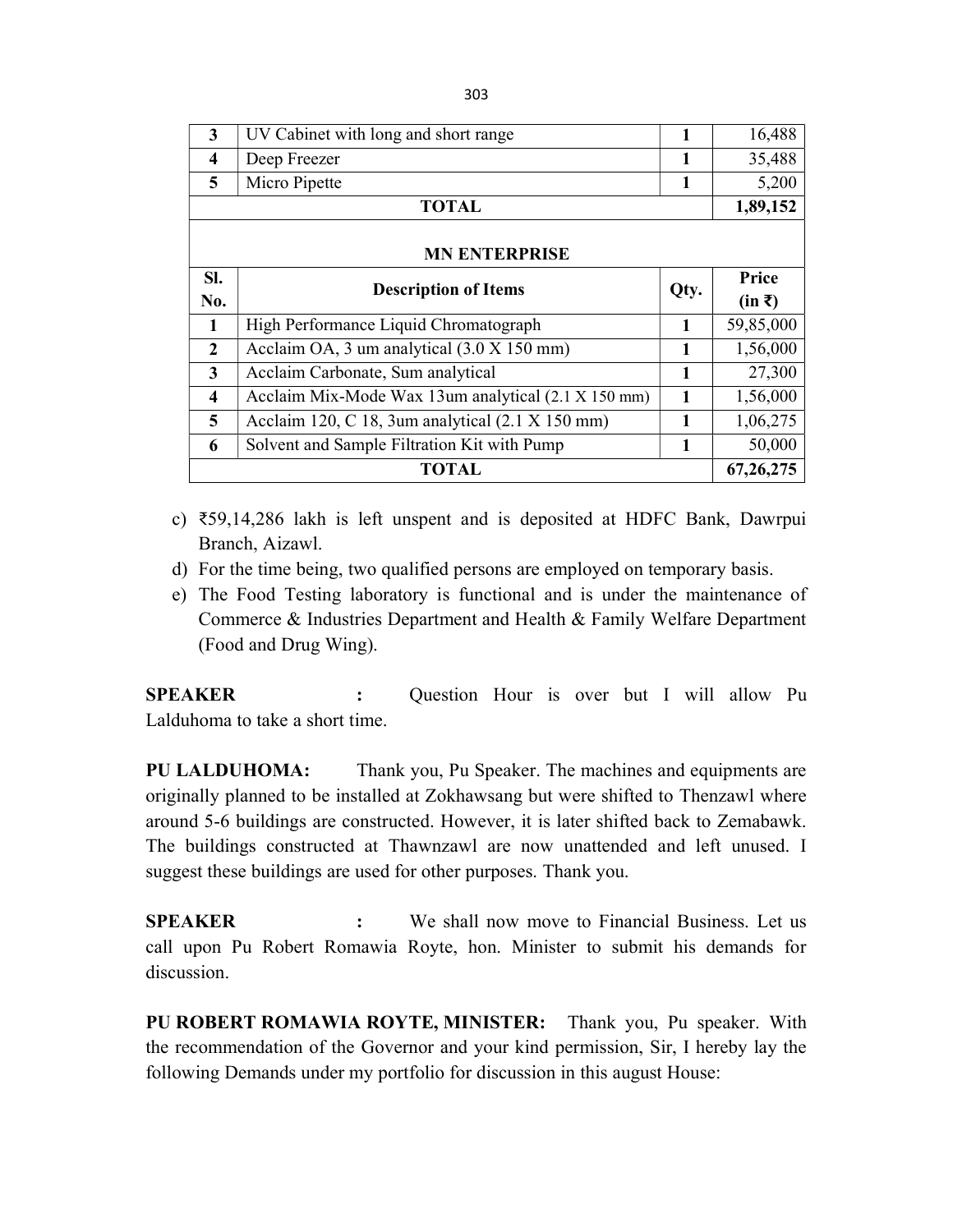| <b>Demand</b><br>No. | Department                             | Amount<br>$(in \bar{z})$ |
|----------------------|----------------------------------------|--------------------------|
| 22                   | Sports & Youth Services                | 27,63,76,000             |
| 43                   | Tourism                                | 9,78,21,000              |
| 48                   | Information & Communication Technology | 7,90,71,000              |
|                      | 45,32,68,000                           |                          |

Thank you.

SPEAKER : Let us call now upon Pu Zoramthanga, hon. Chief Minister to submit his demands for discussion.

PU ZORAMTHANGA, CHIEF MINISTER: Thank you, Pu Speaker. With the recommendation of the Governor and your kind permission, Sir, I hereby submit the following Demands under my portfolio for discussion in this august House:

| <b>Demand</b>  |                                         | Amount          |
|----------------|-----------------------------------------|-----------------|
| Nos.           | Department                              | (in₹)           |
| 1              | Legislative Assembly                    | 28,08,80,000    |
| $\overline{2}$ | Governor                                | 30,60,000       |
| 3              | <b>Council of Ministers</b>             | 5,31,94,000     |
| 5              | Vigilance                               | 8,58,10,000     |
| 9              | Finance                                 | 27,45,13,99,000 |
| 11             | Secretariat Administration              | 1,24,00,16,000  |
| 13             | Personnel & Administrative Reforms      | 3,55,07,000     |
| 14             | Planning & Programme Implementation     | 96, 34, 93, 000 |
| 15             | <b>General Administration</b>           | 1,03,38,92,000  |
| 25             | <b>Public Health Engineering</b>        | 2,53,03,27,000  |
| 32             | Horticulture                            | 84,14,98,000    |
| 45             | <b>Public Works</b>                     | 5,97,49,83,000  |
| 46             | Urban Development & Poverty Alleviation | 3,76,84,00,000  |
|                | <b>TOTAL</b>                            | 44,26,24,59,000 |

Thank you.

SPEAKER : Now, we shall have discussion on the demands submitted. Each member will have 10 minutes. Let us start with Pu Zodintluanga Ralte, hon. Member.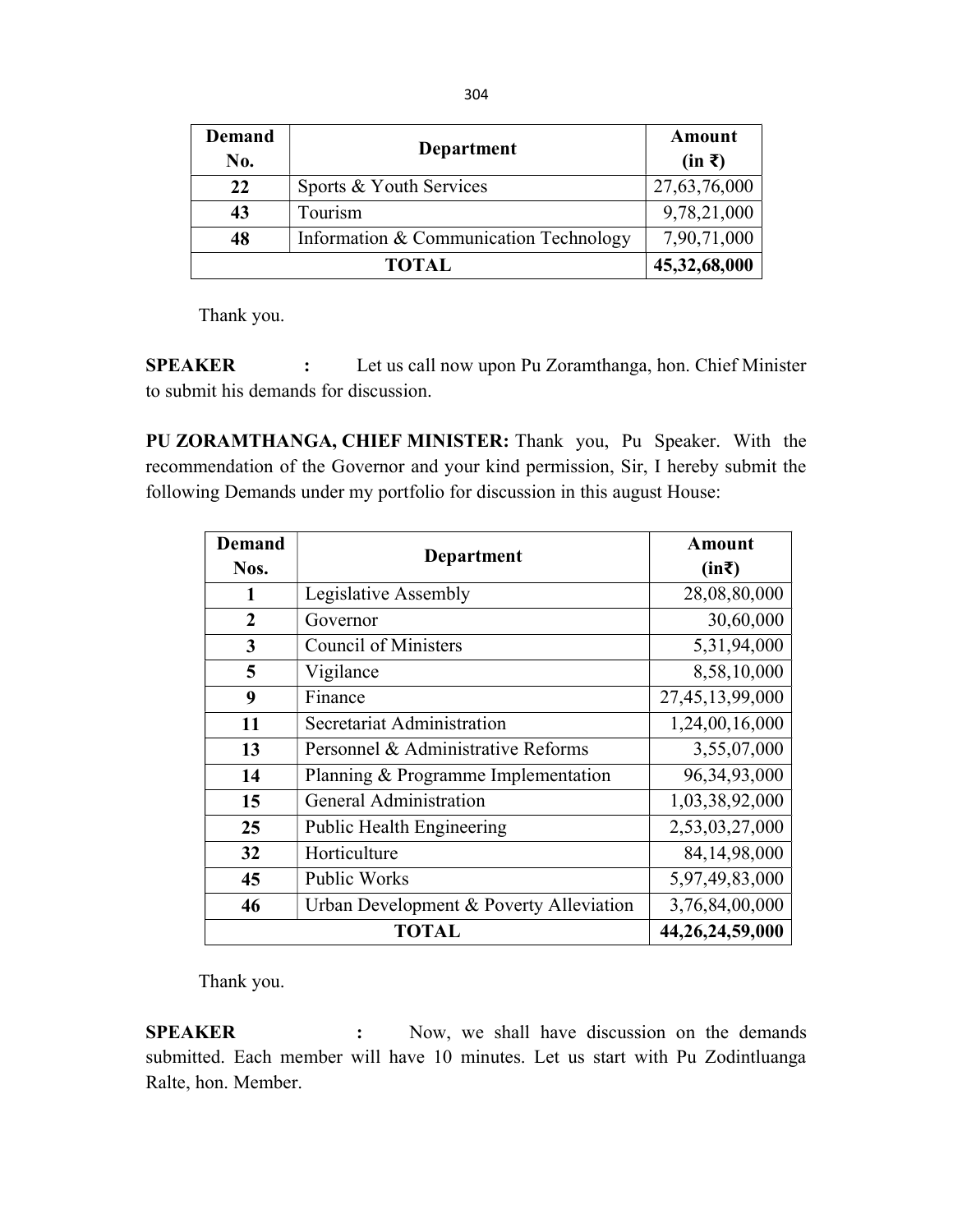PU ZODINTLUANGA RALTE: Thank you, Pu Speaker. NITI AAYOG has released its ranking which is in published today's Times of India. In that ranking, Mizoram is ranked as most healthy state among small states in India. I have to state this achievement is of the previous ministry.

 Starting from Demand No. 1, Legislative Assembly, I am really pleased with the performance of the officers and staff of this Secretariat. They work really hard during this session despite a prolonged session.

 Pu Speaker, with several new hon. Ministers in this ministry, there are several changes made in policy matters also. I hope it may bring developments.

On Demand No. 46, UD & PA Department,  $\overline{$}50$  crore is kept for construction of State Convention Centre, but this project is said to be terminated which is very unfortunate as it used to be of much important for the state. We have several public gatherings which require a large hall and auditorium. We need this for development especially among the youth in different spheres. I hope this project may be resumed as soon as possible.

 Besides, ₹30 crore is allotted for reconstruction of State Guest House as per agreement made with YMA for a plot of land. This land is projected to solve parking problems for commercial vehicles within Aizawl. Apart from this, ₹5 crore is allotted for construction of Amphitheatre & Exhibition Hall. However, all these projects have been terminated. Thus, i beg that these projects should be reconsidered as they are of much important.

 Regarding Demand No. 25, Public Health Engineering Department, water supply project has been initiated to feed the villages surrounding Tawi Tlang and a separate project for the villages surrounding our medical college. I would like to ask the hon. Minister concerned about the present status of these projects.

 Demand No. 45, PWD and to answer Dr. K. Pachhunga's question, black topping work asked by Dr. Pachhunga covers to 225 kms of road and resurfacing work is said to be covered 403 kms. At the same time, pot hole and path repairing work also is said to be done covering 522 kms. In view of the aforementioned length of roads, it seems there is some misinformation since the maximum length of our state is only 500-1000 kms.

 Pu Speaker, on Demand No. 46, Urban Development Department, I would also like to know the present status of Setlak Lui project which is undertaken by SIPMIU.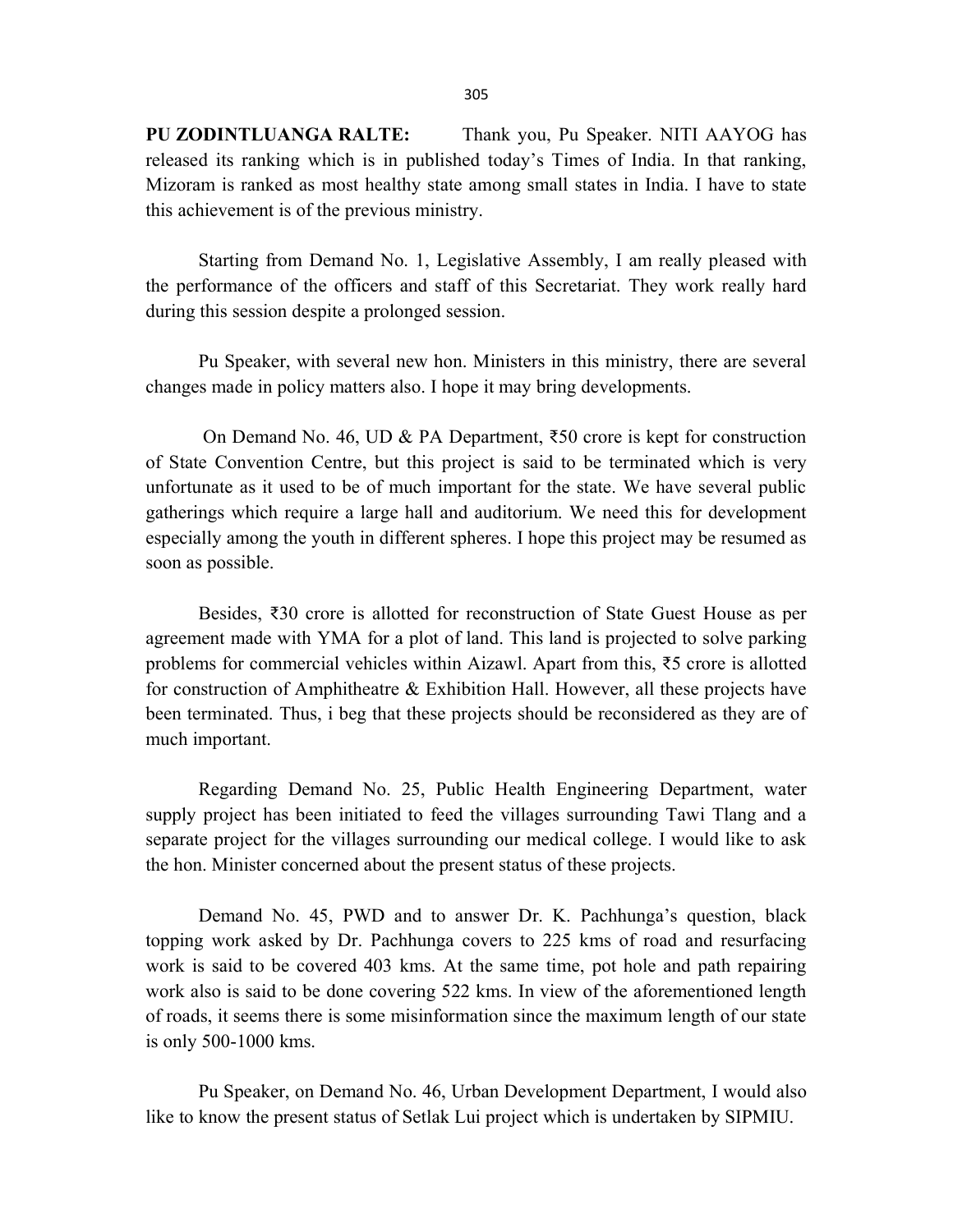306

 Regarding the Demand Nos. 22, 43 and 48 of the demand of hon. Minister Pu Robert Romawia Royte, budget allocation to these departments are very little despite their concern for development of these three departments for development of youth. Considering the members' concern, the budget allocation to these three departments comparatively less. I consider very unfortunate that only this much is allotted. I hope more is given at least in the revise estimate. Thank you.

SPEAKER : Let us call upon Pu L. Thangmawia.

PU L. THANGMAWIA : Thank you, Pu speaker. I will start from Demand No. 22, Sports & Youth Services. This department is very important with multiple activities. I thank the hon. Minister and the department officials for their achievements in different disciplines. I think that there are some fields which also need improvements relating to youth services. There are many youths who remain unemployed and is much desirable that the government provides employ at least on voluntary or temporary basis. In this way, we can make use of our human resources much better.

 Regarding finance Department, banks become more and more important nowadays as most of the financial assistances through government schemes are done through banking transaction. Therefore, people living in the remote areas also need bank. Therefore, i would like to stress the need of more banks in rural areas.

 Moving to Demand No. 45, PWD, I thank the hon. Chief Minister for his efforts for better roads in our state especially in my constituency. Saitual - Saichal road which has been left unattended for a long period has now been maintained.

 Regarding General Administration, the need of strengthening the Civil Sub-Division is intensive as its importance is deteriorating. I opine it can play an important role by enhancing with more powers. Generally, problems arise in the implementation of some new districts in which there is confusion as to which district a village or a department should be included. Thus, such kind of problems need to be resolved before implementing any of a new district.

 On Demand No. 25, PHE, I thank the Department and the hon. Minister concerned for the achievement especially in my constituency such as Hliappui, Mimbung and several ongoing projects. At the same time, I request the department concern to consider water problem of Kawlkulh and Ngopa through greater water supply project.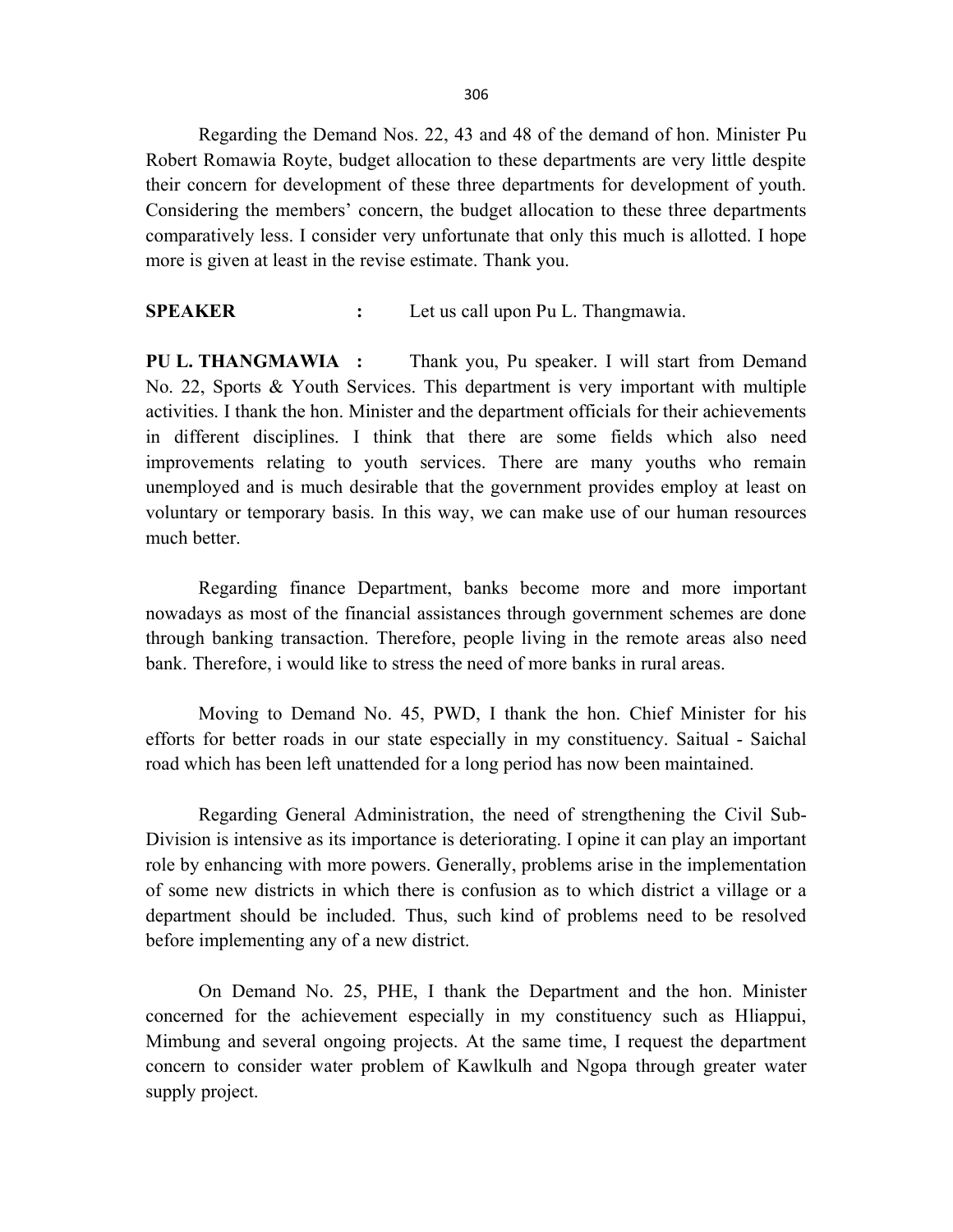307

 Lastly, regarding Planning & Programme Implementation Department, I think it will be more effective to divide some schemes through NGOs so that they are benefitted equally. I also urge the need of granting of more funds for research purposes.

SPEAKER : Next, let us call upon Pu Lalrindika Ralte.

PU LALRINDIKA RALTE: Thank you, Pu Speaker. First, regarding Demand No. 9, Finance Department. The change which need to be made first in opinion, is system of files movement. Slow movement of files leads to slow disbursement of funds which often hinders development work. Besides, there are a number of departments investing in private banks. I would like to request such departments to make use of public banks for smooth transaction with the public.

 Regarding Demand No. 46, UD & PA, there are numbers of poor in urban areas also and major problem faced by them is high cost of house rent. Thus, it is much desirable that house rent is regulated by the government.

 On Demand No. 45, PWD, we are paying a close watch on the progress of works within my constituency like five bridges which have now been under construction. I request the concerned authority to give more attentions so that such projects are completed within the stipulated time.

 Regarding Demand No. 32, Horticulture Department, it is learned that this department is the nodal department of bamboo cultivation. Though I am not much interested in bamboo cultivation, the success of China in this field is reiterated but the question is, if we would achieve the same. It is also stated that the project has already been started by the department but it does not specify how the entire population would involve in it, how long it will take for the harvest, what products are expected from bamboo and the prospect of its marketing. Thus, i opine this initiative takes a careful consideration.

 Pu Speaker, Regarding Demand No. 22, Sports & Youth Services, our state is, as a whole, of sports enthusiast state. At the same time, I think we should differentiate in which sport discipline that we may achieve more successes. I kindly request the hon. Minister to consider this while making projects and allotment of funds. Thank you, Pu Speaker.

SPEAKER : Let us now call upon Pu Vanlalhlana.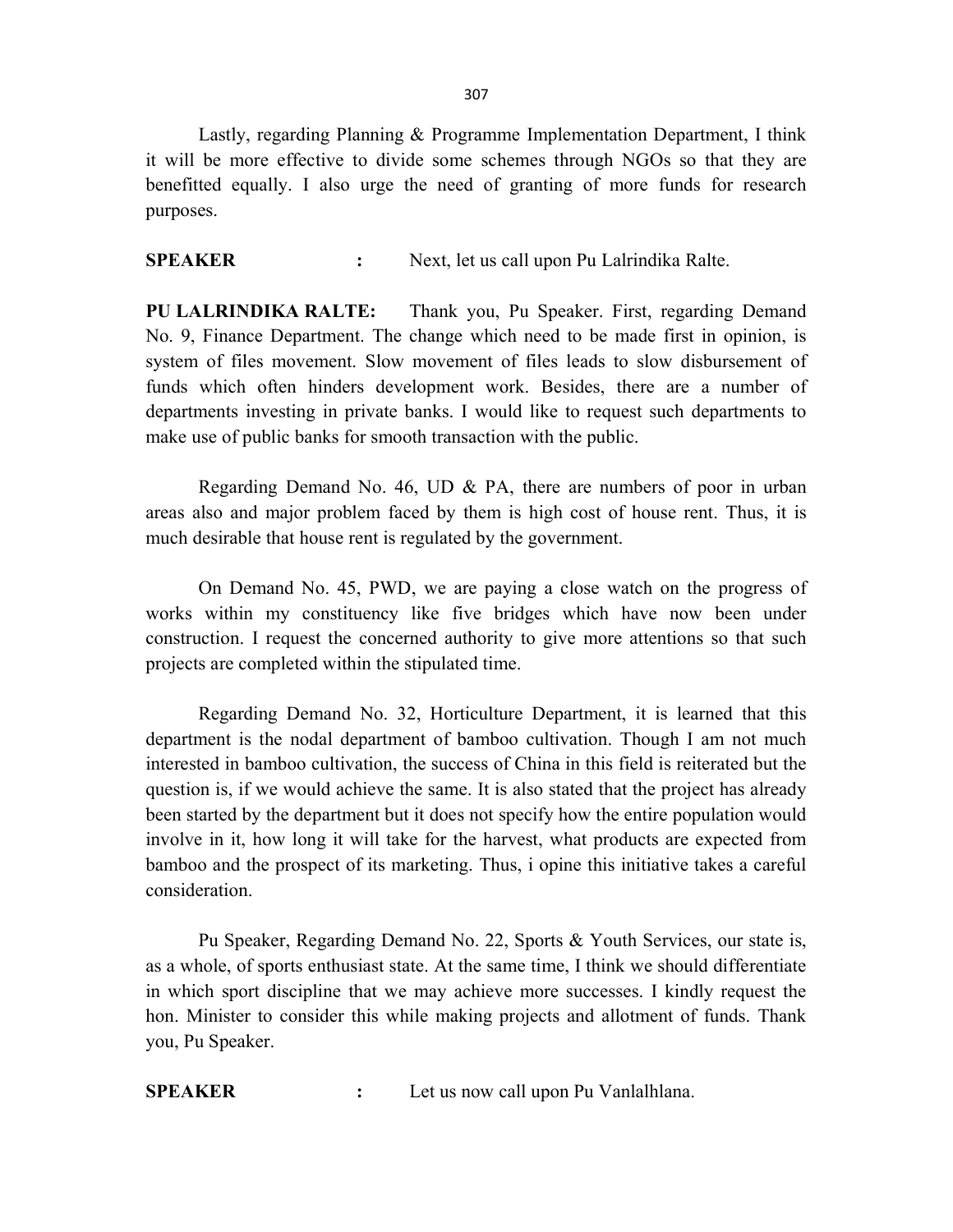PU VANLALHLANA : Thank you, Pu Speaker. Regarding the demands of hon. Minister, Pu Robert Romawia Royte, the budget allocation in three of his departments are decreased by 24.63% which i found very unfortunate. Regarding Tourism Department, it is unfortunate that schemes of the ongoing projects were terminated. So, it is much desirable if the government takes alternative measure to continue with such projects which are expected for our assets for development.

 Regarding Sport Department, budget allocation to this department also is decreased despite its importance for development of the youth. I hope allocation of more funds in the revise estimate is considered.

 Regarding Legislative Assembly, I am very pleased with the service rendered by this secretariat and the officials who are all very efficient and sincere in their work. I also thank the hon. Speaker to for his leadership and efforts in this regard.

 At the same time, I am happy with increase of our MLA fund at ₹150 lakh, though we have not yet received the amount till today. As stated, huge portion of our MLA fund were spent on construction of roads within our respective constituency and we are waiting for the next sanction fund for another proposed roads in line. Pu Speaker, we will be overwhelmed if any of such works are taken up by government.

 Last, but not least, I request the hon. Chief Minister to clarify the government's stance regarding construction of dams for power plants. Does this government interest in its construction? At the same time, it may as well be clarified the actual point where our boundary with Assam lies. Thank you.

SPEAKER : Pu Lalrinsanga Ralte may now take his time.

PU LALRINSANGA RALTE: Thank you, Pu Speaker. I will start from Demand No. 45, PWD. Firstly, I would like to thank the hon. Chief Minister who is also PWD Minister for the achievement of the department in my constituency. Besides, it is appreciative that this department creates huge assets for our state. In the meantime, I hope the vacant posts in this department may be filled as soon as possible as for the department concerns with dealing of the basic necessities of the public. (Dy. Speaker's in the chair.)

 Besides, I opine it is necessary to provide the field workers like SDO and EE with vehicles regardless of entitlement. Their work compels to keep one or else they have to hire private vehicle which hinders the progress of work. In addition, Pu Dy. Speaker, the road through Kolasib District is an important gateway and the lifeline of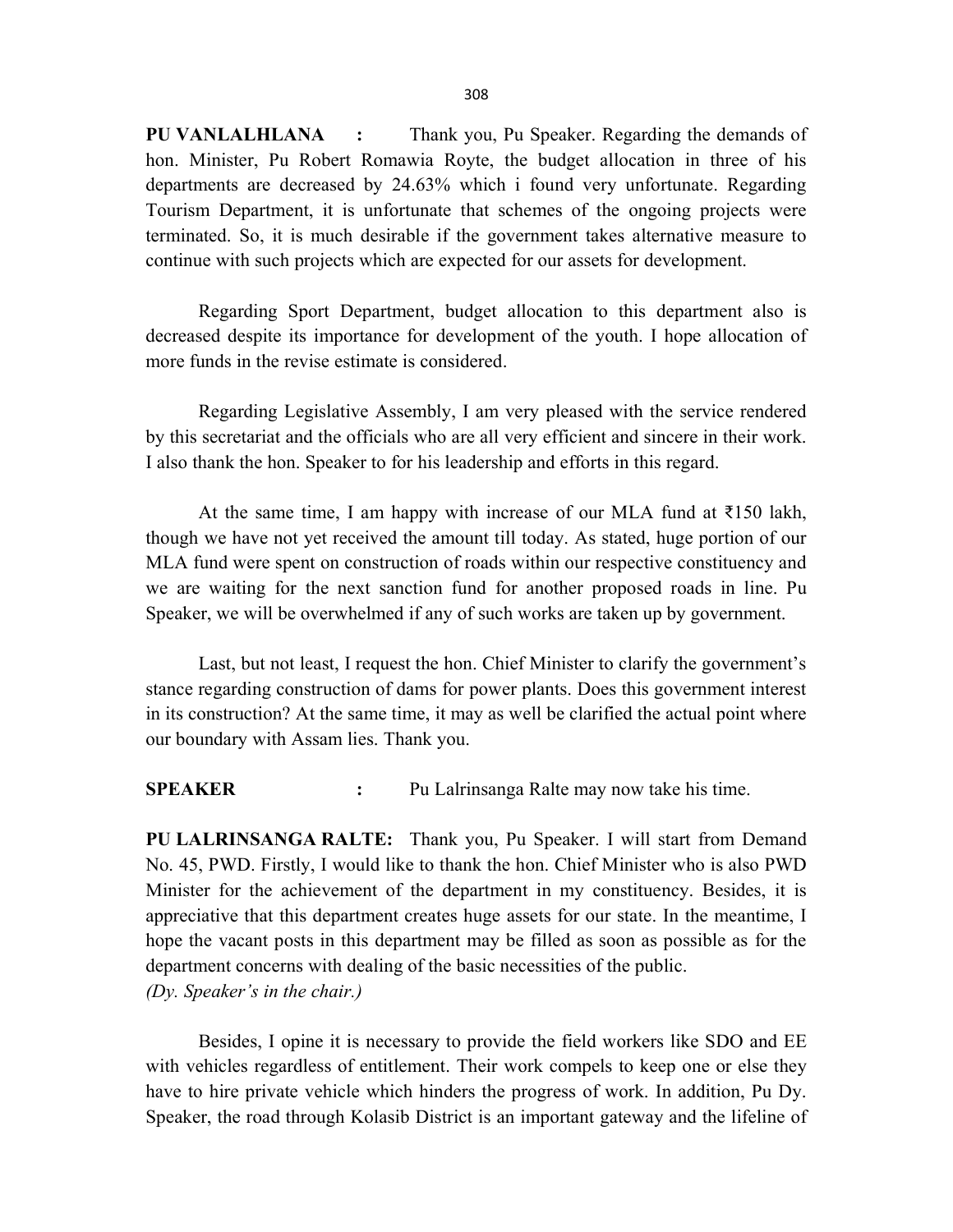Mizoram in certain ways. Therefore, I beg the hon. Chief Minister to continue with maintenance of this road.

 On Demand No. 46, UD & PA Department, there are several achievements made in the department. I am thankful that  $\overline{\xi}$ 15 lakh is allotted for solid waste management plan at Vairengte. Apart from this, proposal has been submitted to the hon. Chief Minister for development project amounting to ₹40 lakhs; I hope it will become a success.

 On Demand No. 22, Sports Department, the budget allocation to this department as stated earlier has decreased. I hope it will be revised as the department concern the welfare of youth. Vairengte, considering it climatic condition is found to be suitable for sports training centre. I beg the hon. Minister to consider establishment of Sport Training Centre at Vairengte.

 Lastly, regarding Demand No. 43, despite the need to develop the Tourism Department, the budget allocation is decreased. It is important to develop Serlui Hydel Project for tourist attraction as there is a huge prospect. Thank you, Pu Dy. Speaker.

**DEPUTY SPEAKER** : Let us now call upon Pu KT Rokhaw, hon. MLA from Palak Constituency.

PU K.T. ROKHAW : Thank you, Pu Dy. Speaker. Starting from PWD, road pavement work of 45 kms of Niawhtlang – Chakhang road is taken up under PMGSY and is estimated for completion by July, 2009. However, the work remains uncompleted even after 12 years. I implore the hon. Chief Minister to take necessary measure so that it is completed.

 Besides, Pu Dy. Speaker, PWD building at Siaha is very old and dilapidated and I request it is reconstructed with RCC. Moreover, there are number of posts in PWD which has not been filled particularly within my constituency. I beg the hon. Chief Minister to take necessary measure for filling of such posts.

 Pu Dy. Speaker, regarding restricted tender for Chakhei - Siasi road, it may be taken for granted if it is done as per the law that the state acquires the work. However, I urge the hon. Chief Minister to select contractor from MADC area as the work is given through concept paper submitted by the Council.

 Regarding PHE, the pipeline of Siaha Water Supply Scheme which was commissioned in 2017 is damaged in the process of road construction. I request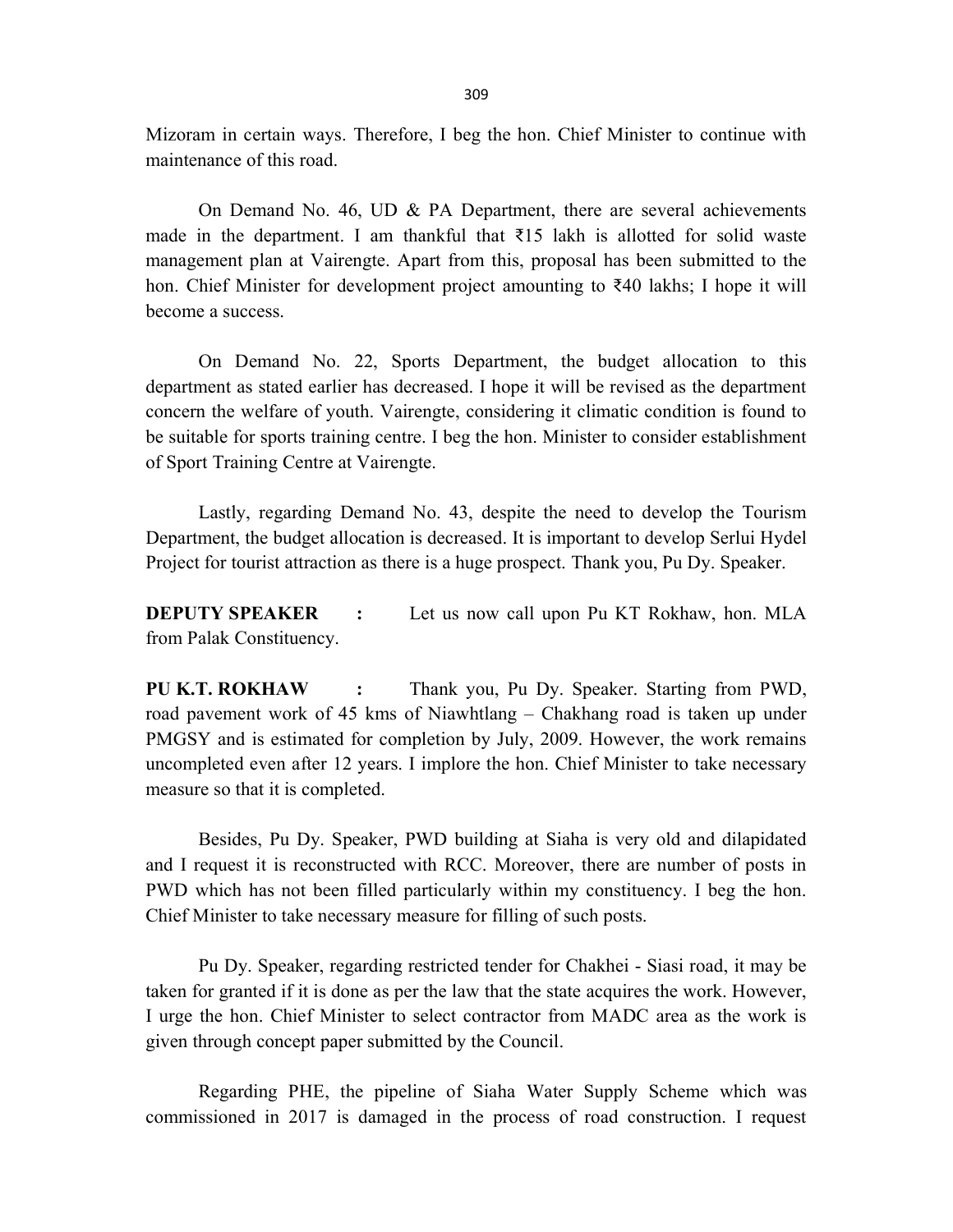immediate attention of the government as this creates a huge problem for the people. Likewise, I request immediate attention of the government to concept paper of water supply to Tipa-L, Saikao and Laki village, reconstruction of Siaha PHE office building and EE quarters and installation of better equipment for Tuipang Greater Water Supply Scheme for it concern the immediate needs of the people.

 Regarding Education Department, I would like to know what step has been taken so far by the government for the welfare of SSA teachers. The hon. House Leader assured during the election campaigns that they will be employed on permanent basis on seniority basis. What is the present status?

 Regarding UD & PA, we are very anxious for having a playground equipped with artificial turf at Siaha as in other places. However, the work seems very slow and so may be expedited.

 It is unfortunate that the budget allocation for Sports & Youth Services has decreased drastically. Thus, it is questionable if this ministry really cares for the welfare of our youth.

 While this is the case, budget allocation to Tourism Department also has decreased immensely. I would like to know if there is any proposal to continue with privatization of tourist lodge as some which have been privatized are functioning below standard. So, I suggest taking back such establishments so that they are regularly maintained by the department once again. Thank you.

SPEAKER : Let us call upon hon. Member, Pu Zothantluanga.

PU ZOTHANTLUAGA : Thank you, Pu Speaker. Firstly, on Demand No. 45, PWD, most of the local contractors are taking up the work tender at a very low rate in compare to those from outside. Besides, those from outside were generally favored in the previous ministry despite the quality and work performances which were comparatively lower than that of the local contractors and the work estimate being revised frequently.

 However, under this newly formed Ministry, such practices are changing gradually as the bad roads are now improving. The contractors are also become more cautious under this ministry headed by an able Chief Minister. His effort in this regard thus is quite notable.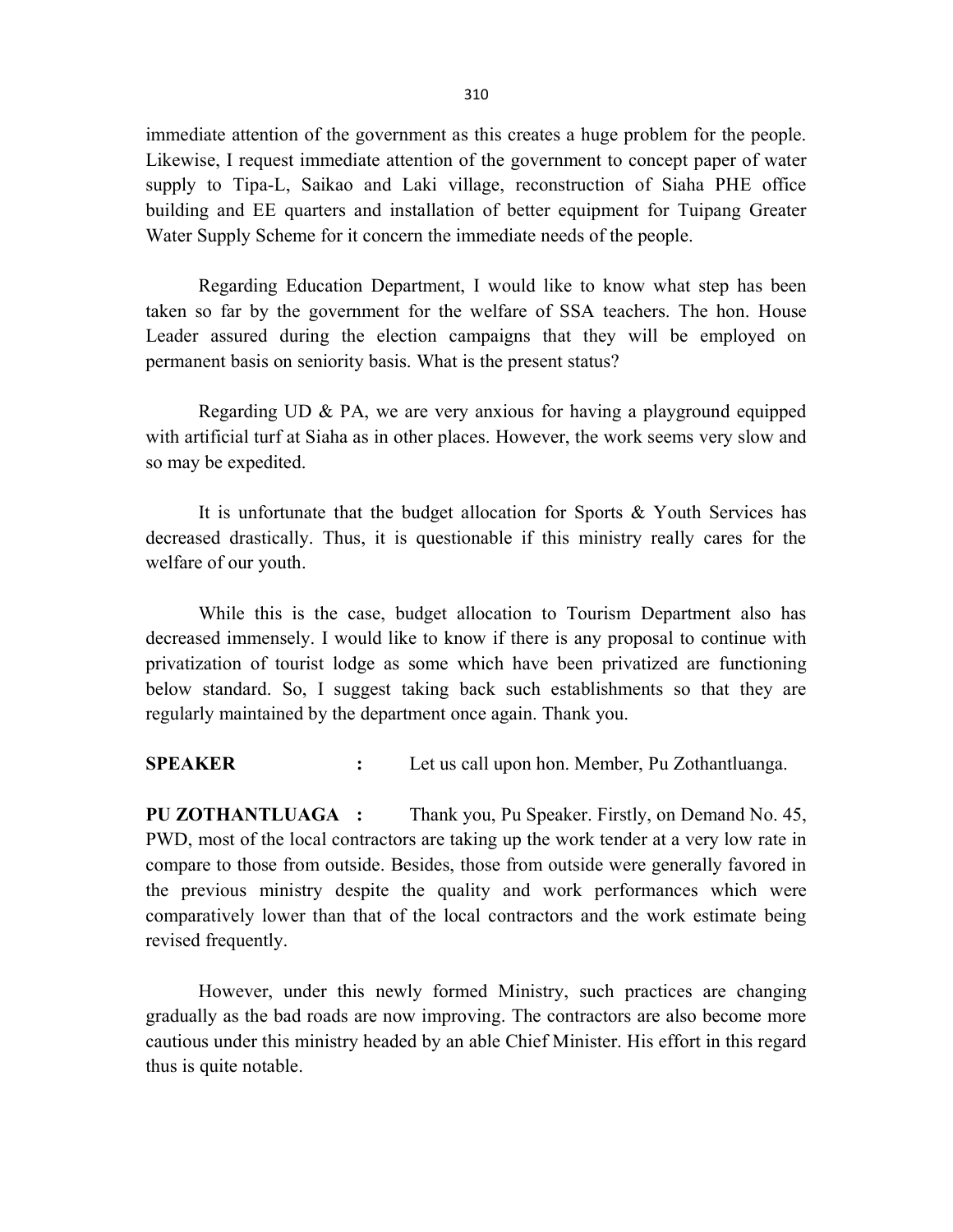Regarding Demand No. 25, PHE, many works have also been undertaken within my constituency as well like construction of larger water supply tank for Rangvamual and Phunchawng. While this is the case, we are facing shortage of water supply in Sairang from time to time due to flood. I implore the hon. Minister to take note of this matter.

 Pu Dy. Speaker, as mentioned by Pu Rinsanga, generally our players abruptly experienced a hot climate when they participated outside Mizoram which often reduces their physical fitness. So, in order to be able to adapt with any climatic condition, MFA is preparing a football ground in a hot place of Sairang Dinthar and it would be impressive if training centers of other sports disciplines are also established here. It is also close to Aizawl and can be easily reached. Thank you.

**DEPUTY SPEAKER** : It is not easy to discuss 16 departments in 10 minutes though we fixed our time. We will take a break and then continue our discussions at 2:00 pm.

#### 2:00 PM.

SPEAKER : To continue with our discussion, I call upon Pu H. Biakzaua.

PU H. BIAKZAUA : Thank you, Pu Speaker. I would like to make a clarification before we start the discussion. During Question Hours, Pu Lalduhoma stated that 26 illegal villages in our state as concentrated within Autonomous District Councils. I think this is wrong information as number of villages with the Autonomous District Councils is not specified but of 4 villages in Aizawl District, 17 villages in Lunglei District, 3 villages in Champhai District and 2 villages in Mamit District totaling 26 villages.

 Pu Speaker, starting with Demand No. 22, Sports & Youth Services, it is an important department as sports is a great source for generating income. It is necessary for the Govt. to figure out which disciplines are best for our youths to lead them in the right path. We need to provide necessary halls and fields for our talented players who are from various parts of Mizoram.

 Moving to Demand No. 43, Tourism Department, we need to put more efforts on maintenance of our Tourist Lodges as they are generally in poor conditions and we also need to take extra measures on tourism attractions. In this connection, tourist Lodge at Lungtian is no longer in function and so would be appreciated if our Minister explained the reason.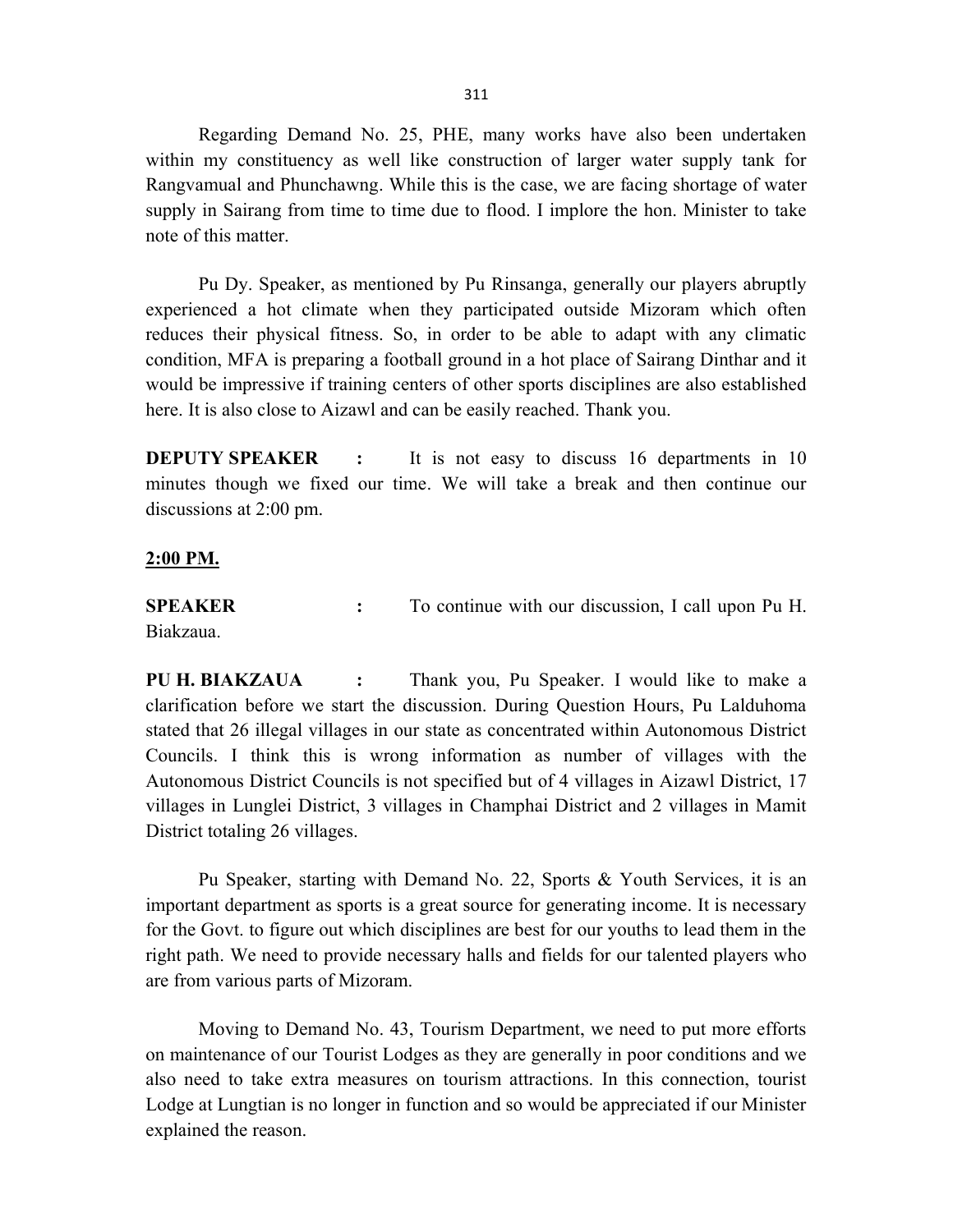Next is Demand No. 9. Pu Speaker, I find it necessary for the government to establish bank as much as possible. Lungtian in my constituency produces a lot of fruits and vegetables and there are many Govt. employees. However, there is no bank to safe their income and so would be appreciated if at least Rural Bank is available here.

 Next is Demand No. 15, GAD. I think it is important for the public to have a high-ranking official such as DCs and SPs etc. who are fluent in Mizo language as some officers could hardly communicate with the poor who need the help most. Besides, they do not have true affection to our society that the Mizo officers have. Another problem that we face in Lawngtlai District is major departments such as PHE, PWD, Supply Deptt. and P&E are supervised from other districts though it has been 20 years since we became a separate autonomous district. So, it would be appreciated if the hon. Chief Minister considered rearranging the system.

 Next is, Demand No. 25, PHE. I would like to thank the hon. CM for water supply to Pangkhua during dry season and it would be appreciated if water source and reservoir are also provided. 7 villages have now shared water source of Sangau and it almost dries up during dry season. So, Tuipui is not far and the nearby areas will have sufficient supply of water if water pumping is installed. Pu Speaker, Lawngtlai Greater Water Supply Scheme which was projected as rural but executed as urban; the pipe is 40 LPCD which needs to be augmented by 70 LPCD since it is now less insufficient. I believe Lawngtlai Greater Water Supply Scheme can be upgraded through SEDP to higher capacity so that ₹30-40 lakhs worth energy can be saved. At the same time, I request the hon. Minister to take note of damage pipelines and reservoirs within my constituency and action is taken as requirement.

 Likewise, I request the concerned Minister to include Lawngtlai - Tuipui ferry road and Rawlbuk - Lungtian road in the work proposal and also to give attention to Lungtian - Mamte road under PMGSY. Thank you.

SPEAKER : Next is, hon. Member, Pu Pu C. Lalsawivunga.

PU C. LALSAWIVUNGA: Pu Speaker, budget allocation to Demand No. 43, Tourism Department is ₹9,78,21,000/-. Considering the prospect of tourism and the department as a revenue earning source, I find the budget decreased by a margin of ₹24.12 lakhs is unlikely and thus should be reviewed. In the same manner, the budget of Sports & Youth Services Department decreased by ₹33.97 lakh compared to 2018- 2019. So, more provisions may be made at least through SEDP.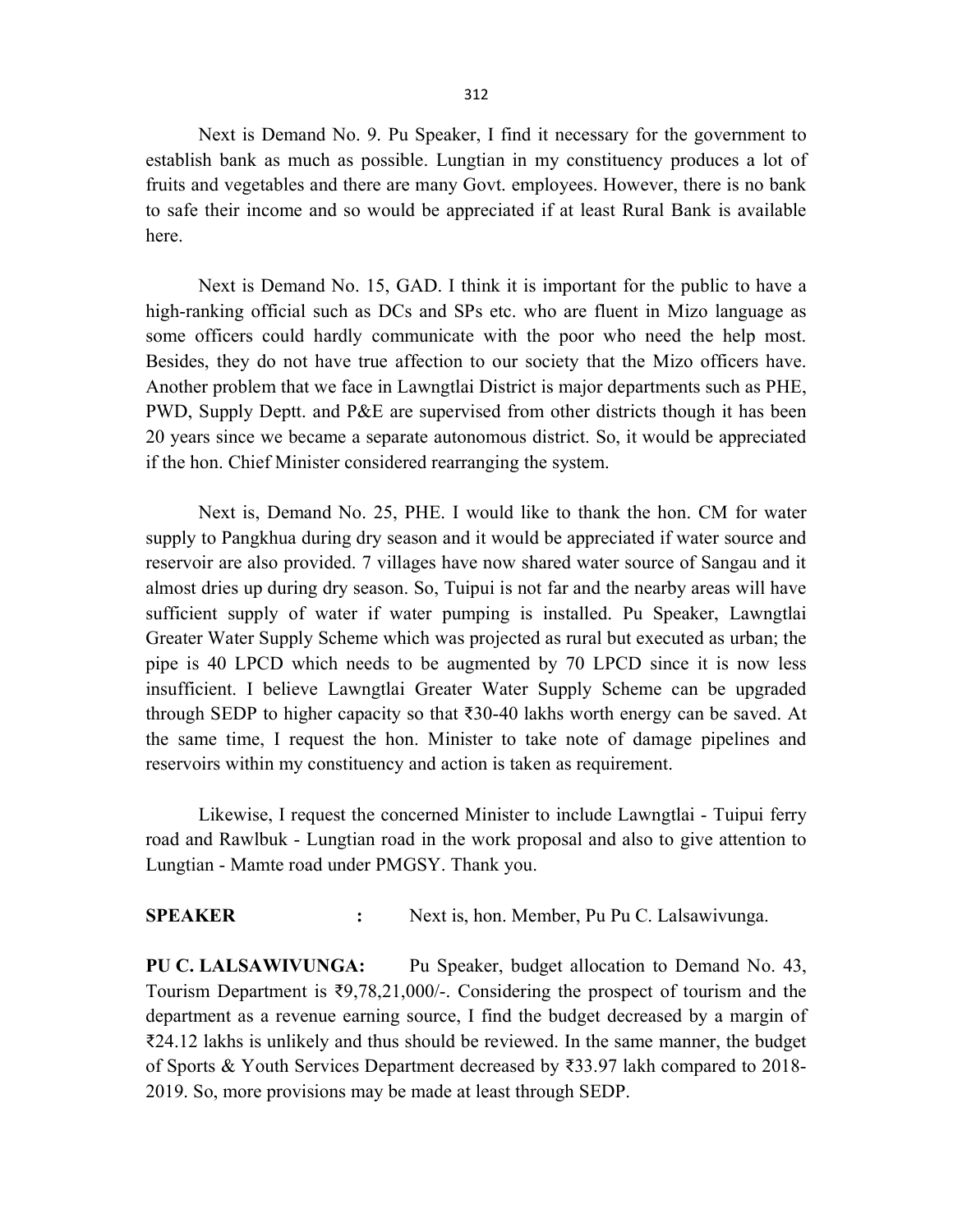313

 Next is Demand No.14, Planning & Programme Implementation Department. SEDP the flagship programme of this ministry is project base. So, will this department be included as one of the nodal departments of the flagship programme?

 Moving to GAD, we have Mizoram Houses across India but the accommodation is always full. So, it is wise for the government to determine their extensions so that they serve the purpose for anyone travelling outside.

 Next is Urban Development & Poverty Alleviation. We need more of internal roads and the department needs to take measures on rigid pavement. Under this department, construction of a multi car parking lot through SEDP is on halt at College Veng and many works remain for its completion. It is much desirable if it is completed by means of fund provision of PAHOSS.

Moving to PWD, the budget for this department has decreased by  $\overline{\xi}$ 18.14 lakhs despite the need for excellent communications such as waterways, railways, airways and roadways for our development. So, it would be appreciated if PWD budget is increased. Mizoram roads are in bad condition and efforts need to be given to have better roads. Road excavation and building bridges are PWD's responsibility and this department also has Vision 2030 agenda under which there are a lot of undergoing projects and it is necessary to take extreme measures to accomplish this Vision.

 Pu Speaker, it would also be appreciated if the hon. CM takes measures on extending Aizawl bypass roads through Bethlehem Vengthlang, Bawngkawn - ITI Mualpui main road and Tuithiang-Bethlehem Sihlui. Thank you.

#### SPEAKER : Er. H. Lalzirliana.

Er. H. LALZIRLIANA : Thank you, Pu Speaker. I would like to start with the demands of hon. Minister, Pu Robert Romawia Royte under which only ₹45 crore is allocated. Even so, I would like to request the hon. Minister to accommodate the project for construction of playground at Lengpui where a convenient space is available.

 Moving to GAD, I would like to mention that Lengpui serves a great purpose for all levels, from laborers to VIPs and foreigners and placing a civil SDO is thus important for security reason.

 Speaking of the prospect of tourism in Mizoram, there are numbers of tourists visiting the famous Tripura's Maharaja Bir Bikram every year. Thus, it is important to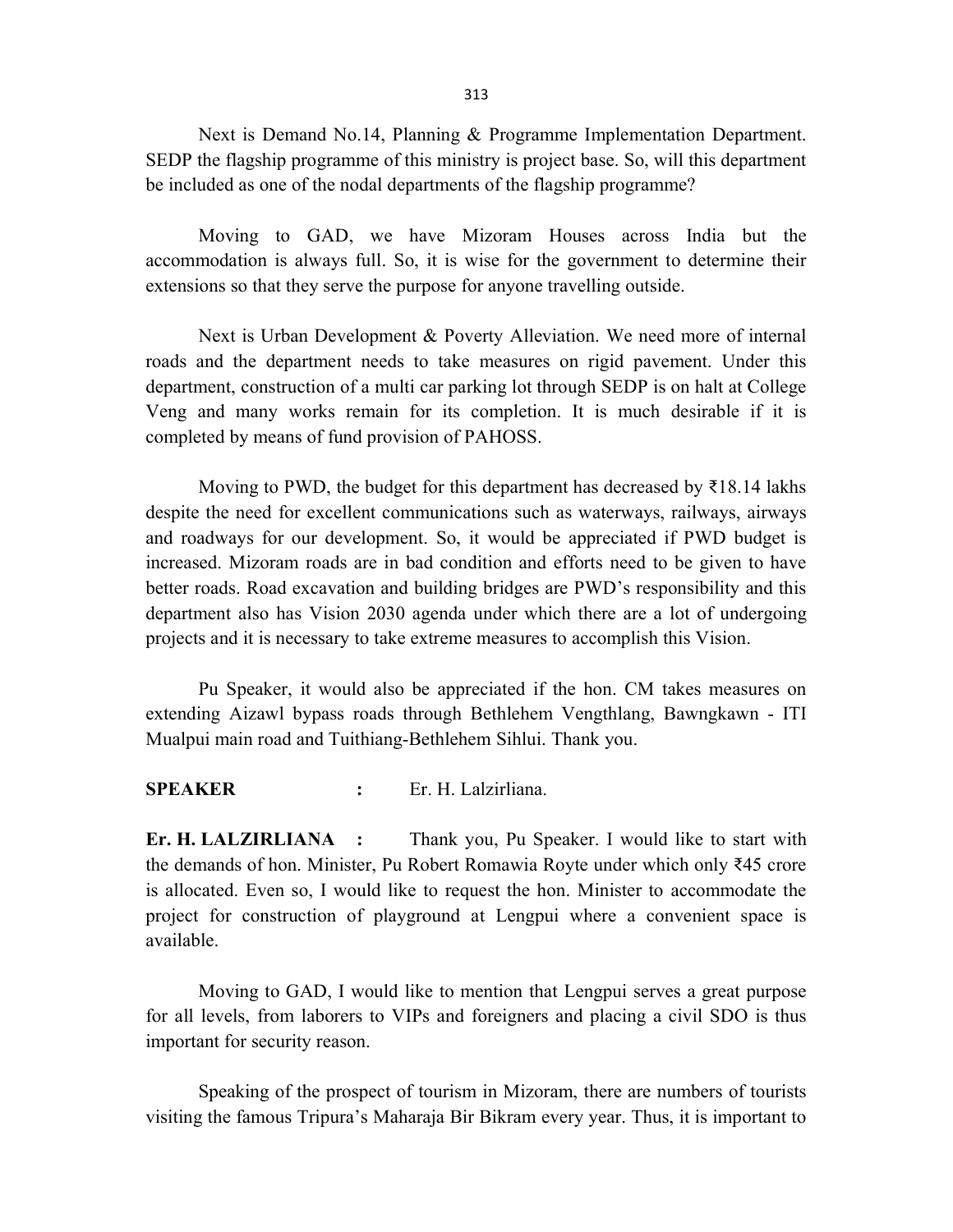set up tourist circuit house at various spots within my constituency so that we may attract the travelers to our state with Dampa Sanctuary which covers a large area for tourist attraction.

 Moving to Information & Communication Technology Deptt., I think it is important for the department to verify some websites which are unsafe for the youths and take necessary step. We should also make use of video conferencing to safe the time and money and it is also a kind of development in technology.

 Next is PWD. We are quite excited about our NH 44A which is carried out by GAYATRI company. It is impressive that 75-80% of the work is now completed.

 PHE is an important department but scarcity of water supply happens everywhere. It would be appreciated if more efforts are given to resolve the problem.

 Next is Solid & Liquid Waste Management. The development of a country is now measured by the system of waste management. So, it should be given importance in every district.

 Moving to Finance Department, I opine our purchase/procurement manual needs revision and our vendor lists should also be updated. Thank you, Pu Speaker.

(Dy. Speaker's in the Chair.)

**DEPUTY SPEAKER :** Next is, hon. Member, Pu BD Chakma.

PU B.D. CHAKMA : Thank you, Pu Dy. Speaker. It is reported that 68 out of 83 villages in my constituency as already being electrified, but this is wrong information. So, I request the field officials to be more careful with the report.

 Moving to PWD, the budget is quite low compared to last year and I hope that there will be an additional fund. Construction of Chawngte - Chhotapansuri road was taken up under NABARD back in 2000, yet, there is no mentioning about black topping of this road till today. So, Pu Speaker, when will this work be done? Likewise, formation cutting of Kamalanagar - Lawngpuighat road of PMGSY has been taken for a very long time and we do not have any information regarding Ajasora - Chawngte road as well. So, may this road be included in the proposal? Besides, we have a problem with Chhotapansuri - Ugudasuri road of Thegga and supply of electricity which may also be included in the proposal. Apart from this, how about our application for inclusion of Ugudasuri - Kukurduleya 'S' road under PMGSY?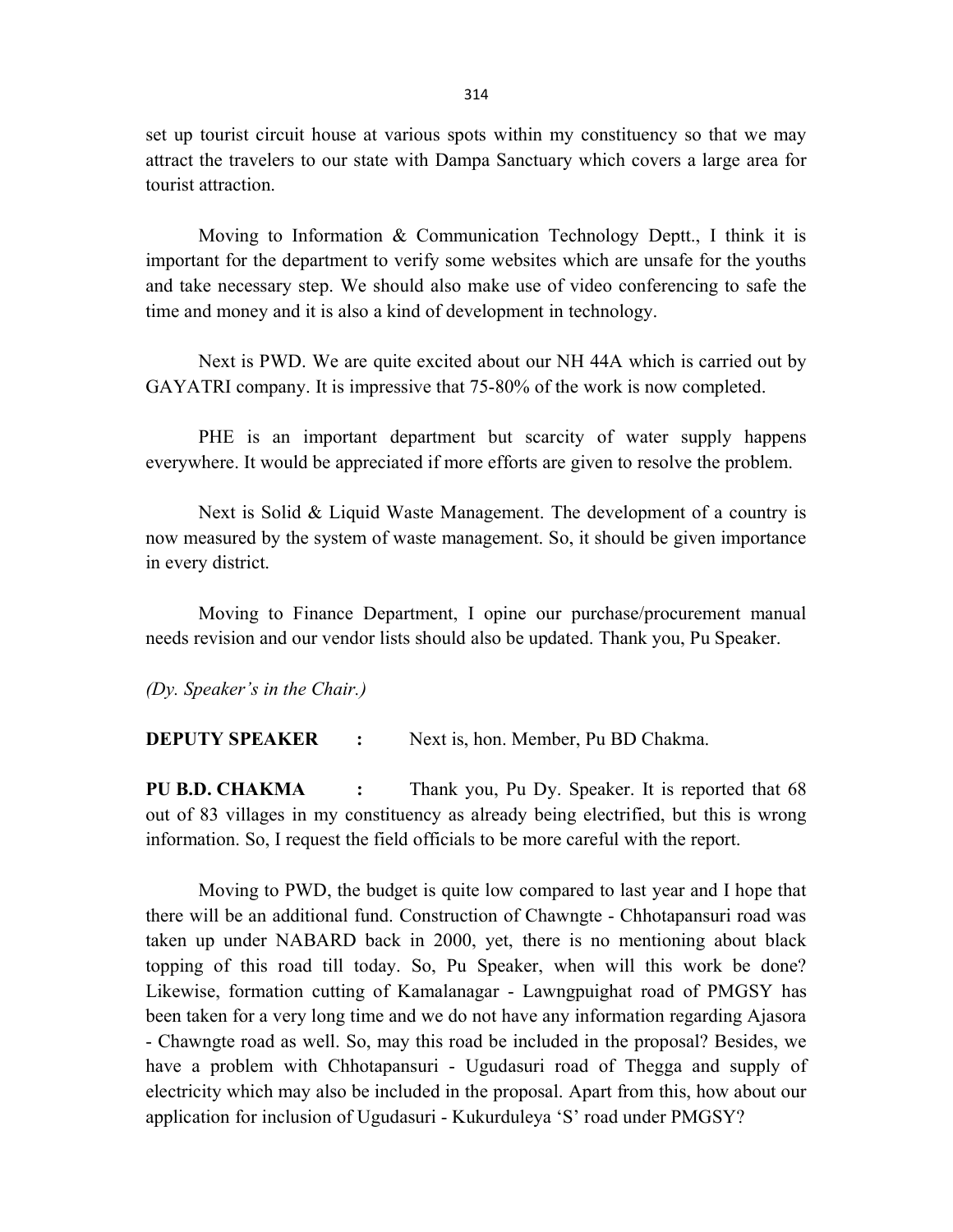Next is PHE. Parva-III is Bru area and Damdep-II is Mizo area and they do not have water connection till today. It would be appreciated if solar pumping system is installed here or water tanky is provided from Rainwater Harvest Scheme. Besides, tube well may be provided to resolve scarcity of water supply to Lawngpuighat.

 Moving to Sports Deptt., with your permission, Pu Dy. Speaker, I just want to deliver this speech in English so that we may be able to convey this issue up to the central ministry; if we discuss in Mizo, the central Sport Minister will not understand. So, Pu Dy. Speaker, I want to continue my speech in English.

 So, with your permission, Mr. Dy. Speaker Sir, I am very much fortunate and thankful to our Hon. Chief Minister for choosing the best and the fittest person, Mr. R3, the abbreviated form of 'Robert Romawia Royte'. It is a beautiful name and I am very much thankful to our Chief Minister for choosing him as a Sport Minister. He is energetic, he is experienced, he is enthusiastic and moreover, economically viable and very much capable.

 So, I am very much happy that he is also a very visionary leader as he wants to bring the Sport Department to the highest peak of development. Not only in the National level, even in the International level, he is having vision to bring all-round development in Mizoram. Till today, what I see is that all the sports infrastructures are always concentrated to Aizawl and the surrounding areas only. So, if we want to harvest all our sport personalities, I think it will be better to spread the sport infrastructures to each and every corner, especially our CADC area and the western belt of Mizoram. In case of sport infrastructure, we are very much lagging behind with our sisters of the Autonomous District Councils in the state, Pu Dy. Speaker. There is not a single national level sports stadium or playground in the LADC, MADC and CADC.

 So, I request our beloved R3, the hon. Minister to look into this matter as even our Central Minister in charge Sports, Mr. Kiren Rijiju also is a very good person and easy to meet him, and very easy to express our opinion and grievances to him as he is from our North-East as well. Mr. Kiren Rijijuji, I think he is a body-building person; he is physically very fit, everyday he used to take exercise also. I think it will be very much helpful for our Sports Minister to harvest all the possible funds for development of Mizoram state's infrastructure and sports also. So, with these few words, I just want to express my heartiest opinion and my willingness to help the Sports Minister, and if I am of any help, I am always ready to help for the development of sports in Mizoram. With these words, let me conclude my speech here. Thank you, Mr. Dy. Speaker, Sir.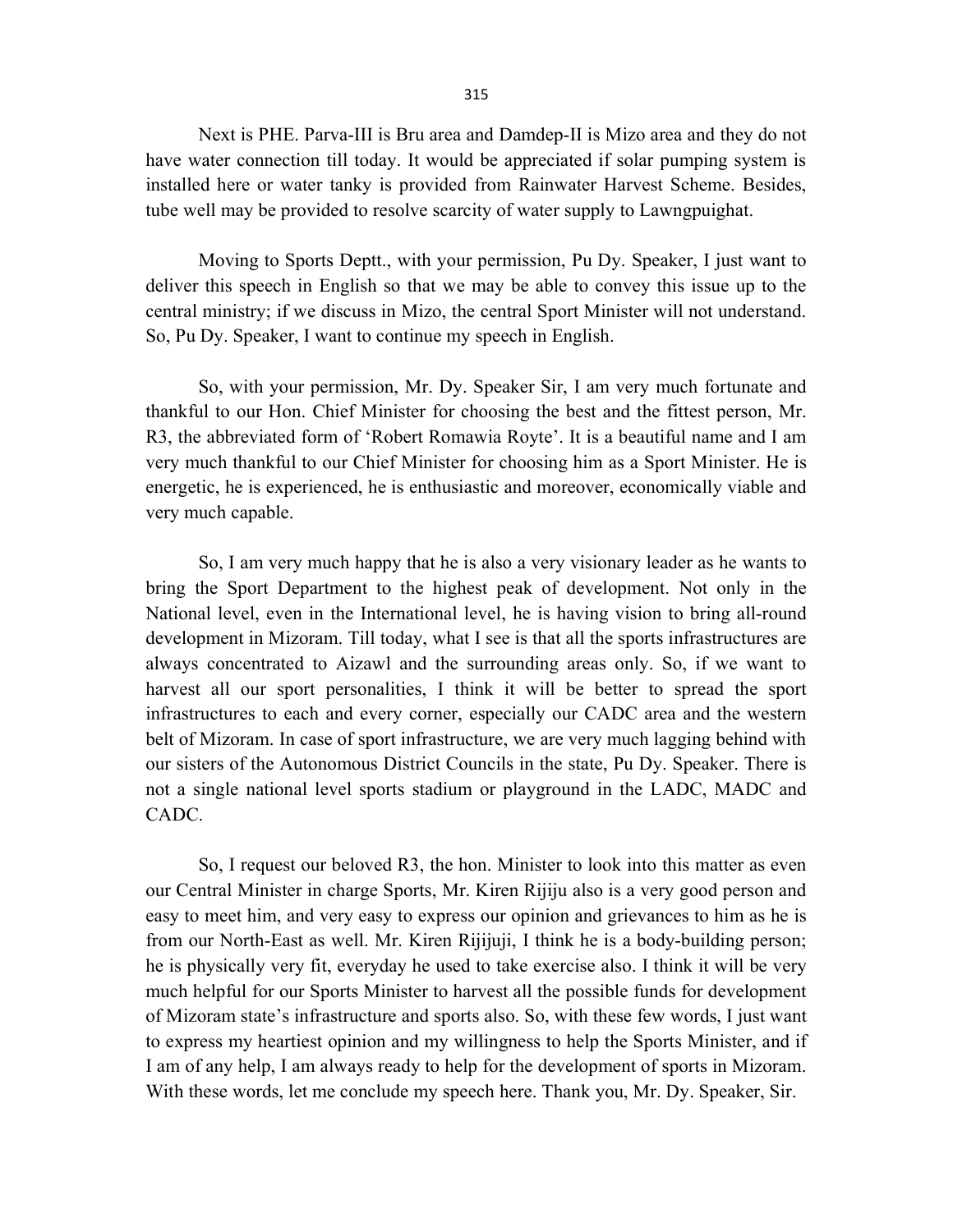**DEPUTY SPEAKER** : It is impressive that today we all are cladded with our traditional dresses as requested by LAD. Some members asked if there are any schools punishing the students for speaking in Mizo; I would like to inform such schools to stop such actions once and for all. And, I request the hon. Education Minister to look into this matter as well. Next is, hon. Member, Pu Ramthanmawia.

PU RAMTHANMAWIA : Thank you, Pu Dy. Speaker. It is appreciating that our CM informed us of our progress under PMGSY in East Tuipui constituency. We still have several roads that need repairing where as Lianpui - Vangchhia road, Sesih - Bulfekzawl road, Bungzung - Tuipui road and Bungzung - Tuipui road (via Zawngtetui) also need upgrading. It would also be much appreciated if Zawlsei - Khuangthing road is repaired before YMA Conference of Champhai District Sub-Headquarters.

 Pu Dy. Speaker, I opine PWD needs to be equipped with sufficient manpower in order to have good roads. There are 750 vacant posts out of which 32 are SDO posts, 123 JE and 63 SA whereas 23 Nos. Sub-Division are functioning with a single JE/SDO which means 1 JE supervise 3 to 4 projects. So, there is no way of improving the supervision and quality control and filling up the vacant posts thus is the intensive need. Apart from this problem, we have some SDOs and EEs without vehicle for inspection. It would be appreciated if our House Leader noted our demands since we have SEDP's bamboo link road which will soon be executed.

 Moving to Demand No. 25, PHE, we have shortage of water in 19 villages of my constituency out of which estimate is submitted for 10 villages and 9 villages remaining. I request the officials to pursue the is matter.

 Next is Demand No. 32, Horticulture Department. Samthang of my constituency is pursuing cabbage plantation for off-season and I hope we can change with other plants as well if this is a success. There are a lot of potential areas for our farmers and we need a cold storage for storing our productions.

 Next is Demand No. 43, Tourism Department. Tuipui has one of the best tourist attractions yet, it needs renovation to have more attraction so that we can have better income source. Thus, construction of guesthouses at Khuangleng and Vaphai should be expedited.

 There are several agriculture related projects being proposed within my constituency and it is appreciating that PHE pays attention to our needs. I would also like to thank our PWD Minister, officials and staffs for their excellent contributions. Thank you.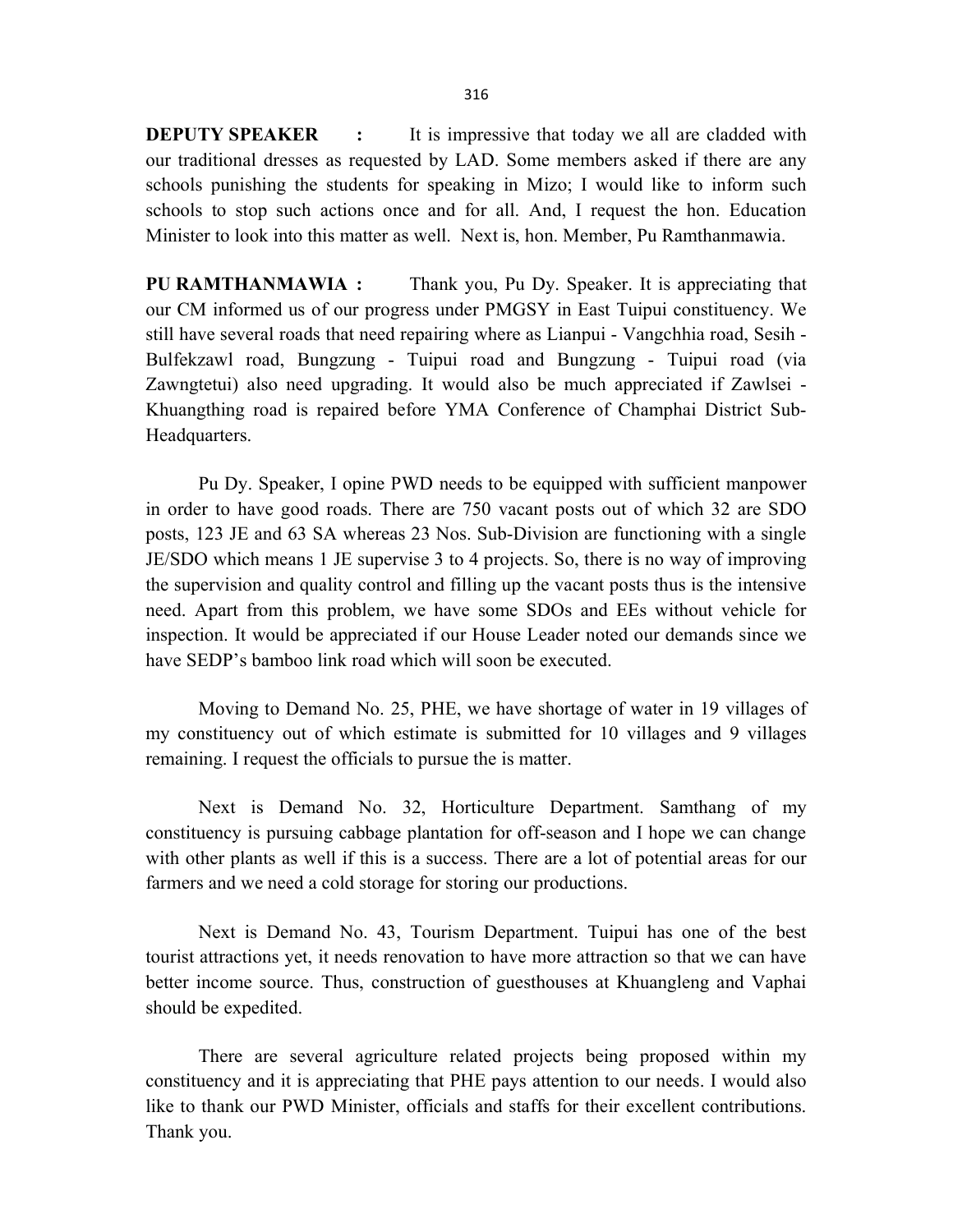| <b>DEPUTY SPEAKER</b> |  | Next is, hon. Member Pu Lalrintluanga Sailo. |
|-----------------------|--|----------------------------------------------|
|-----------------------|--|----------------------------------------------|

PU LALRINTLUANGA SAILO: Thank you, Pu Dy. Speaker and I would like to start with Demand No. 15, GAD.

 I would like to point out the need to improve administration in our Mizoram Houses and to renovate Silchar Mizoram House.

 Regarding Aviation, Air fare for Aizawl - Kolkata is approximately ₹18,000 while Kolkata - Silchar is ₹4,000 - ₹8,000 only and so is necessary for concerned authority to examine the difference. It is also necessary to improve Airport terminal building which is now becoming old and congested with the growing population. Pu Dy. Speaker, my constituency also need a separate civil administration like Civil sub-Division for the area covered by Reiek Block is too wide to maintain efficiently. I think we are eligible to have one based on our population.

 Next is Demand No. 9, Finance Department. Out of various banks within Mizoram, I opine we need to invest more on Mizoram Rural Bank. This bank works efficiently and gives out  $\overline{6}444.05$  crore of loans during 2018-2019. It is a joint ventured bank of 3 sponsorships such as the Govt. of India, State Bank of India and Govt. of Mizoram in which the Govt. of Mizoram has a share of 15%.

 MRB makes it contribution towards Corporate Social Responsibility by purchasing morgue van and ambulance for some hospitals; it has 85 branches with each branch supporting 4 students of poor background. Thus, we need to make more use of it.

 Next is Demand No. 22, Sports & Youth Services. I think we need to provide equal treatment to all kinds of sport discipline we have in Mizoram. We also need to choose the right discipline based on our physical. In order to promote sports to higher degree, I opine the person in charge should not be a govt. servant as enough time could not be spared for sports or else his official works will suffer.

 Next is Demand No. 43, Tourism Department. This department was once on the verge of collapsing due to the policy of privatization in which tender was released but none applied. So, we need to build up this department with various potential areas the like in Mamit district; we need to improve Dampa sanctuary to incur more revenues for the government.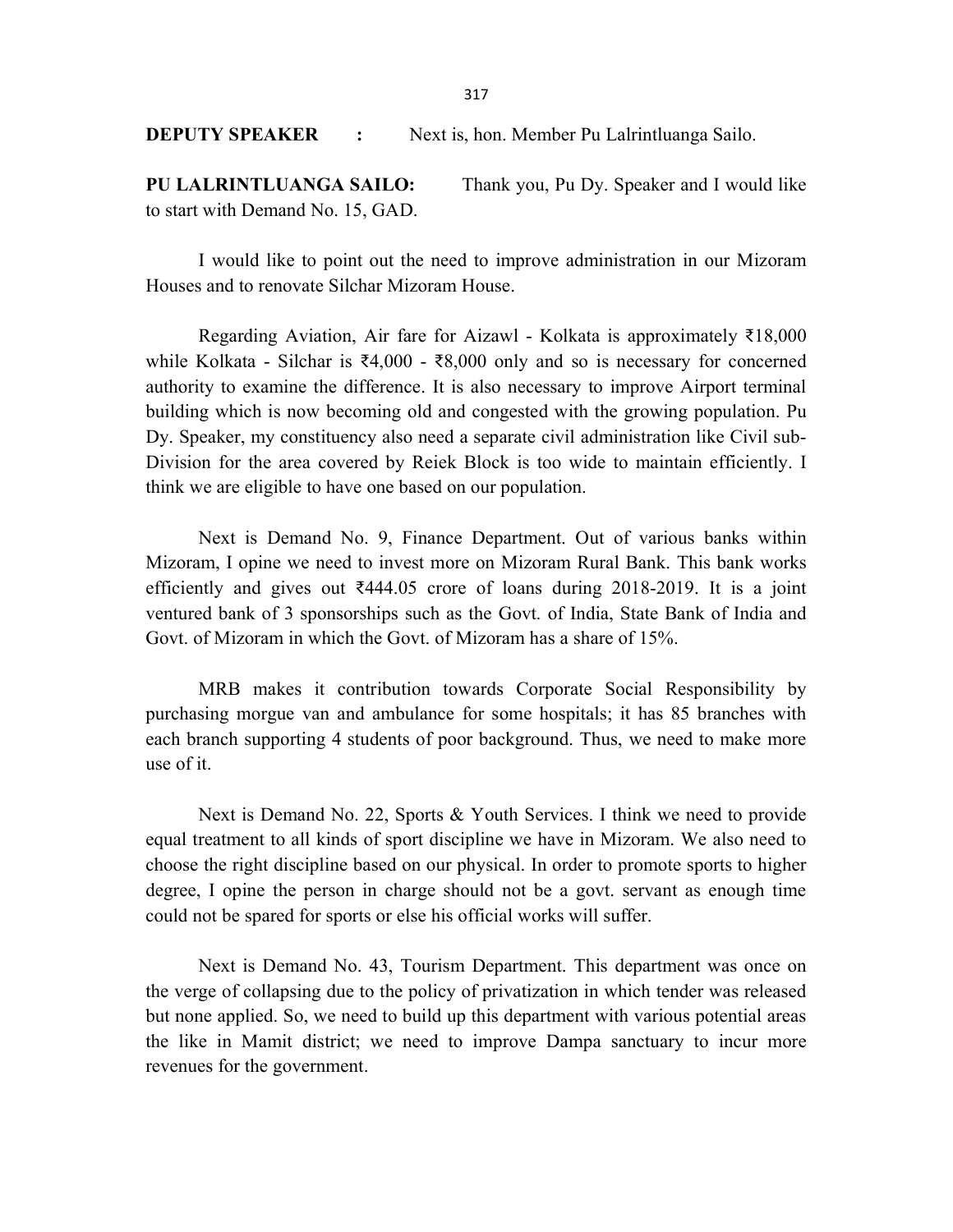Regarding PHE Department, I request the concerned Minister to take note of our needs of water storage barrel to alleviate scarcity of water supply in my constituency.

 Next is Demand No.32- Horticulture Department. There are around 40 villages within West Phaileng Civil Sub-division and Horticulture department has not yet taken measures. We have a location for Sub-Divisional Horticulture Officer and it would be appreciated if our CM makes appointment.

 Pu Rindika does not believe that Bamboo could be a success but I want him to believe it. Thank you.

**DEPUTY SPEAKER : Pu Nihar Kanti Chakma.** 

PU NIHAR KANTI CHAKMA: Thank you, Pu Speaker. I will start from Demand 15, General Administration Department. Tlabung Civil Sub Division is one of the oldest in Mizoram. However, it has been neglected for a long time. Besides, permanent SDO office is very necessary. I implore the Hon. Minister to pursue this matter.

 On Demand No. 45, PWD, there are several ongoing road construction works under PMGSY within my constituency. However, the progress is very slow. Besides, bridges are needed to be constructed in various places. I hope this may be given importance as the viability of the roads depends on it.

 Regarding PHE Department, water supply in my constituency are generally done by gravitational flow. However, we are now facing problem of water shortage as the rivers used to dry up. I hope that the department may find another way to provide us another means suffice our need of water.

 Regarding Demand No. 46 - UD & PA, Tlabung Community Hall is under construction under this department. An additional fund of ₹50 lakhs is badly needed for its completion. I implore the Hon. Minister to take necessary steps so that this amount may be released soon.

 Regarding Demand No. 43 - Tourism Department, a good tourist lodge was constructed at Tlabung. However, it could not be maintained properly due to shortage of staff. I hope more staff may be posted so that it may be attended properly.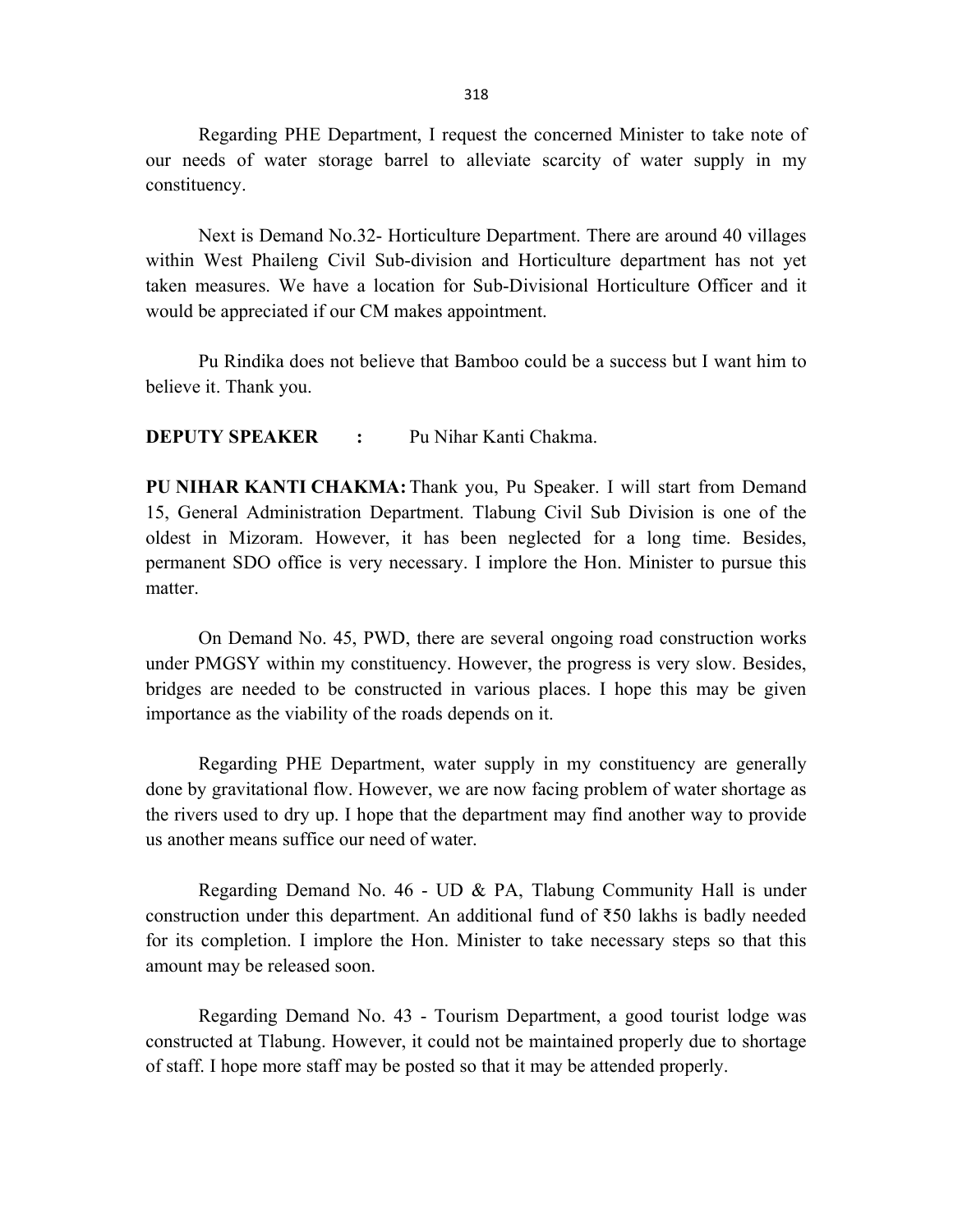Regarding Finance Department, there is a proposal for establishment of Sub-Treasury at Tlabung since the previous Ministry. However, this does not materialized yet. I beg the Hon. Chief Minister to pursue this matter also. Thank you, Pu Dy. Speaker.

**DEPUTY SPEAKER :** Let us call upon Pu Lawmawma Tochhawng.

PU LAWMAWMA TOCHHAWNG: Thank you, Pu Dy. Speaker. Starting from Demand No. 45 – PWD, this department is one of the oldest departments in Mizoram. They are the department which provides us many assets and infrastructures and thus, is really the backbone of the state. Especially during a very short period of time under this newly formed ministry, their achievement and works done are immense. I hope the best for them and may they achieve more and more success in the future also.

 Moving to Demand No. 25 – PHE Department, this department is also a very important one as they are dealing with the basic need of the people. I think their importance is more in urban areas. Besides, it seems they are going to play more roles in villages also due to increase in population as well as deteriorating natural water sources. At Lunglei also, some equipments of water supply need to be replaced. I implore this department to attend this problem as soon as possible.

 Regarding Finance Department, we have seen immense improvement in this department. Meanwhile what I want to mention is the need of faster file movement. I hope the Hon. Chief Minister may find a better way in this regard also.

 Regarding Demand No. 32 - Horticulture Department, this department, along with Agriculture Department, is very important for self sufficiency of our state. I visited Lungsen village recently. I saw a new turmeric grinding machine there. It lies unused. I suggest that the department may pay attention to this area as it has huge potential for production.

Regarding Demand No.  $22$  – Sports Department, it is a fact that this is an important department for shaping the future of our youth. There is a sport Training Facility at Lunglei Electric Veng. There is a huge landslide near the building which needs immediate attention. I implore the Hon. Minister to take necessary steps in this regard. The construction work of State Sports Academy is ongoing at Zobawk. However, it could not be completed even after ten years. I beg the Hon. Minister to take note of this issue also.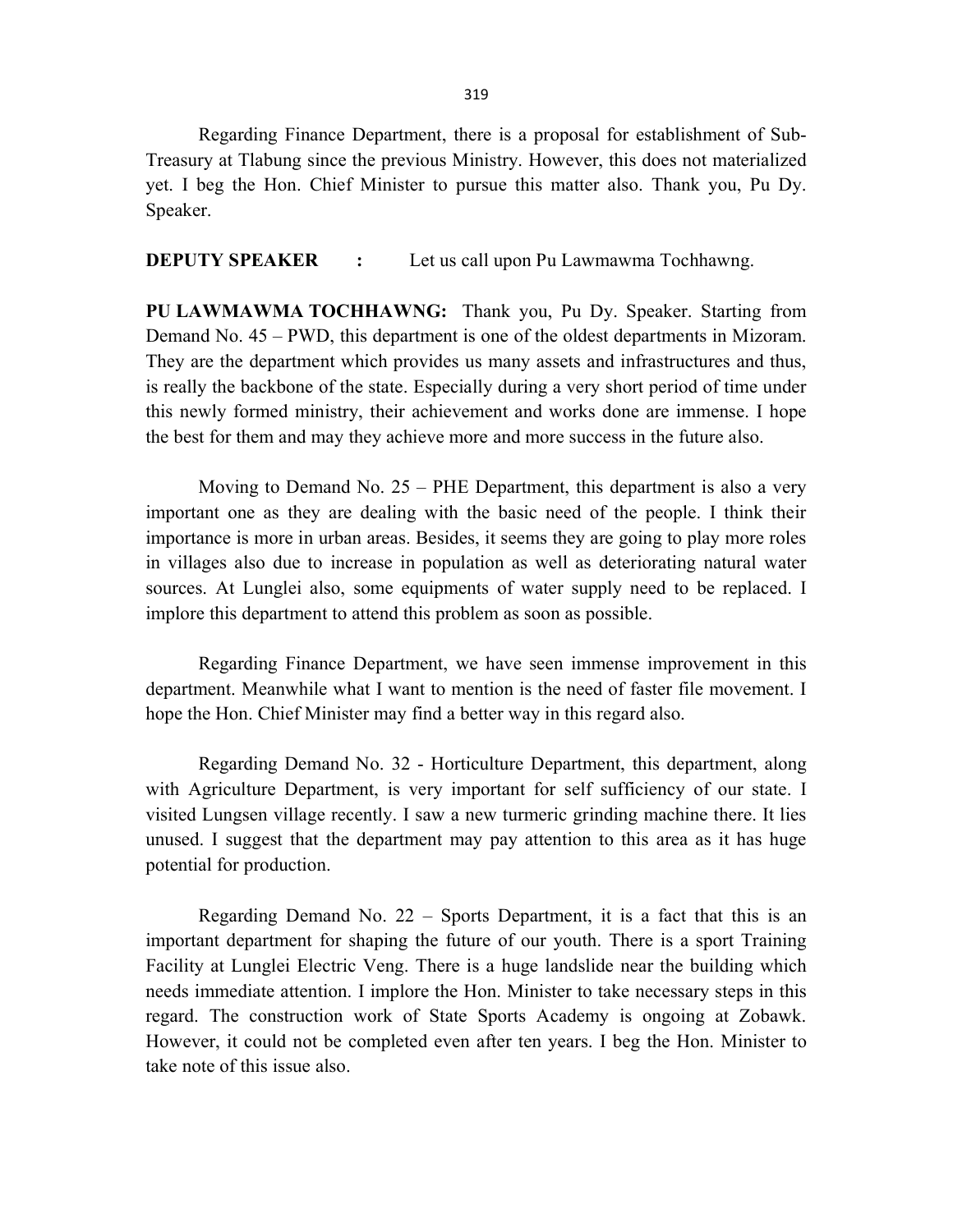Regarding Demand No. 43 – Tourism Department, this is a department in which we need immense improvement. In this connection, we have many potential areas in our constituency. I suggest that these tourist attractions may be developed. Thank you.

**DEPUTY SPEAKER** : Let us now call upon Pu Zaithanzama from Aizawl West III Constituency.

PU VL. ZAITHANZAMA: Thank you, Pu Dy. Speaker. I would like to start from an important demand of Sports  $&$  Youth Services Department – Demand No. 22. This is a department which is very important not only for sport but also from social life perspective also. It is good to hear that steps are taken to have proper sport policy in the near future. In this connection, I think it is necessary to include quota for sportsperson in recruitment of new government jobs.

 I am very glad that ₹150 lakh has been availed for organization of State Games at District Level and State Level. Besides, ₹100 lakh is also included in the Budget Estimate for incentive cash award. These are also worth mentioning.

 Regarding Demand No. 45 – PWD, I found very unfortunate that the budget for this department falls by 18.14 %. Besides, I consider the proposal for Aizawl Bypass road from Sihhmui to Darnghaki Thih Kawn via Dihmunzawl very important. This may solve the problem of traffic jam at Aizawl City to a great extent.

 Regarding Demand No. 25 - PHE Department, their budget is increased by 29.69% which means we can expect more activity and achievement in this department. What I would like to mention is the problem caused by water supply pipes in public places. I think this may be solved by making arrangement so that one pipe may be used for several number of water connection. I suggest that this may be considered in the future.

 On Demand No. 43 – Tourism Department, it is my opinion that attraction tourist from our neighboring state is necessary is more important than foreign tourists. Besides, I think there are many change needed in our society also to be successful in tourism industry also.

 Regarding Demand No. 46 - UD & PA Department, there is a BPUP Building at Lawipu within my constituency. This building houses more than 400 families at the moment. However, due to use of explosives in the nearby stone quarry, the building cracks at some places. I beg the Hon. Minister to enquire this matter as it may lead to more serious problem.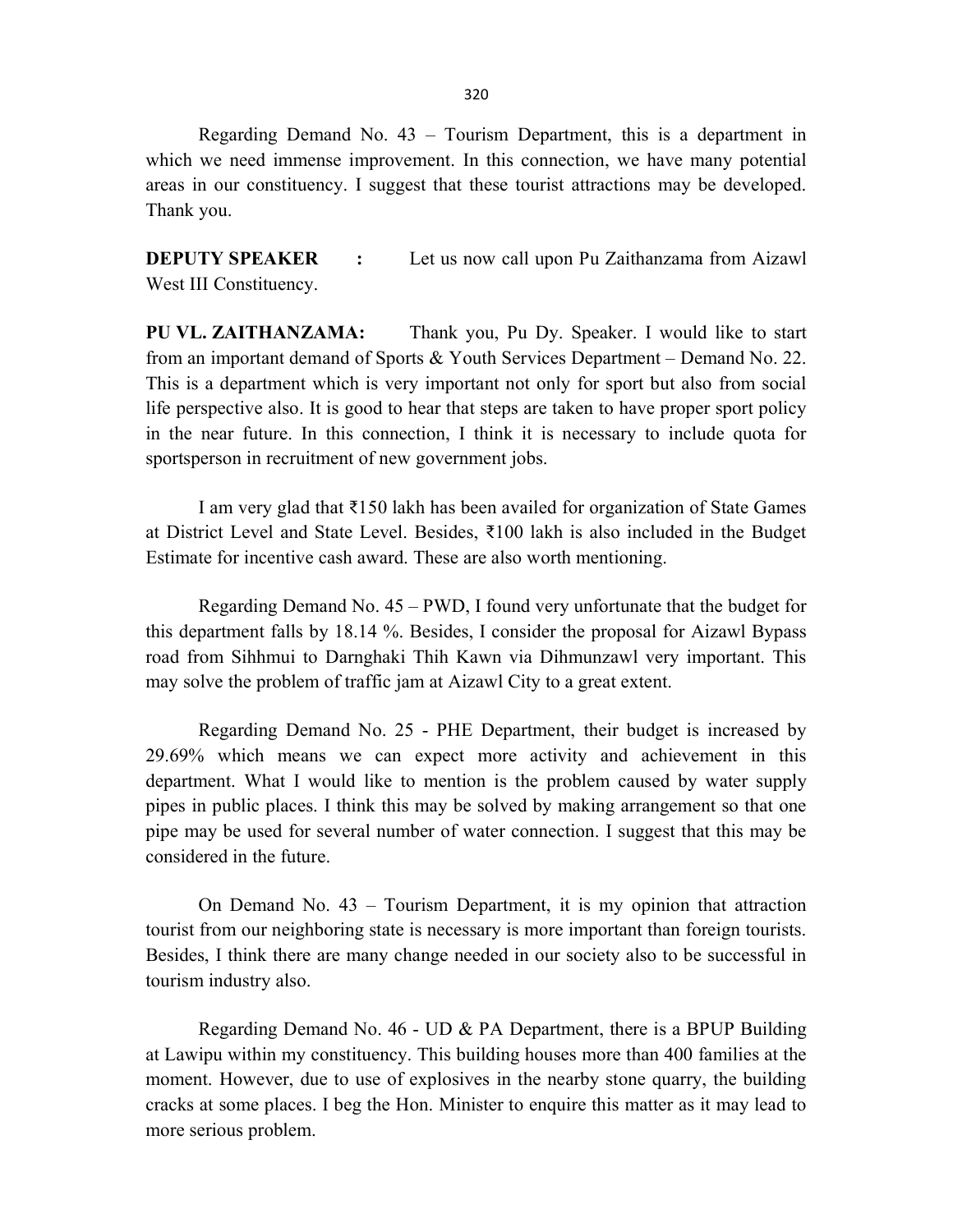Lastly to end my speech, regarding Demand No. 9, Finance Department, I would also like to express my concern about slow movement. I hope this could be solved to shorten the route of file movement between the officials. Thank you.

**DEPUTY SPEAKER** : Let us now call upon Pu C. Lalmuanpuia from Aizawl North III Constituency.

PU C. LALMUANPUIA : Thank you Pu Dy. Speaker. I would like to start with Demand no.22- Sports & Youth Services Department. It is appreciating that we have a powerful and experienced Minister and the Sports Council still receives promotion fund from several Associations. We need more fund so as to enter Olympic Games and win medals.

 Next is Demand no.46- UD&PA. This department is an important department and it is impressive that our Hon' CM is taking extreme measures to reduce overcrowding. However, AMC needs to be empowered and well-equipped and they are in need of a Mayor, Dy. Mayor, Councilor and Executive Councilor

 Moving to PHE Department, SIPMIU is running on 2 Phases where Phase-I is pumping of 10 MLD and Phase-II is pumping 24 MLD. The current work by SIPMIU is 37 MLD but this project is discontinued. So, the Govt. needs to take expedite measures because we will soon face water shortage. Our pipes are becoming old and need to be examined as well.

 Next is Legislative Assembly. I would like to thank the staffs for their hard works and dedications. Thank you.

PU LALCHHUANTHANGA : Thank you, Pu Dy. Speaker and I want to start with Demand No.43- Tourism Department. We need to change our tourism policy because tourists are more attracted to new experiences and explorations rather than a luxurious experience.

 Next is Demand No.14. The budget for this department has decreased by 18.3%. Sustainable Development Goals introduced by UNO is quite popular with 17 goals and 69 targets and this is also under Planning & Programme Implementation Department. High Level Committee is also established where the Chief Secretary is the Chairman and it would be appreciated if our Minister can tell us the works to be carried out by the Committee.

 Moving to Demand no.15- GAD, the budget for this department has decreased by Rs. 103 lakhs that is 20.58% and it would be appreciated if our leaders review this.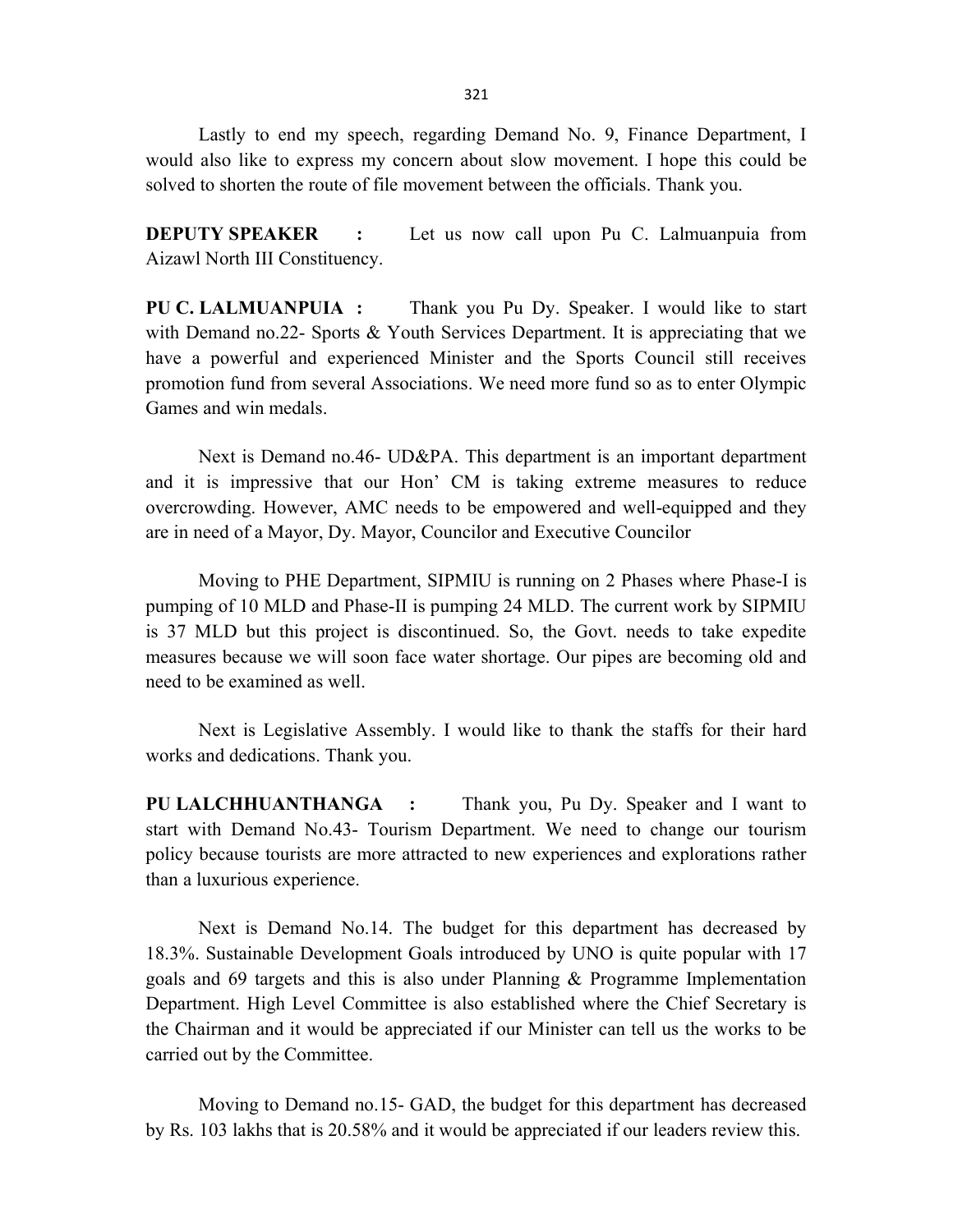PHE is an important department and it is impressive that the budget increases by 29.69%. The water we received in Aizawl is pumped from Tlawng River and the Govt. is also spending a lot of money. The fountains in my constituency need renovations and I would like to request our Minister to keep this in mind.

 The budget for Sports decreased a lot and the department needs extra budget since Mizoram Youth Services is now under the Sports Department. (Dy. SPEAKER: Our time is almost over and we will end the discussion at 5:00 pm)

 Next is PWD. The budget for this department decreases by 18%. 8 roads intersect at Sikulpuikawn, Mission Veng that leads to heavy traffics and the Pollution Control Board also declares this area as the most air polluted area. So, it would be appreciated if the Minister takes measures by building a flyover. Thank you.

**DEPUTY SPEAKER :** Pu ZR. Thiamsanga.

PU ZR. THIAMSANGA : Thank you, Pu Dy. Speaker. I would like to start with Legislative Assembly. It is impressive that this session is held under a peaceful environment and the staffs are also quite efficient, capable and updated. Our Council Of Ministers are also mature in every respect even though some of them are first timers. The Secretariats have good administrations and the staffs are also quite welcoming.

 Finance is an important department and I would like to request the hon. Minister to pursue our requests about creating and filling of posts.

 Next is PWD. This department takes extreme measures and it is impressive that we can now reach Champhai within 6 hours. Our roads are in bad conditions and it is appreciating that works are carried out despite having heavy rainfall. It would be appreciated if the PMGSY road at Champhai is inspected and it is impressive that 3 roads will be upgraded to PMGSY.

 PHE department is making a proposal on Solar Pumping System at Hnahlan and the works at Tualcheng is almost complete. Ngur is selected as a Model village but it faces extreme water scarcity. However, waters can be pumped from the source by gravity and I would like to request the Minister to accomplish the work during this year.

 Regarding UD&PA, Aizawl city should be given annual maintenance to attract Tourists. If our drainage system is kept under AMC, there could be better maintenance.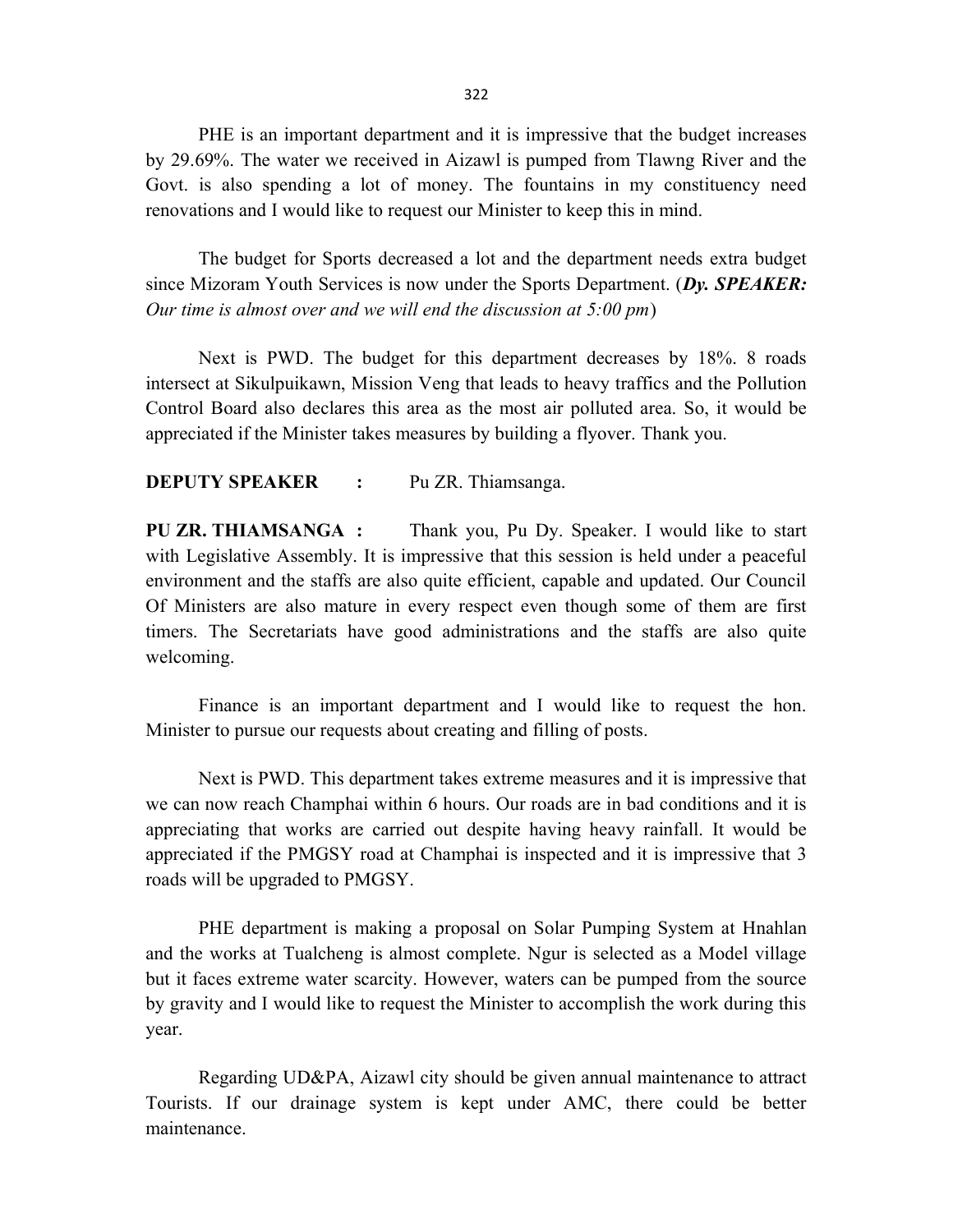323

 Pu Chairman, Champhai District is potential area in Horticulture. Plantation of grape was neglected for the past 10 years, but now we are grateful that the government is taking steps. As Hnahlan and Champhai is potential area, it would be grateful if Division office is placed at Champhai.

 Pu Chairman, it is worth mentioning that within a short span of time, there have been development in sports. I would like to thank for improvement of Rajiv Gandhi Stadium lighting system and  $\bar{\xi}$  200 Lakhs allotted for Institute of Hotel management at Bung Bangla.

 In Champhai, there are natural pine trees and flowering trees like Chhawkhlei and Nauban which could serve as tourists' attraction if properly maintained. Apart from this, we have Rih Dil, the largest lake in Mizoram near Champhai. Thus, it could be improved as a centre of tourism if there is a tourist home in Champhai. Thank you, Pu chairman.

CHAIRMAN : Next is, hon Member, Pu Andrew H. Thangliana.

PU ANDREW H. THANGLIANA: Pu Chairman, thank you. Let me start with Demand No. 22, Sports & Youth Services and Demand No. 43 Tourism.

 In the field of Hockey, Mizoram has now been placed in a world map with the achievement of Miss Lalremsiami who had been awarded 'the rising player of the year' last year. Pu Chairman, we have hockey academy at Kawnpui with field equipped with astro-turf, but there is no spectator gallery which may be noted by the hon. Minister.

 In tourism, I would like to highlight that a place named 'Kutbul Kai' has Christian historical significance and thus should be maintained specially and be observed as pilgrimage centre as well as tourist destination.

 Pu Chairman, in Kawnpui, we have a Tourist lodge which is left incomplete and the project being abandoned after several lakhs was invested. If complete, I expect the lodge to be the source of revenue for government.

 In Demand No. 45 and No. 46, UD&PA, I suggest pre-fabricated steel alleviated structure for two-wheelers' route since this type of vehicle happened to be the biggest traffic jam contribution. It would be appreciative if the government could give a thought.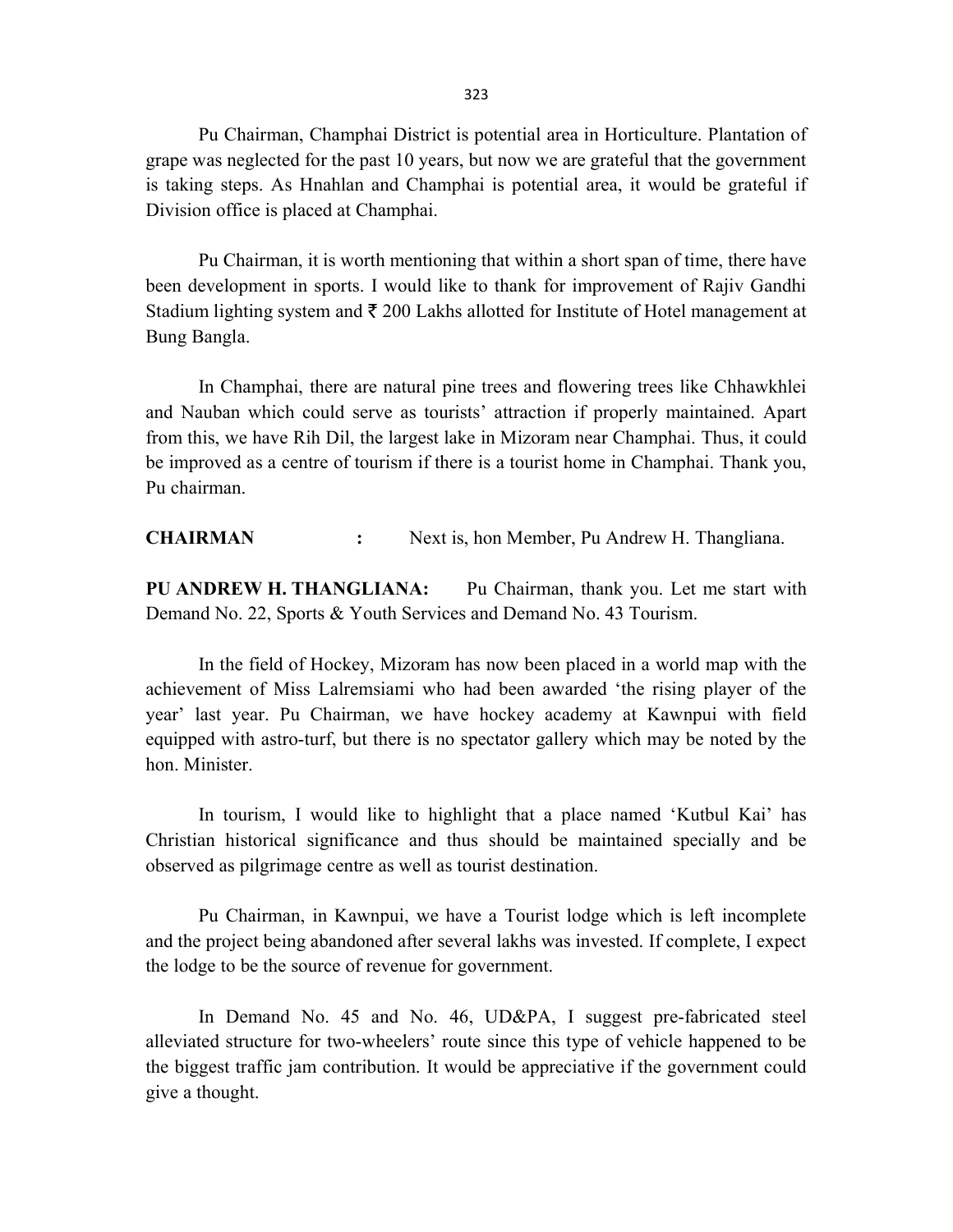In PWD, I urge the government for immediate repair of Khamrang road which happened to be the lifeline for the people in the South. And, coming to GAD, I recently visited Salt Lake Mizoram House and witnesses the progress of the renovation. I even had a chat with the Engineer and he informed me that high rise building of 10/11 storeys will not be allowed in Salt Lake area by the next 10/15 years. Thus, if 10/15 crore is invested now for renovation, the building will last for the next 20/30 years. Therefore, I feel that the government should review the matter.

 Pu Speaker, under UD&PA, the previous ministry made master plan for Kawnpui and I request the hon. Minister to prioritize to this project. Pu Chairman, Thank you.

CHAIRMAN : Hon. Member, Dr. Vanlaltanpuia of Lunglei North Constituency.

Dr. VANLALTANPUIA : Pu Chairman, Thank you.

 Demand No. 22 Sport& Youth Services. I am grateful that we have an able Sports Minister. The people also vested high expectation from our Sports Minister. What I would like to highlight is, we need a sport directorate which can cover even the remotest rural areas in search of talented persons. And since it is human resources development department, we should take steps towards making it self-sufficiency in livelihood.

 Demand No. 48, ICT, artificial intelligence is the fastest growing industry. Therefore, in order to catch up with the flow, we need a high-speed internet to match the consumer. To do away with files system we have to develop e-governance. I tis appreciative that the government have equipped ICT department to speed up its development. Pu Speaker, the government should also ensure if mobile towers which are install in residential are safe for people.

 On Tourism Demand, the prospect of tourism in our state is excellent and the department could turn into a revenue earning department. But the social equilibrium has to be changed to enable the people of our state travelling to various tourist places; in the process, the government should arrange conveyance and transportation. Pu Speaker, privatization and outsource should be introduced to make our tourist spots attractive. There is huge room for development in Tourism and I believe, under the able Minister, it will be developed to its full potential.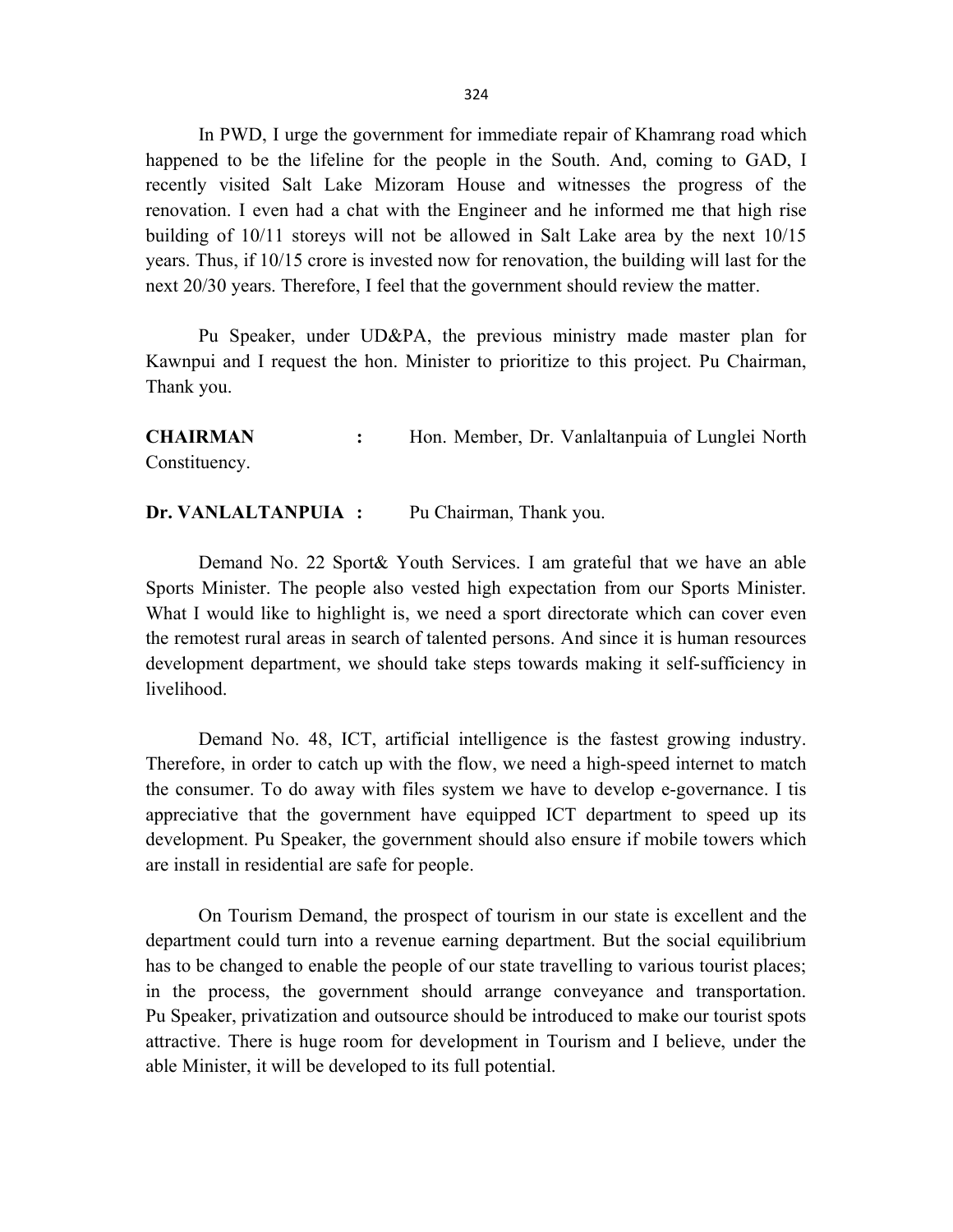325

 On Demand of Horticulture department, Demand No. 32, there is no need to make any suggestion on bamboo project since hon. Chief Minister is well-equipped with such knowledge. What I would like to suggest is special attention should be given on bee-keeping as it can be developed for self-sufficiency. Likewise, Pu Speaker, turmeric should also be given priority apart from ginger.

 Demand No. 25 PHE, I would like to highlight few of our needs in Lunglei North. It is unfortunate that Chhiphir area does not have water connection till date despite celebrating its 200 years centenary. I request the hon. Minister to prioritize this problem.

 One last point in GAD, Pu Dy. Speaker. I request the hon. Minister to please review flight and helicopter service schedule within the State. Helicopter in service is of Pawan Hans, a very old helicopter which have even caused the lives of several political leaders. We, therefore need a reliable one for our safety. Thank you.

**DEPUTY SPEAKER** : Dr. K. Pachhunga, hon. Member from Lunglei 'S' constituency.

Dr. K. PACHHUNGA : Pu Dy. Speaker, I am grateful that we are able to produce athletes at the national and international level. On behalf of my constituency, I convey my thanks to the players and sport association through this august House.

 As the hon. Member before me has spoken of Zobawk, I am grateful that the project accommodating 100 persons is completed with the effort of hon. Sport Minister. At the same time, i request the hon. Minister to give proper maintenance to Sazaikawn Hall which had been constructed in the previous ministry but left unattended. If possible, maintenance staff may be attached to prevent the building from damages.

 As for the budget in allocation in sports, let us not worry as hon. Finance Minister and our able Sport Minister will come up with whatever is required. I am grateful for the steps taken by the government on Tourism. We should promote Eco-Tourism and Home Stay. I wish it will also reach my constituency, Sairek which is 6 kms from Lunglei; I am sure our youths would love the place for recreation.

 Many things to be mentioned regarding PWD. At present, I must say "Man of the Match' award would go to PWD. It is surprising that we have seen so much of development within 4/5 months of this term. With the effort of our hon. Chief Minister, I am grateful that we are to break the record through PWD.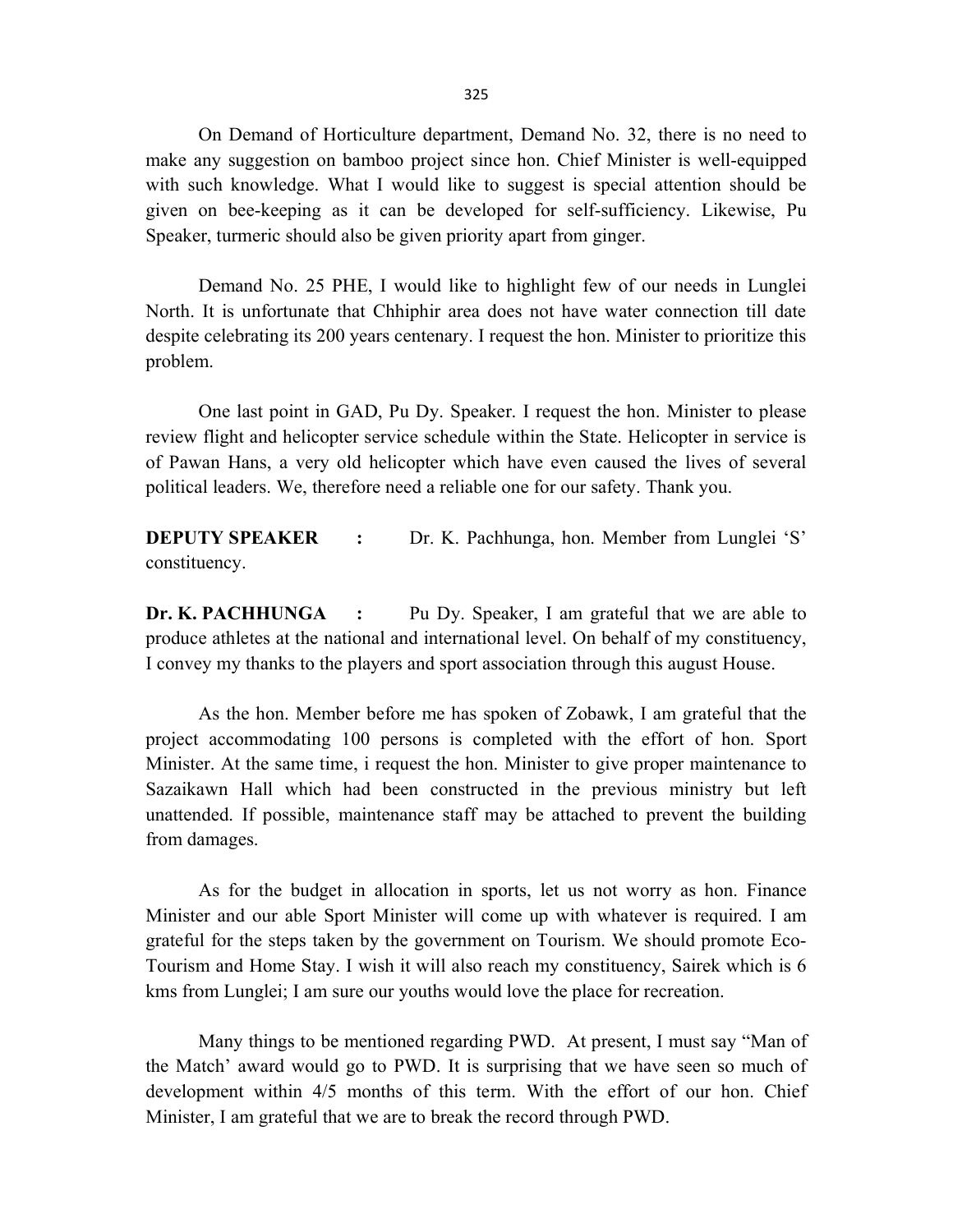326

 I would like to thank for Luangmual-Vaisam road of 27 kms and Mautlang of PMGSY road. PMGSY road of Thingfal-Mamte road of 95 kms taken up during the previous ministry is left uncompleted despite payment of Rs.600 lakhs to the concerned contractor. Now, 80% of the road is damaged. I request the hon. Minister to look into the case so that the said road is completed.

 On UD&PA, I would like to thank for the performance of UD&PA in my constituency. However, there is still huge task ahead since it has been neglected for the past 10 years.

 On PHE department, there are 36 villages in my constituency out of which problem of water is intensive in Lungrang, Thingfal and Tawipui 'S'. I request the concerned authority to take note of our problem for we had been neglected over the past 10 years. At the same time, I convey my appreciation to PHE Department of Lunglei District for their performance and the service they rendered to the people.

 Last, but not least, I suggest repairing the main pipeline which are all rusted and if all tankies could be cleaned in cooperation with our YMA and VCs to minimize the cost. Thank you.

**DEPUTY SPEAKER** : It is now 5:00 pm. We shall have a break for half an hour and we will resume at 5:30 pm.

#### 5 :30 P.M.

SPEAKER : Alright who is next? Hon. Member, Prof. F. Lalnunmawia.

**Prof. F. LALNUMAWIA:** Pu Speaker, Thank you. Today we are discussing the Demands of the hon. Chief Minister and hon. Minister, Pu Robert Romawia. I will start with Demand No. 1, Legislative Assembly.

 Demand No. 1, Legislative Assembly. Like hon. Members before me have spoken, I would like to thank you, Pu Speaker and your staff for taking care of MLAs well-beings efficiently. Whatever document which may be required are furnished promptly and I believe e-governance is utilized effectively. I hope e-governance will promote efficiency of the department in the coming years as well.

 On Demand No. 11 of SAD, No. 13 of DP&AR and No. 15 of GAD, I first of all would like to stress the need for improvement of files system which generally is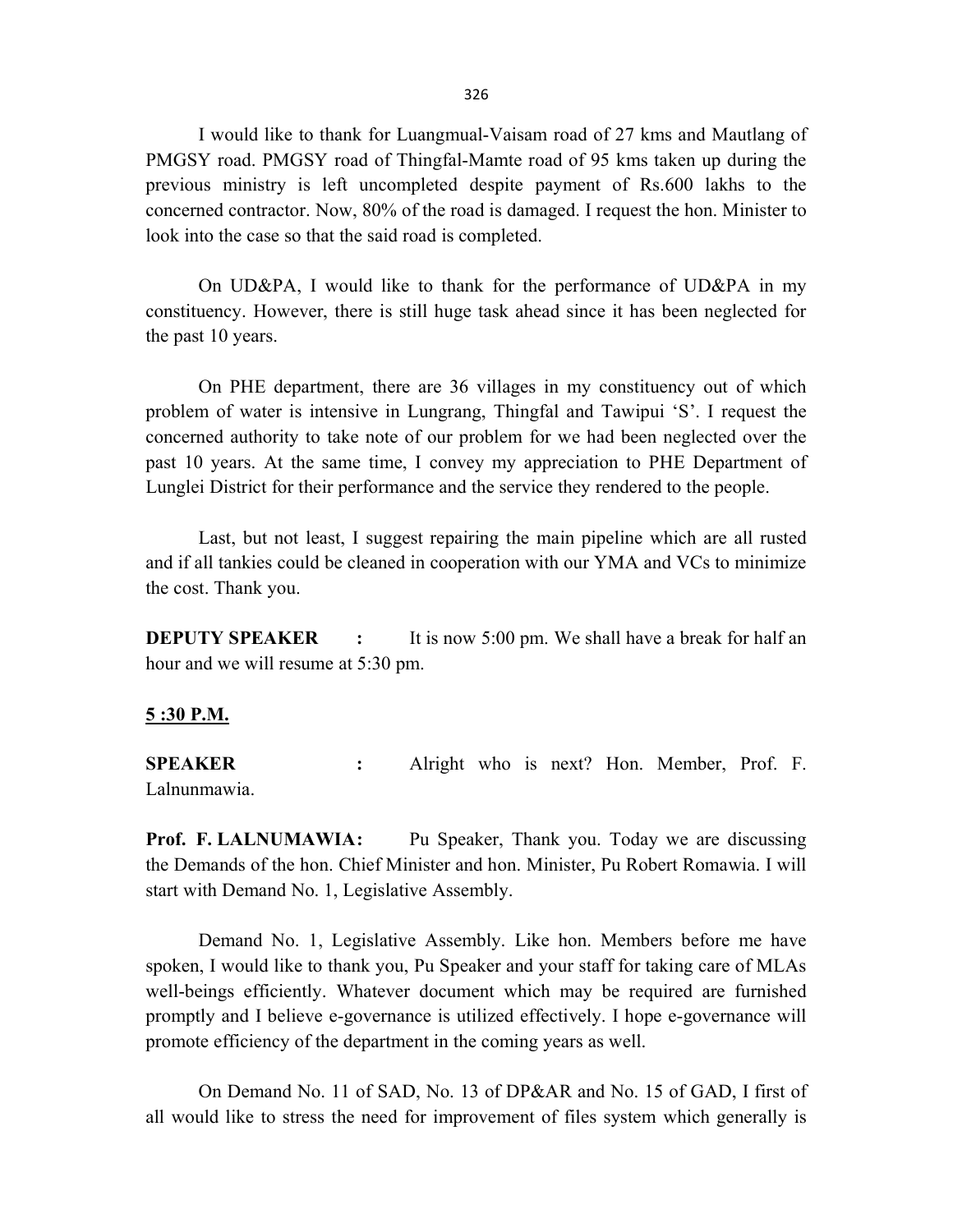taking too long in the process; we often face problem such as lapse of fund on financial ending. I opine we need efficient delivery system. Thus, I suggest a new system which will be effective. On DP&AR, I support the decision on combined civil service Exam and if it is possible to operate at close interval instead of holding exam every year.

 Pu Speaker, regarding Planning & Programme Implementation, Science & technology is much important and more of scientific innovations and skills thus may be highlighted. I opine enough important has not been given to this department and I thus suggest prioritizing it so that it is use to its full potential.

 Regarding Demand No. 45, PWD and No. 46, UD&PA, I will not say much of PWD. In the previous ministry, the people were not satisfied with the department. But now, under the wings of hon. Chief Minister, it is the department which fulfill the hope of the people.

 Under UD&PA, we are expecting development specially in Aizawl city with the project of fly-over and PAHOSS. I also expect special development scheme for under the privileged.

 Coming to my constituency, I request the hon. Minister to not neglect my constituency such as Hlimen, Saikhamakawn and Melthum in dealing with development project such as internal steps etc. for they are not included under BDO.

 Coming now to Demand No. 32, Horticulture, Pu Speaker, we are now going to take developmental projects under the wings of hon. Chief Minister not only in harvesting, but also in processing food and post-harvest management.

 Pu Speaker, hon. House leader has mentioned about bamboo and I would like to add from my experience that it is possible to grow a large variety bamboo in our state if a good seed is available.

 Demand No. 22 Sports & Youth Services. I am grateful that we have Minister who himself is interested in Sports. I believe within short period of time we are going to have at least 6 new stadiums. I would like to thank for his initiatives. At the same time, I opine Sports Association and youth Adventure Clubs need up-gradation. I would also like to suggest opening a Sport Office in all the districts. Pu Speaker, fund provision may also be made for MLAs to acquire Sports goods for distribution in our constituency respectively.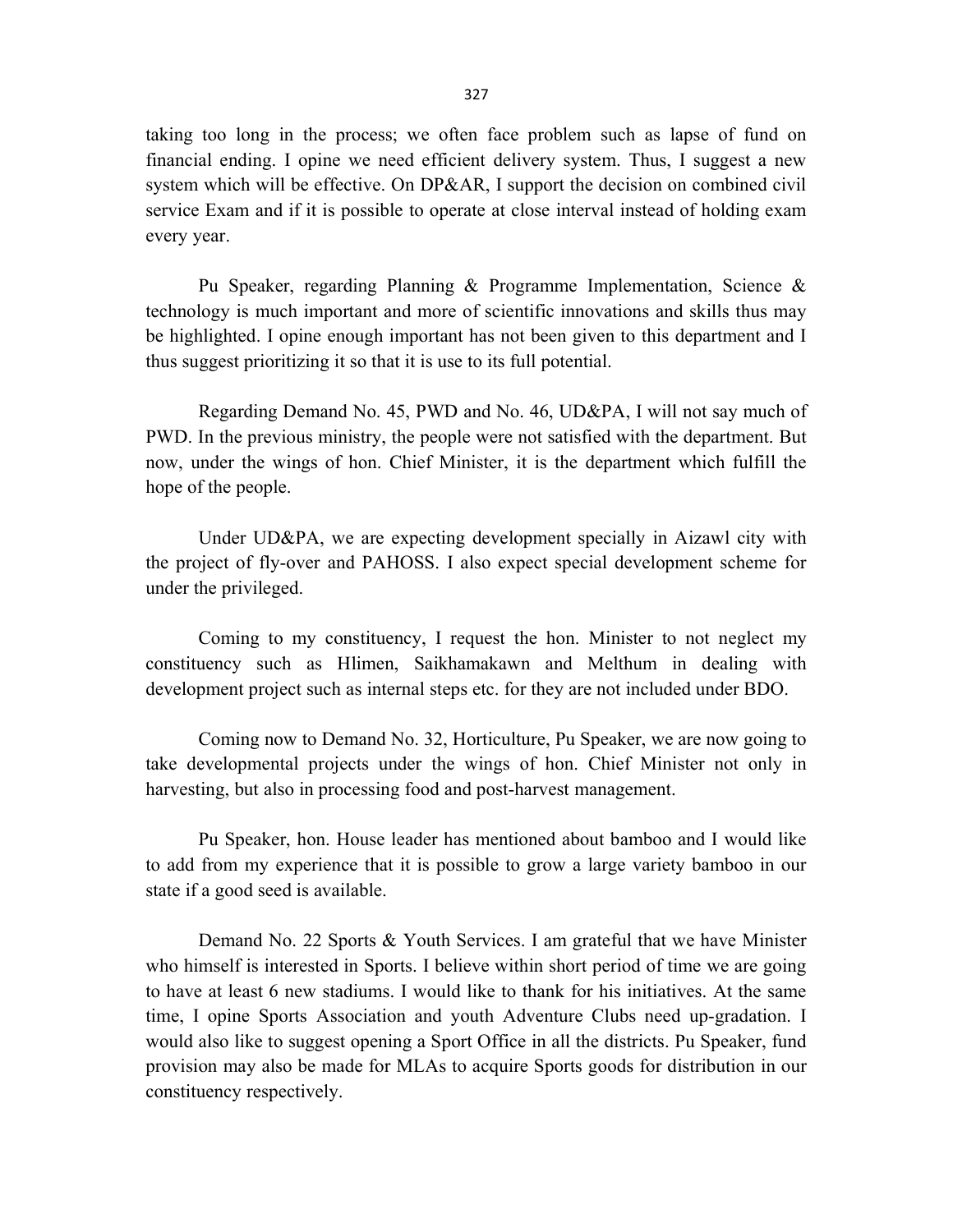Demand No. 43. Tourism. Tourism does not mean making luxury room in a particular building. Pu Speaker, tourist centre should showcase the traditional and culture of Mizos. I am grateful that we have a Minister who is able to bring such kind of development. I support the demands of hon. Chief Minister and hon. Sport Minister. Thank you.

SPEAKER : Hon. Member, Dr. Vanlalthlana.

Dr. VANLALTHLANA : Pu Speaker, thank you. First of all, Demand No. 22, Sports & Youth Services Department. The hon. Minister is a notable man who helps us won FCI league.

 Pu Speaker, Sports & Youth services concerns NCC, NSS, Scouts & Guides and Adventure Club which cover 36,000 members approximately. It is unfortunate that the budget allocation had gone down by 33.97%.

 Pu Speaker, in my constituency, we have one of the biggest Sport Complex establishments in our state. It would be appreciative if volley ball court is renovated and lights is installed at the basketball court.

 I would like to thank for Sports Policy, Pu Speaker. Though there is no written document, the previous government specifically arranged a particular sports complex for a particular sports discipline; it is advisable if the same is followed to prevent any disputes.

 Demand No. 43, Tourism. Budget allocation for this department has gone down by 24.12 % but there is good news for the employees since salary has gone up by 37.86%. Pu Speaker, we have often heard of foreigners mentioning we have potential tourist attraction. Thus, in order to attract more foreigners, better connectivity should be provided and the same is also required by domestic tourists as well. It is pleasing to note that rural home stay has been introduced. I would like to suggest adding the map and location of any photo in the website. Also, I express my thank for eco-adventure circuit.

 Demand No. 48. Information, Communication & Technology (ITC), the budget allocation is increased by 46.51% as the department has taken various steps for development. The purpose of this department is to alleviate the process of dealing of the business. This department concern for updating website of all departments. Sports and ITC have now becoming revenue earning departments and should be attended efficiently.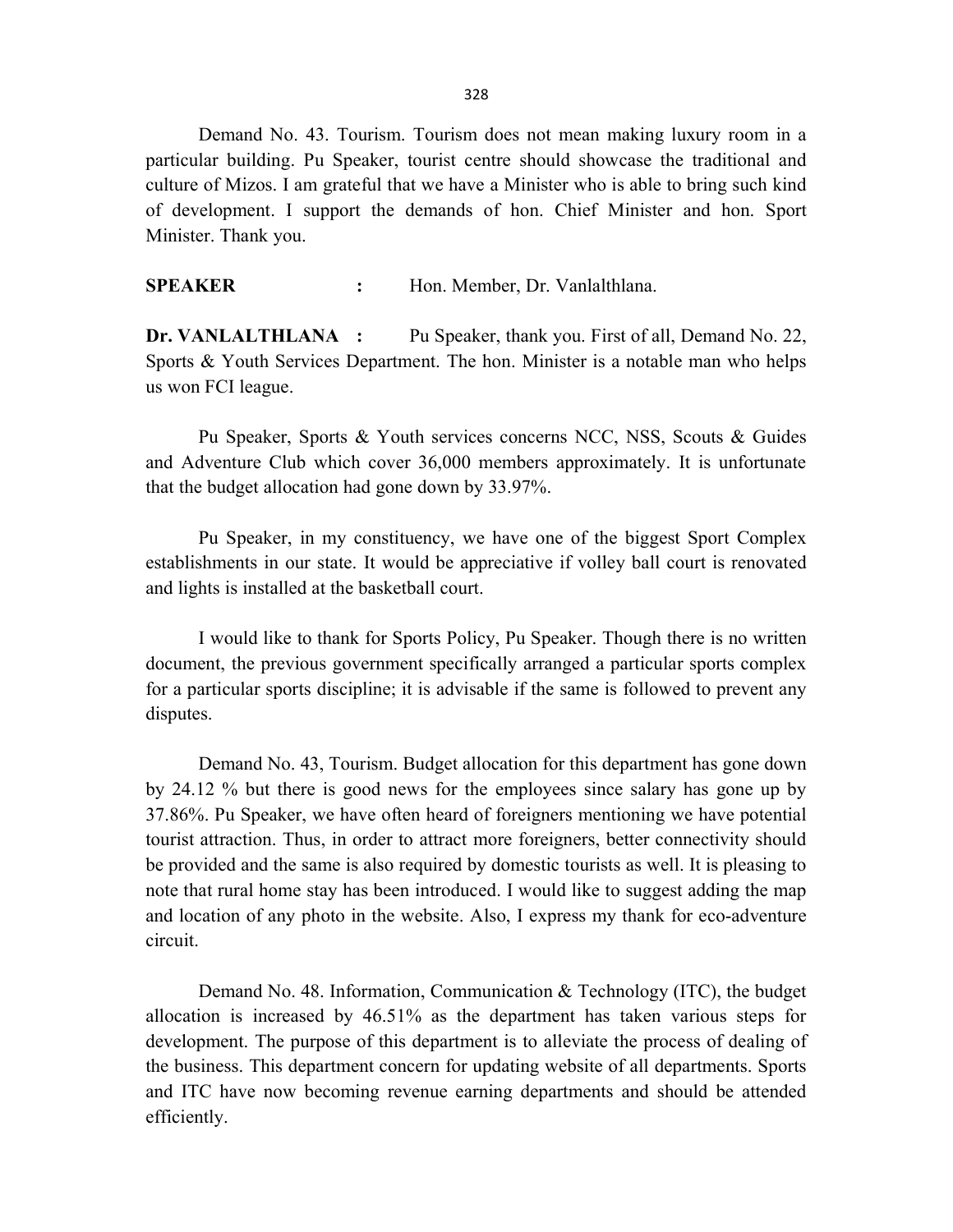On Demand No. 9, co-terminus and contract base employees should be given the privilege of EPF, as per government rules.

 Pu Speaker, there are decrements in various projects and major works with 13,018 lakhs compared to 15,000 lakh last year, State Priority Programme with 15,000 lakh last year and 9,971 lakh this year. We have seen decrement in NABARD as well but increment is seen in NEDP.

 On Demand No. 14, Planning & Programme Implementation, budget decrement is 118.30%. Sustainable development is a popular topic but performance is not seen. Thus, we need to focus on sustainable development and Entrepreneurship Development Scheme in order to reach a new chapter.

 I opine we should make more investments on schemes and programmes like Mizoram Skill Development Programme, Scientific Research & Technology Innovation and on Economics & Statistics Department so as to move forward to development.

 Moving on to PWD, there is decrement with 18.14%, I opine compensatory allowance and MTP should be handed over to KMMTTP. While this is the case, I urge the hon. Minister in charge to observe the condition of Ramhlun Vengthar-Ramhlun Sports Complex road for immediate repair.

 On demand No. 46, UD&PA, we have seen an increment of 1.94%. Under the department, we have PAHOSS which really is applaudable. Hopefully our traffic problem will more or less be solved when the programme is fully implemented.

 Lastly, Horticulture has an increment of 1,611%. With several grants-in-aid and major works under the department, I hope local farmers and cultivators will make a profit in the long run. Thank you.

PU C. NGUNLIANCHUNGA: Pu Speaker, thank you. First, I would like to point out regarding District Council Budget.

 We are all aware of how meagre is the fund provision to the Autonomous District councils and is thoroughly spent for development of the people. The hon. Sports Minister, Pu Robert Romawia Royte is doing a tremendous job as we have witnessed several changes as well. I therefore request on his behalf to increase the budget of his concerned departments.

 Regarding Tourism Department, tourist lodges which were constructed at Bungtlang South and Kawlchaw West during the previous ministry are left unfinished. At the same time, I would also like to inform the hon. Minister that we need a larger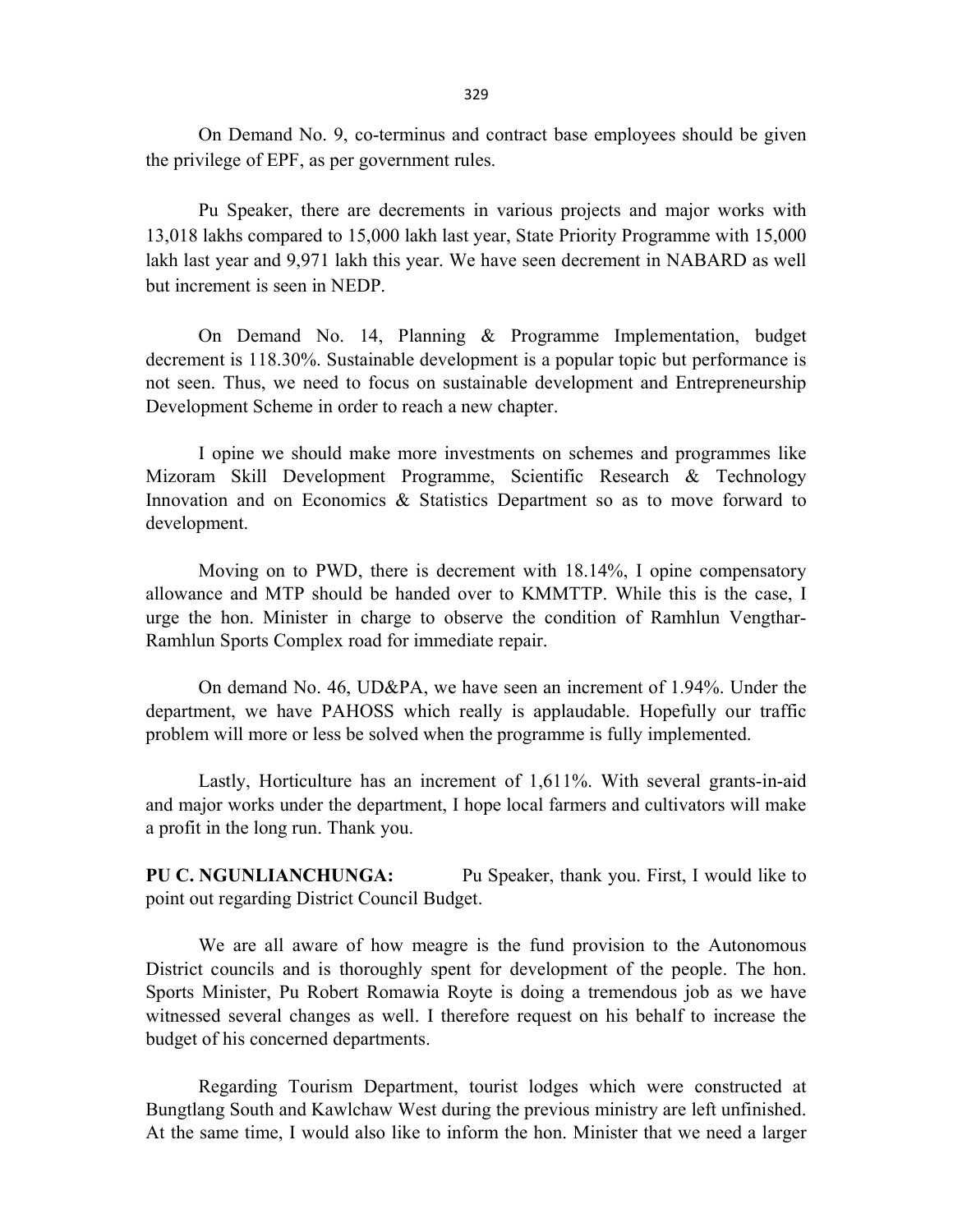Rest house and BDO quarters at Bungtlang South. It will be much appreciated if the said are pursued.

 Secondly, as previously mentioned, it learned from the media of a proposal for construction of 6 Nos. stadiums. Pu Speaker, may the house be formed as for which places such stadiums are proposed and who is the funding source?

 Regarding Demand No. 9, I urge the hon. Chief Minister for placement of a separate Bank at Vaseikai for the convenience of the people in this area.

 On Demand No. 15, regarding GAD, I inform the hon. Minister that extension of Mumbai Mizoram House is intensive as the existing size could no longer accommodate all the demands. Whereas Airline fare is another issue we are currently facing due to it exorbitant rates; Flight ticket for Aizawl-Kolkata approximately cost  $\text{\textsterling}15,000-18,000/-$  while Kolkata-Mumbai is  $\text{\textsterling}8,000/-$ . So, I urge the hon. Chief Minister to take note of this issue.

 On Demand No. 25, PHE Department, I urge the hon. Minister to expedite Lawngtlai water supply project as scarcity of water supply is intensive. Likewise, the same problem is faced in Hmunnuam, Tuithumhnar, Hmawngbu, Tuisentlang and Sabualtlang. So, solar pumping equipment may be provided in such areas.

 Regarding Demand No. 45, PWD, we have passed a resolution relating to road the same resolution which I too had submitted in the previous session but was rejected. Road problem still a very loud issue in places beyond Lunglei. I understand that the problem cannot be solved instantly but it is good to know even the least progress which may be made than nothing.

 Lastly, let me remind the concerned officials that Lawngtlai also lies under the coverage of UD&PA and our problems should not be left unnoticed. Thank you.

#### SPEAKER : Pu Lalduhoma

PU LALDUHOMA : Pu Speaker, to begin with PWD, Serchhip will host the Central KTP General Conference next year and Leisekawt Field, the place chosen by the organizing committee needs expansion. I, therefore request the concerned department for immediate attention.

 Pu Speaker, I believe any of the outsiders could tell our nature from our work ethics and how the ministry deals with such works. Thus, we need to be careful in dealing with our day to day works.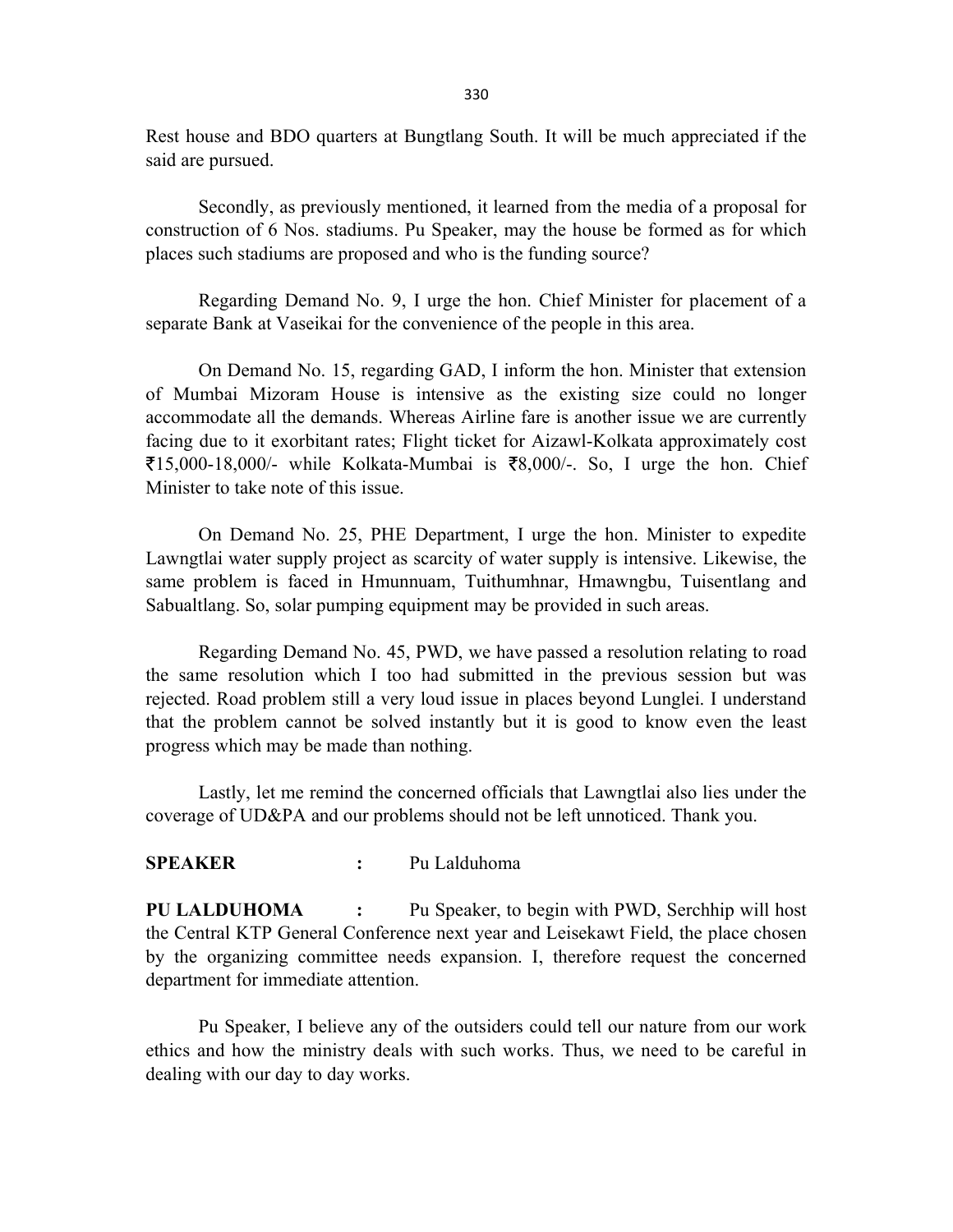Regarding Sports, a golf course at Thenzawl is an issue since its maintenance and renovation fees alone are worth-pondering; I opine it is wasteful to setup unless with appropriate plan for tourist attraction hub and be transformed into a revenue source for the government.

 Regarding Paragliding Accuracy World Cup which will be held at Serchhip, I suggest charging the equipment and other maintenance fees in order to have a successful event. At the same time, extension of approach road of Mini-Sports Complex as well as other roads within Serchhip is urgent need and immediate step thus be taken.

 Regarding Finance Department, village council funds though covered by the finance commission, we do not receive any at present. This should be done at all cost so that VC funds is separately allotted in the budget.

 Pu Speaker, I would also emphasize the need of cooperation of banks for the success of various projects which may be carried out by organizations or entrepreneurships. Regarding the Modifying Assured Career Progression Scheme, 2006 which had been terminated the day before implementation of the  $7<sup>th</sup>$  pay, I would like to know the reason for this decision, and at the same time, I ask if it can be continued.

 Regarding Horticulture, a cold storage which had been constructed at Sailam Kawn, Serchhip is not functioning and it will be appreciated if there is a way revive.

 Regarding GAD, it is a great concern as it caused a burden to many travellers. If there is anything that we can do and I am more than willing to participate as well. Regarding price hikes, I opine it should be controlled by the government or a separate department be set up to deal with price escalation of commodities.

 Regarding Tourism, Vantawng falls is of the most notable place of tourist attraction in our state. I, therefore suggest examining its maintenance so that it improved for a more suitable place to visit. Regarding Rural tourism project and Art & Craft centre in Thenzawl should be commissioned as soon as possible.

 Pu Speaker, it may be noted that the success of a project depends on sincerity of the department concerned but not on the amount of budget which me be allotted. Thank you.

SPEAKER : Now, Pu Robert Romawia Royte, hon. Minister to wind up the discussion.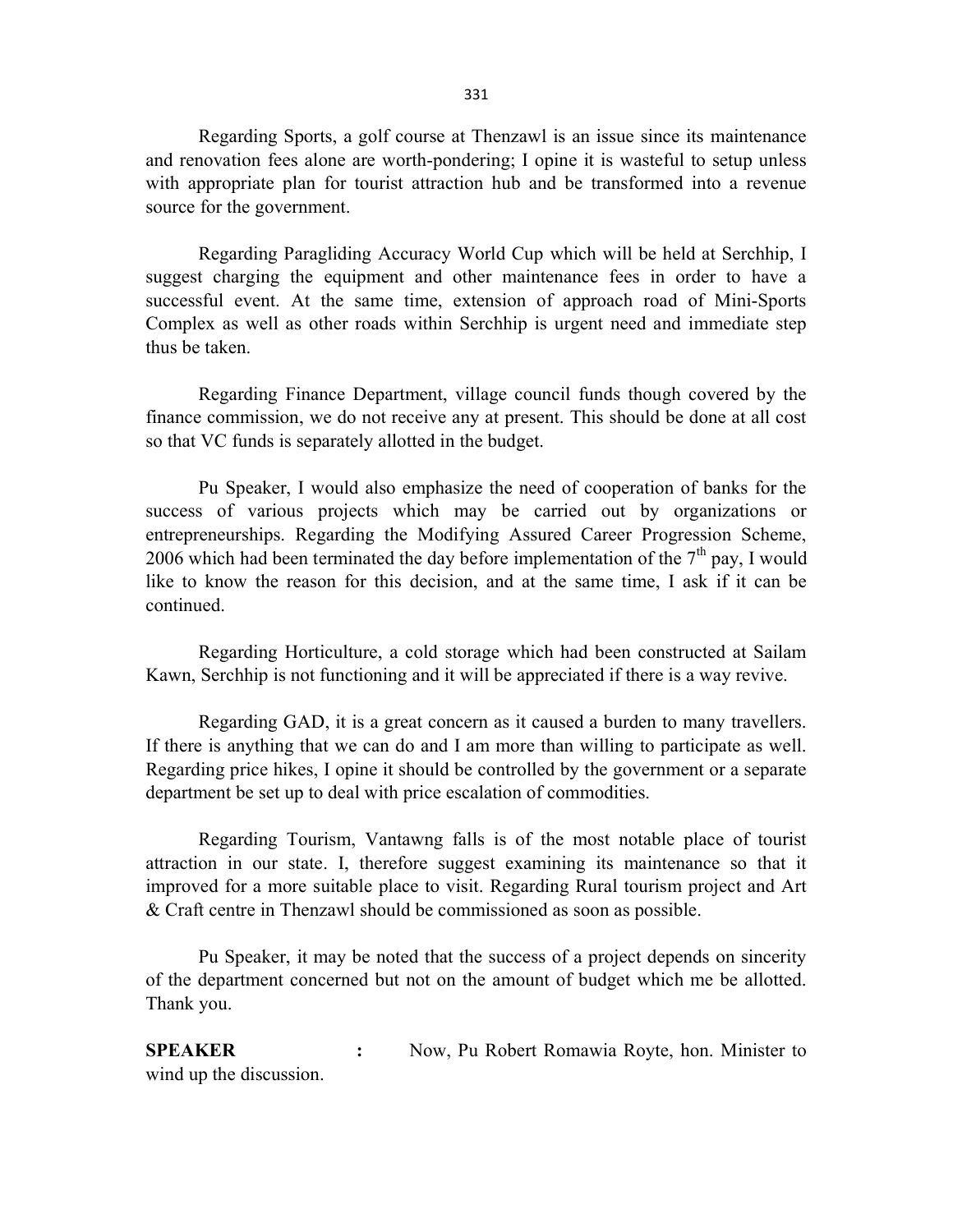PU ROBERT ROMAWIA ROYTE, MINISTER: Pu Speaker, I would like to point out at the outset that in the very first officers' meeting of my departments, we have started with discussing the basic principle like our capacity, what is permissive and what is not etc. Secondly, the flagship programmes and manifesto hold a crucial place in the implementation of any project for it concern commitment we have made to the people.

 Under the three departments such as ICT, Tourism and Sports & Youth Services Department, any work is maintained and executed as per allocation of business rules. In any project, funding and budget should be made to the concerned department in order to avoid confusion which is our policy.

 To begin with ICT, it may be a small department, its importance should not be underestimated. In the beginning of 2001, under the Ministry of MNF, several steps were taken to set it up as a full-fledged department. Pu Speaker, let me remind the house that with confidence, we were available to achieve regarding ICT. The first step being taken as a department was of internet connectivity. A meeting was held in 31.01.2019 with representatives of various officials of telecommunication and discussed issue like internet connectivity and tower placement for providing strong connection and came up with a solution to modify AMC regulation. With a plan for internet connectivity and in cooperation of NBARD and the Govt of India, V-Sat were installed at 100 selected villages to feed the proposed 501 rural areas.

 Pu Speaker, there is a plan for setting up Software Technology Park in Mizoram University Campus which is now underway. Besides, we have a project under the Computer Education Programme for distribution of desktop computer to 119 schools and providing laptop computer to toppers of HSLC and HSSLC.

 Pu Speaker, after a deliberate study on tower radiation, it is medically and scientifically concluded to be of non-toxic. On behalf of the department, I appeal to all my fellow Members and the people as well not to misuse the media and technology such as WhatsApp, Facebook etc. as a mean to attack the government.

 Secondly, Tourism happens to be of a tepid issue for the officials and common people alike. We assume this ministry by inheriting huge amount of debt and we were sad not to receive a positive response from DoNER and NEC instantly. However, thing becomes a little easier after receiving Rs. 278 lakhs by the end of this financial year.

 Pu Speaker, the most crucial issue in the department is an abrupt termination of PIDDC scheme and we really need to resolve this issue as the project involves are high.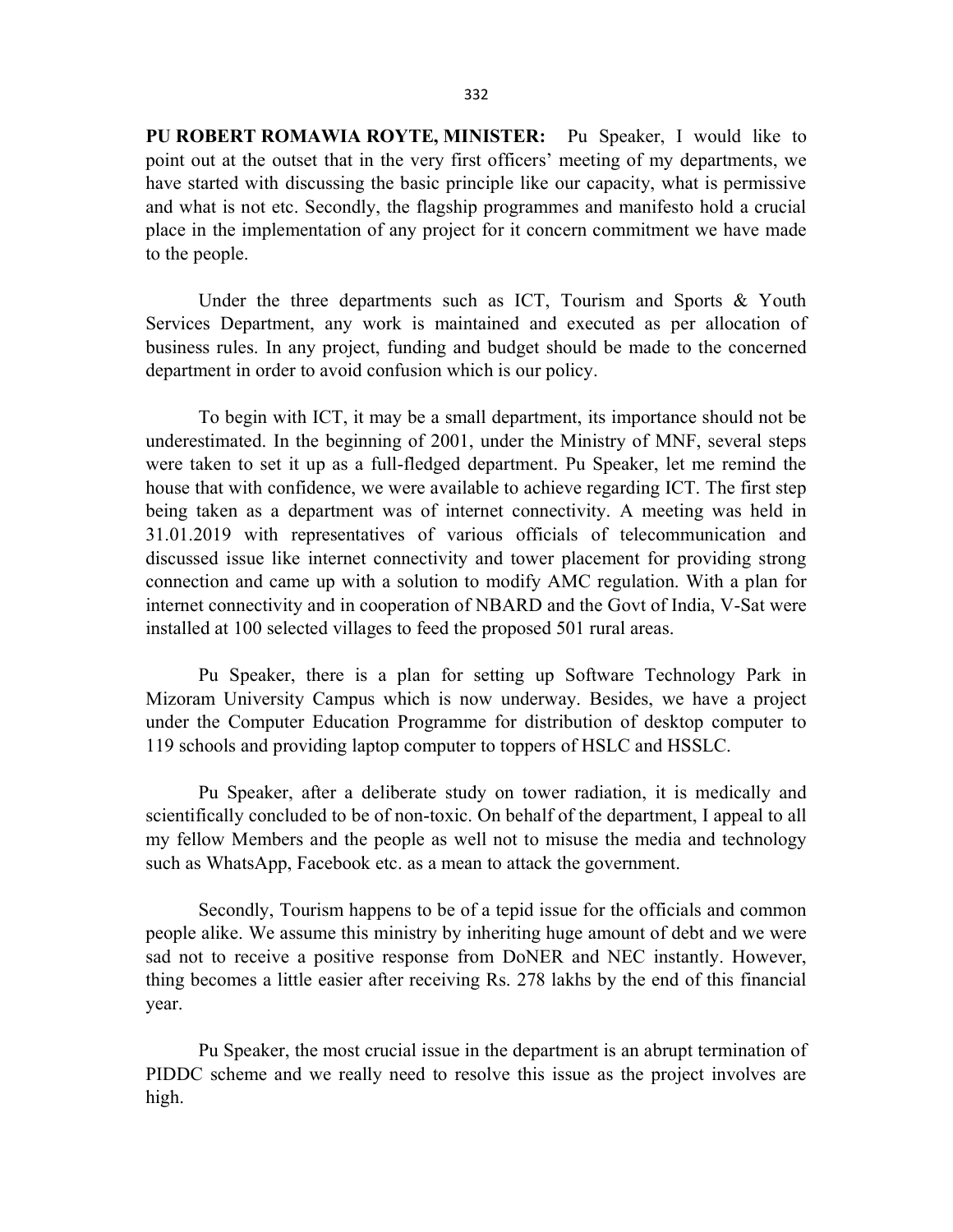Another point I would like to mention is Institute of Hotel Management; we were the first in North East to receive the sanction but the buildings lies unused for many years. We made an inspection as soon as we assume the ministry and we have finally obtained permission of the Cabinet on its meeting on  $22<sup>nd</sup>$  April, 2019 and we now have Institute of Hotel Management on our own. (Pu LALDUHOMA : Pu Speaker, if there is any reflection that outsourcing is more preferable?) Many of our youths prefer to study hotel management outside Mizoram for job placement is easier. As of now, the institution will be started and admission will be opened from July next year in which 130 seats will be made available. About 20-30% of the seats will be reserved for the local applicants and the rest will be filled from other states through entrance test. Degree and Diploma Courses will also be made available, and with the funds provided by the central, we are fortunate that we will be having an agency to promote tourism. The Hotel Management Council will recognize the institution and hence the quality of education provided will also be good. Apart from this, steps will also be taken regarding home stay plan.

 There are only 100 Nos. regular employees in tourism during the last financial year and the revenue generated by the department is  $\overline{\xi}$ 294.25 lakhs. If we are equipped with better facilities, I am positive that our revenue will also increase. We need to modernize our lodges and the district office will thus be closed; so, we need a whole organizational reform. As per allocation of business rules, 2019, inspection, monitoring and licensing system will be introduced and we hope to improve our society and economic status through this system. I request my fellow members to give their moral support in our initiatives.

 Pu Speaker, we also have a proposal to send our Tourism officers, Receptionist, Asst. Receptionist to other States to refresh their skills. Project has also been made to renovate pilgrimage centre and for development of water sports and aquatics etc. It is also a good idea to prepare a documentary film on our independent movement by the Nationalist Party. Likewise, we are now projecting a film, 'Meet the heroes, give space' which now draws attention of the govt. officials and the international media.

 $\overline{5}100$  lakh is allocated for the national integration festival of the Mizos all over the world; some young achievers as appointed as Brand Ambassador and we are also planning to organize Anthurium Festival at Reiek once again. Tourism is making an immense progress in the service of roadside hotels, restaurants and in management. So, I request all my fellow members to make use of our facilities.

 Moving on to Sports & Youth Services Department, it may be noted that the budget allocation is not satisfactory but we are trying our best to generate revenue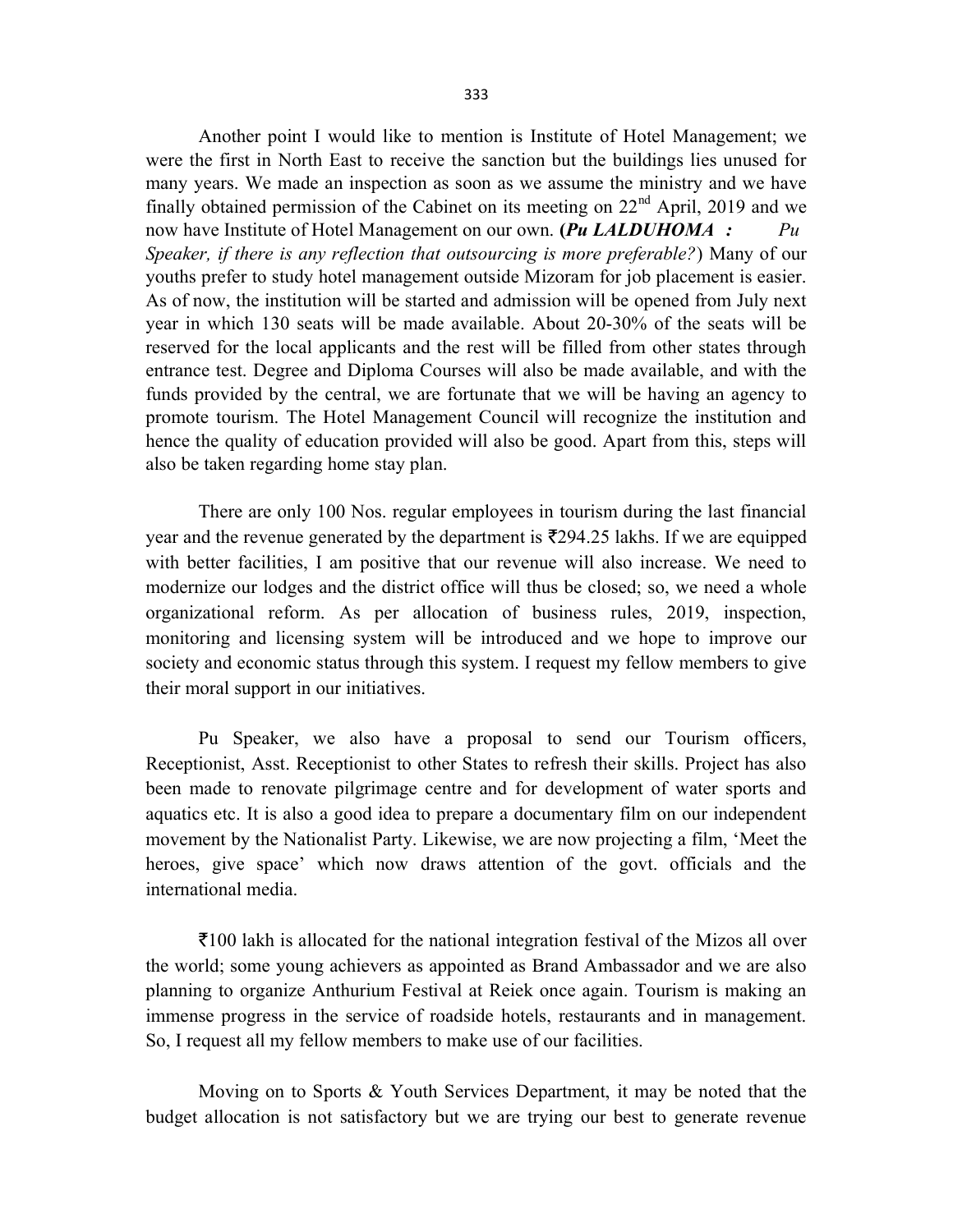from other sources. As mention by the concerned MLA of Hachhek constituency, the talents and interest of the athletes will be observed and nurtured.

 Regarding the negligence in the maintenance of restaurants and hotels, the government will take them back and we should also bear in mind that there are only 100 employees and is difficult for them to perform their duties efficiently.

 Regarding the usage of assets, I believe it is a sensitive issue and necessary steps will therefore be taken in this regard. We are also planning to conduct awareness to all driver concerns including taxi drivers so that their conduct would attract or deter the tourists.

 I thank PU BD Chakma for your words of appreciation and I would like to inform him that the Government of Mizoram headed by Pu Zoramthanga will undertake various sports promotion programmes that will be more inclusive and that sports will become accessible to each and every community irrespective of location and tribes; one day we may be able to organize Chakma and Bru games so as to include minorities in sports fraternity in a bigger and better way.

 Pu Speaker, it is true that we need to review the organizational set up. In the North East, Mizoram is the only state that does not have a District or sub-Divisional District Office. If we could establish more district offices, the department could be more efficient in the official work. We are also planning to provide incentive cash awards to young achievers like Lalremsiami, who is a silver medalist in Asian games and Jeremy Lalrinnunga who is also a gold medalist in the Youth Olympics; an amount of  $\bar{\tau}$ 100 lakhs is allotted for incentive cash award. We also have completed the drafting of sports policy and we have conducted a  $1<sup>st</sup>$  round of consultation and  $2<sup>nd</sup>$ round will be conducted after our session in which various sports associations are also invited in the consultation meeting.

 In order to encourage and support our athletes, I suggest we take sport cesses on commodities like oil etc.; even if a small amount may play a very significant role for progress in Sports Department.

 We hope to place Sports under Industry Department so that we may be able to enjoy more advantages in Sporting schools and others like subsidy and loans. I want to add that footballers from I-League and ISL can earn about  $\bar{\tau}$ 10-12 crores per year and those who can play in second division or else can generate about  $\bar{\tau}$ 15-13 crores per year. At the moment, our major source of funding will be from the Sports Ministry; unfortunately, funds provided from DoNER Ministry and NEC had come to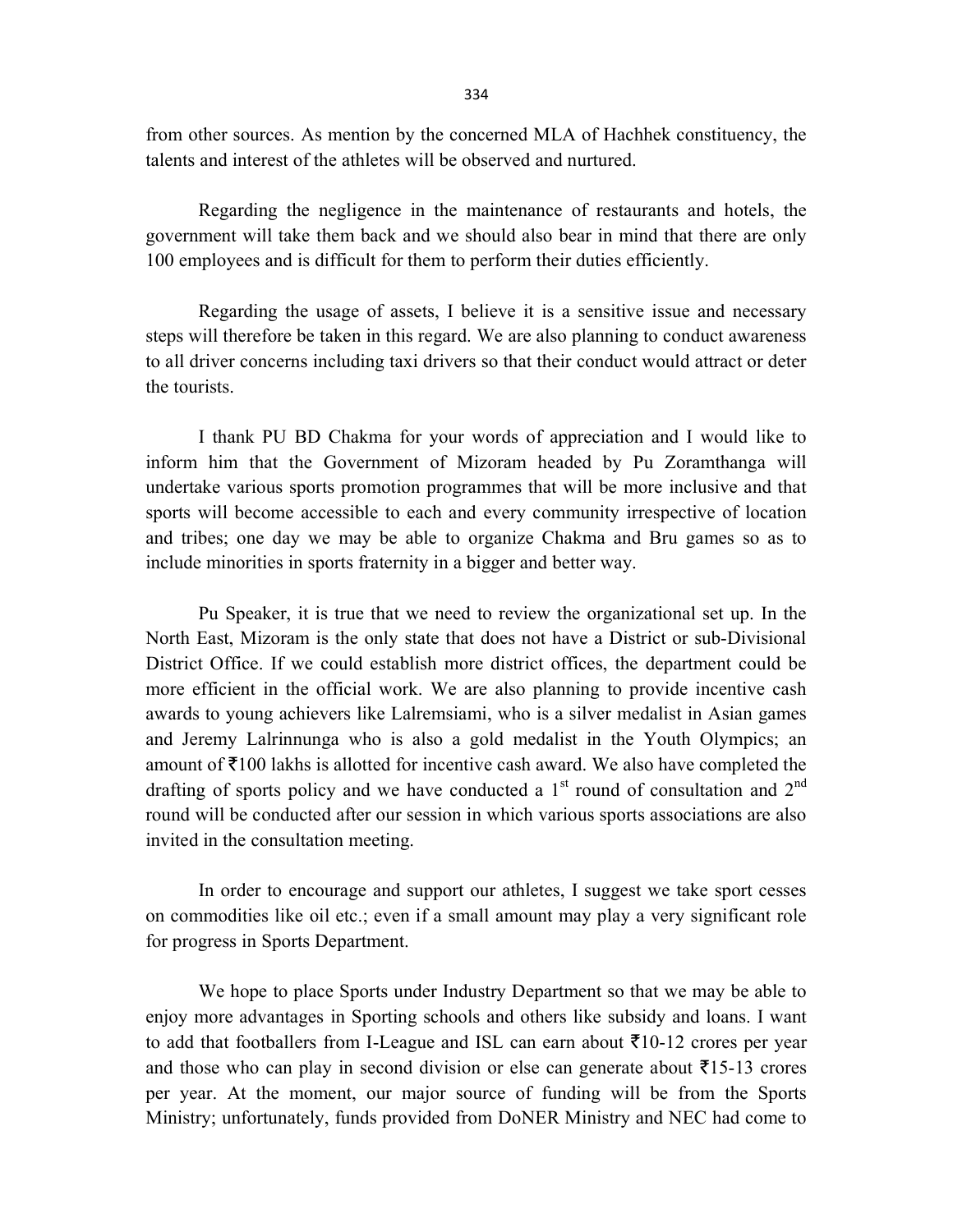an end and many ongoing projects cannot be continued. Fortunately, the hon. Chief Minister approached the Urban Ministry and we receive a positive response and I am grateful to our hon. Chief Minister for his initiatives. We are also ready to put an artificial turf at the playground of Khawzawl, Zemabawk and Kolasib Saidan.

 In the general body meeting of the Mizoram State Sports Council, it is concluded that the budget be increased and so is the amounts of grants-in-aid given to different sports association and district level sports will also be taken care of.

 Our Olympian Lalremsiami has now reached Aizawl and she will be given a house site by the government. Miss Lalremsiami, a strong-willed girl has lost her father while she was in the tournament but she continued to play the game without coming home saying that her father wanted her to win the game. We also have Jeremy Lalrinnunga who is named, 'Son of India'; hopefully he will be qualified for the upcoming Olympics. It may be noted that our Sports personalities have more advantages in this ministry.

| <b>Demand</b><br>Nos. | Department                             | Amount<br>$(in \bar{z})$ |
|-----------------------|----------------------------------------|--------------------------|
| 22                    | Sports & Youth Services                | 27,63,76,000.00          |
| 43                    | Tourism                                | 9,78,21,000.00           |
| 48                    | Information & Communication Technology | 7,90,71,000.00           |
|                       | <b>TOTAL</b>                           |                          |

 Thus, Pu Speaker, I appeal to this august House to pass the following Demands-

Thank you.

SPEAKER : The hon. Minister has now submitted his Demands; and, those in favor to pass may say, 'Aye' and those who oppose may say, 'No'. Since there is no objection, the following Demands of the hon. Minister, Pu Robert Romawia Royte, such as Demand No. 22, Sports & Youth Services -  $\overline{5}27,63,76,000/$ -, Demand No. 43 Tourism Department - ₹9,78,21,000/-, Demand No. 48 - Information & Communication Technology Department  $\overline{(}7,90,71,000/$ -, the total amounting to 45,3268,000/- is unanimously passed by the House.

### PU ROBERT ROMAWIA ROYTE, MINISTER: Thank you, Pu Speaker.

SPEAKER : We will now move on to the Demands of the hon. Chief Minister. I may now call upon him to wind up the discussion and appeal to the House for passing his Demands.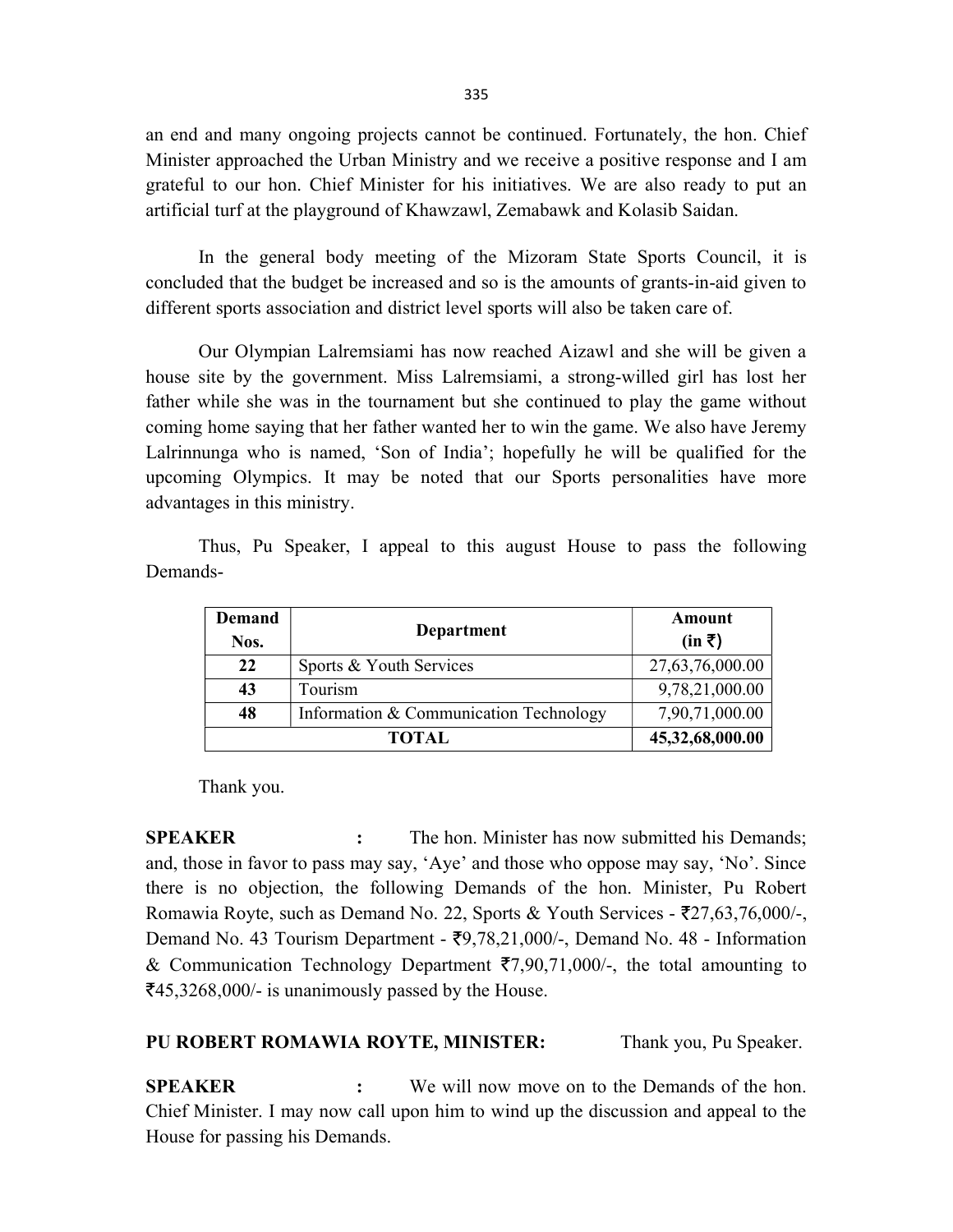PU ZORAMTHANGA, CHIEF MINISTER: Thank you, Pu Speaker, I will try to make my speech as short as possible.

 At the outset, I would like to announce that 1% of the Members' salary will be contributed for Health Care as per approval of GPC meeting. Only  $\bar{\xi}$ 150 crores remain at the credit of the Health Care but with this valuable contribution of the Members, it will become more than 200 crores. Hopefully the government employees will also make some contributions so that our health care problems may be resolved to a great extent.

During the visit of the late PM, Shri Deve Gowda, an amount of  $\overline{5}40$  crores was given to us for construction of the Referral Hospital at Falkawn. After the completion of the building, we went to Delhi and met with the then Health Minister who advised us to co-operate with another reputed hospital to obtain the funding process easier. Unfortunately, there was a change of the central ministry and the Congress Ministry decided to establish a medical college. Shortly after the plan was started, the MNF Party came back to power and resume the plan and named the establishment 'Zoram Medical College' so that our fellow mizos in Myanmar, Manipur etc. would also feel sense of belonging.

 Under Vigilance, with the help of our hon. Speaker, we were successful in convincing our High Court Judge to appoint a Mizo member Pu Sawta to be included in the Search Committee.

 One important achievement that i am really proud of is that with the valuable support of Pu H. Rammawi, we have managed to persuade our Chief Justice to include knowledge of working in Mizo language as the eligibility criterion for Mizoram Judicial Service.

 Moving on to Finance, i will be the first to admit that our budget is not satisfactory. However, it cannot be compared to the previous year's budget as the ministry is different and so is the vision. We have to consider the fact that majority of our budget is needed for salaries, pensions etc. However, this budget is prepared with a view that if a particular department is in need of funds, we can pull the required fund from the untied fund that we have from our budget.

 One particular dilemma that we had while preparing our budget is that there are many vacant posts that requires to be filled. I regret that it will not be possible to fill these vacant posts immediately due to financial reasons and this also hindered our budget plan.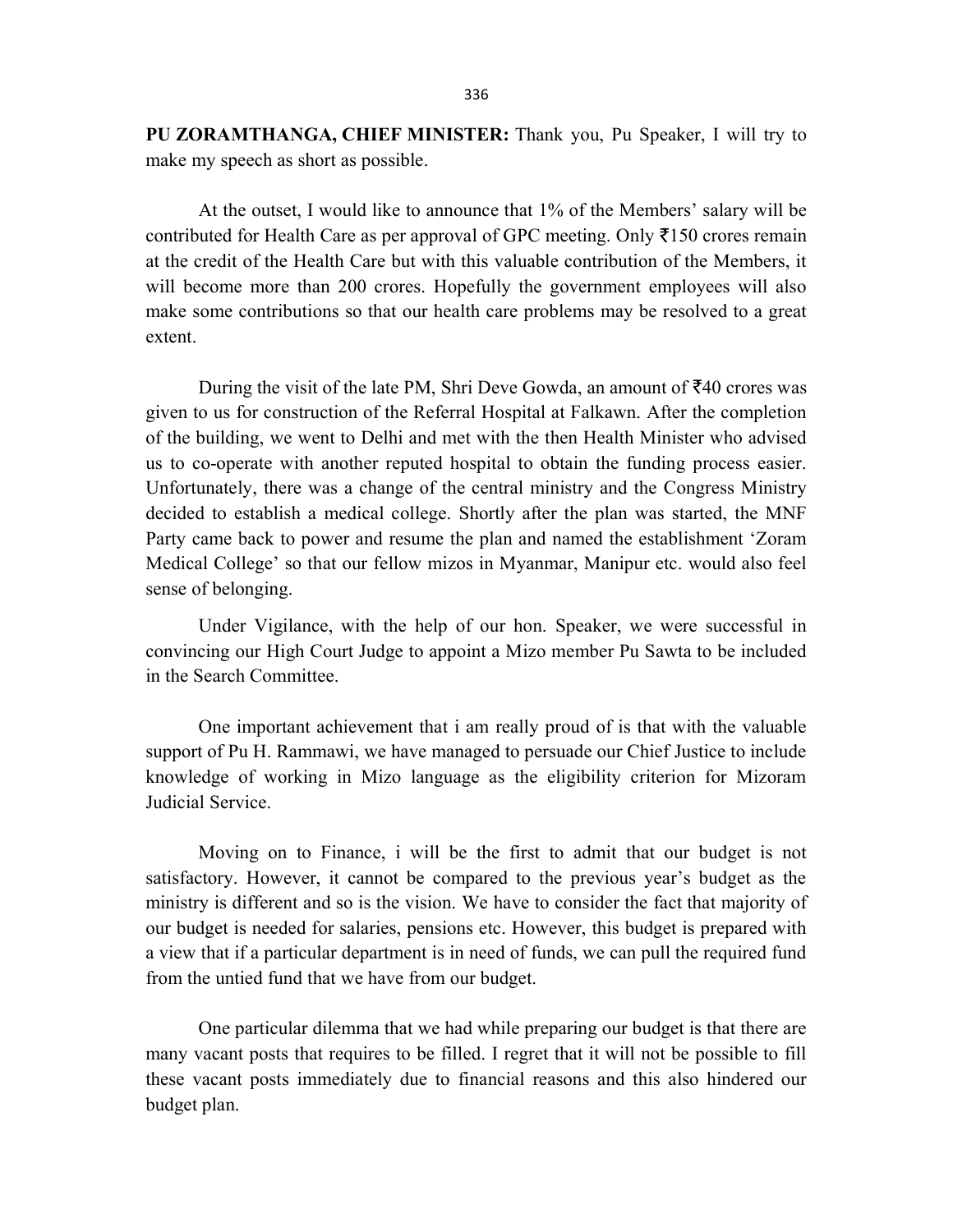337

 Under SAD and DP&AR, we are currently trying to create a separate cadre for Mizoram under central services so that we can have our own department heads. Also, recruitment of non-gazette posts will be placed within the jurisdiction of Subordinate Service Selection Board so as to share the workload of MPSC.

 Moving on to Planning, a leader is required to have a vision and must be open to advice and suggestion from his peers in order to develop. We will continue with the projects implemented by the previous ministry if it is worth-continuing and beneficial to the public. In light of that, we will resume the NEDP introduced by the previous government and we have already set aside  $\bar{\tau}$ 1,100 for this.

 Under GAD, we are planning to construct, extend and purchase additional estate and buildings to construct Mizoram House in different parts of India to accommodate those in need. Also, we are planning to outsource some aspects of government works such as sweepers, drivers etc. We are also planning to develop our three new districts as soon as possible.

 In regards to the boundaries engulfing the constituency of Pu Ngunlianchunga and Pu KT Rokhaw, we are planning to construct boundary walls along Myanmar-Mizoram border to protect ourselves from illegal immigrants.

 We are currently working on improving our airport to benefit the public and have repaired the runway and the areas surrounding the airport. Repairing and renovation of the runway to accommodate a bigger aircraft at our airport and this will increase our travelling capacity as well.

 Moving on to PHE, the main funding source for PHE are NLCPR, NABARD, GBS (Growth Budgetary Support), Northeast Special Infrastructure Development Scheme (NESIDS), National Rural Drinking Water Programme and Swachh Bharat. I would like to express our plan for providing sufficient water supply to the people. The DPR for Alternative Gravity Water Supply Scheme for Aizawl has also been submitted and we hope to commence with this project in the near future.

 I would also like to mention that development works and projects planned under UD & PA will be supervised by the government. Plans for construction of flyover bridges and ropeways are in process and we have consulted experts in these areas to realize this project.

 Under PWD, the total length of roads in Mizoram is 8,948 kms where 6,801 kms in under the supervision of PWD and the rest are divided between the supervision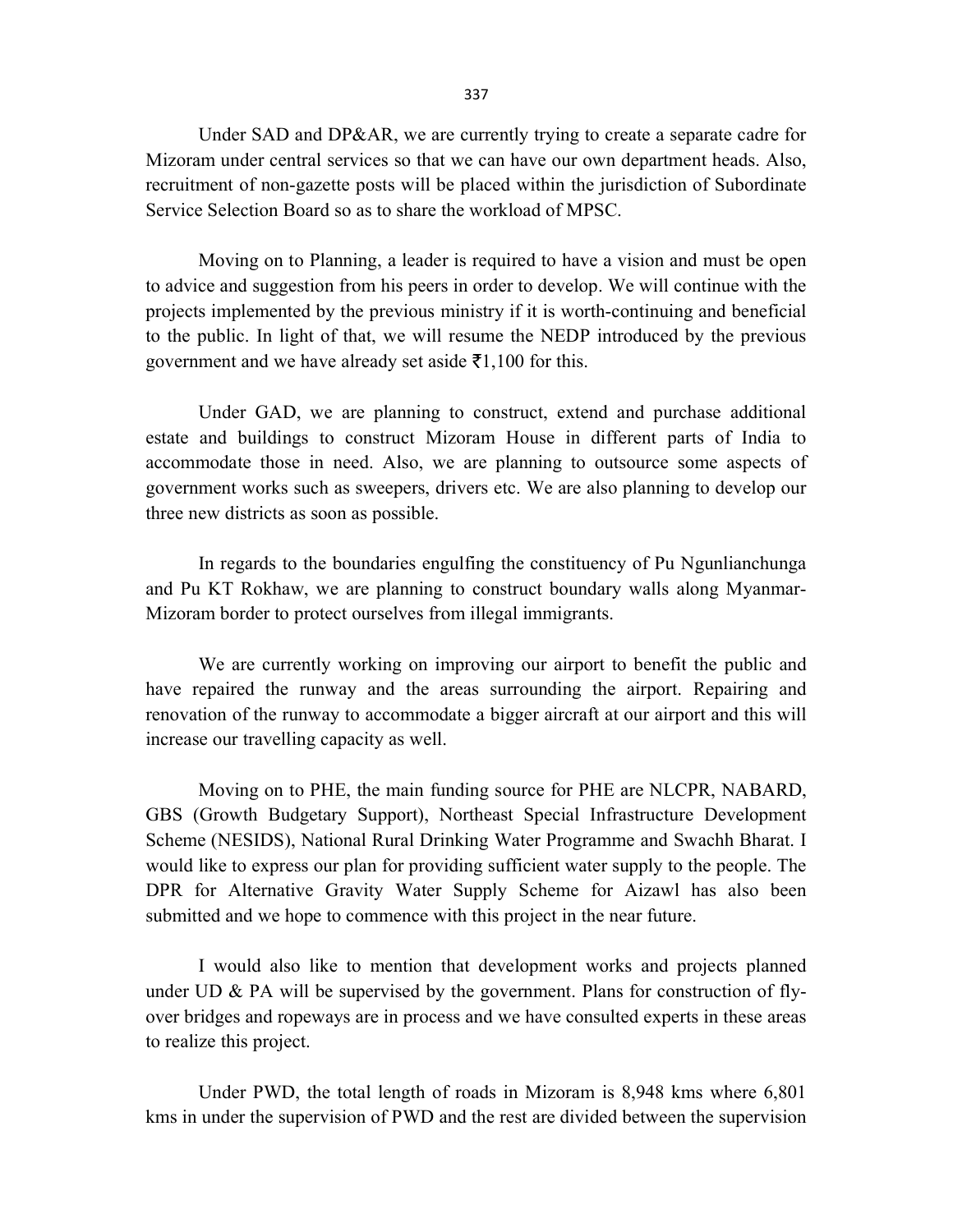of World Bank, Asian Development Bank and MoRTH. We will and still are doing our best to provide superior quality roads for the public and will continue to do so. Also, our main mission as of now is to construct and develop link roads for bamboo plantations. (Pu KT ROKHAW: Pu Speaker, the contract with Swastik Company for development of Niawhtlang-Chakhang road has been terminated. What is the requirement for retendering this project?)

 We have already spent so much for this project and will do our utmost to complete this project.

 Moving on to Horticulture, our main aim is to cultivate our lands and produce our own rice and other foods for sustenance without having to rely on other states to import our needs. We are currently working towards this aim and plan to use organic fertilizer only.

 Lastly, our main mission is to increase our bamboo plantation to large scale and in reverse utilize this for the development of Mizoram. (Pu LALRINDIKA RALTE: Pu Speaker, is our current bamboo plants not sufficient for this project?) We do not have sufficient bamboo plants for this project and also the size of our bamboo plants is too small. (Pu ZODINTLUANGA RALTE: How many brandisi bamboos will be send to us this year?) We will not be able to plant it this year as hardening is required before planting and this process alone will need more times.

 One important point that i forgot to mention regarding ropeway is that we are planning to start construction of this ropeway from the Airport-Aizawl. However, we are still at the planning stage.

| Demand<br>Nos. | <b>Department</b>                   | Amount<br>$(in \; \bar{\mathbf{\mathsf{z}}})$ |
|----------------|-------------------------------------|-----------------------------------------------|
|                | Legislative Assembly                | 28,08,80,000.00                               |
| $\mathbf{2}$   | Governor                            | 30,60,000.00                                  |
| 3              | <b>Council of Ministers</b>         | 5,31,94,000.00                                |
| 5              | Vigilance                           | 8,58,10,000.00                                |
| 9              | Finance                             | 27,45,13,99,000.00                            |
| 11             | <b>SAD</b>                          | 1,24,00,16,000.00                             |
| 13             | DP&AR                               | 3,55,07,000.00                                |
| 14             | Planning & Programme Implementation | 96,34,93,000.00                               |
| 15             | GAD                                 | 1,03,38,92,000.00                             |

 Lastly Pu Speaker, i beg this august House to consider and pass my Demands such as: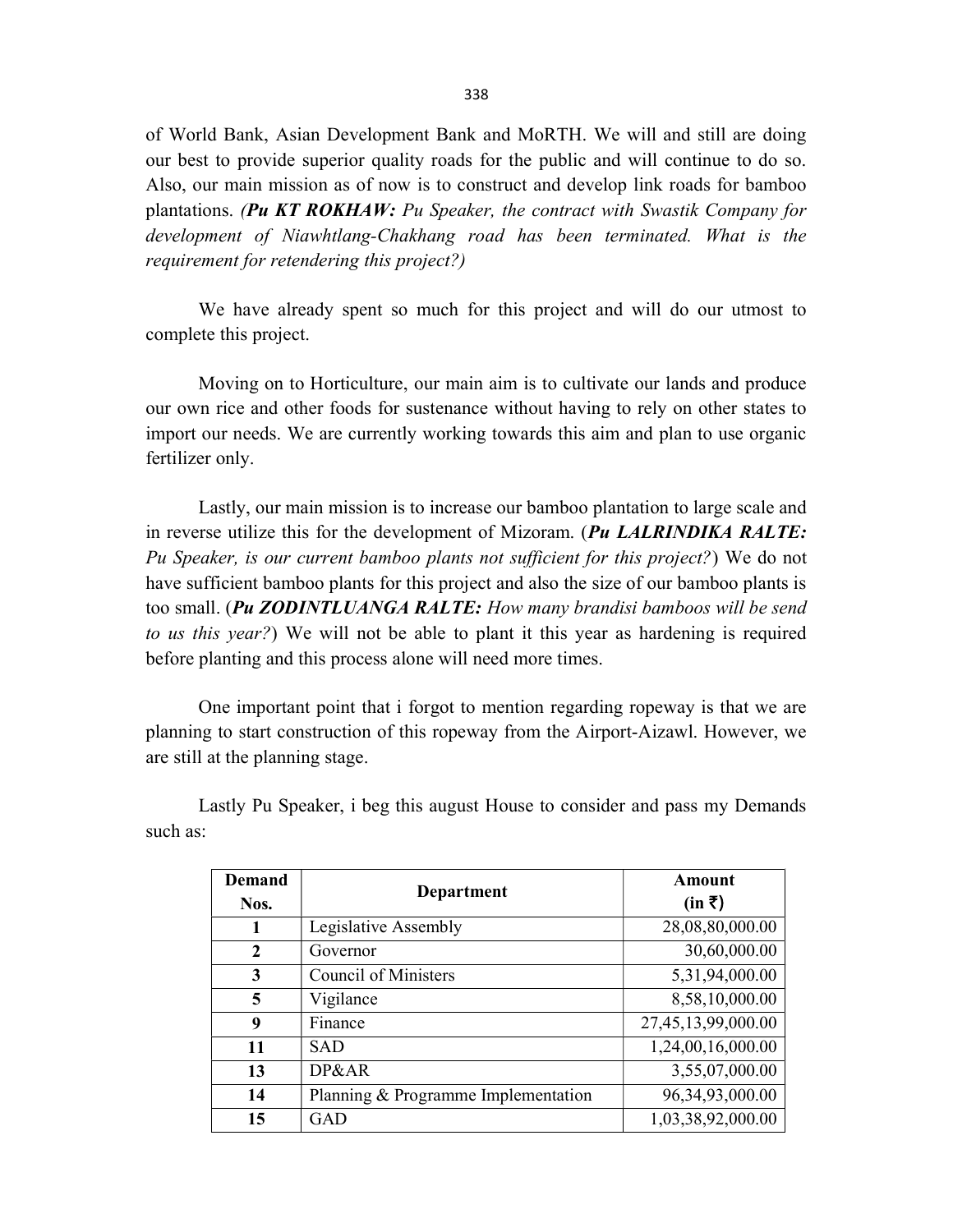| 25 | <b>PHE</b>   | 2,53,03,27,000.00  |
|----|--------------|--------------------|
| 32 | Horticulture | 84,14,98,000.00    |
| 45 | <b>PWD</b>   | 5,97,49,83,000.00  |
| 46 | UD&PA        | 3,76,84,00,000.00  |
|    | <b>TOTAL</b> | 44,26,24,59,000.00 |

# SPEAKER : Our hon. Chief Minister has appealed to this House

to pass his demands such as:

| <b>Demand</b><br>Nos. | Department                          | <b>Amount</b><br>$(in \bar{z})$ |
|-----------------------|-------------------------------------|---------------------------------|
| 1                     | Legislative Assembly                | 28,08,80,000.00                 |
| $\mathbf{2}$          | Governor                            | 30,60,000.00                    |
| 3                     | Council of Ministers                | 5,31,94,000.00                  |
| 5                     | Vigilance                           | 8,58,10,000.00                  |
| 9                     | Finance                             | 27,45,13,99,000.00              |
| 11                    | <b>SAD</b>                          | 1,24,00,16,000.00               |
| 13                    | DP&AR                               | 3,55,07,000.00                  |
| 14                    | Planning & Programme Implementation | 96,34,93,000.00                 |
| 15                    | <b>GAD</b>                          | 1,03,38,92,000.00               |
| 25                    | <b>PHE</b>                          | 2,53,03,27,000.00               |
| 32                    | Horticulture                        | 84,14,98,000.00                 |
| 45                    | <b>PWD</b>                          | 5,97,49,83,000.00               |
| 46                    | UD&PA                               | 3,76,84,00,000.00               |
|                       | <b>TOTAL</b>                        | 44,26,24,59,000.00              |

 All those in favour, say, 'Agree'. (MEMBERS: Agree). This House has unanimously passed the demands presented by the hon. Chief Minister, Pu Zoramthanga.

PU ZORAMTHANGA, CHIEF MINISTER: Pu Speaker, thank you. SPEAKER : We have one important Legislative Business remaining. Let us now invite our hon. Chief Minister, Pu Zoramthanga to ask this House to introduce the Bill.

PU ZORAMTHANGA, CHIEF MINISTER: Pu Speaker, with your permission and of the House, i ask the permission of the House to introduce "The Mizoram Appropriation (No.4) Bill, 2019".

SPEAKER : The hon. Chief Minister has asked this House to introduce his Bill, do we all agree? (MEMBERS: Agree). Let us invite our hon. Chief Minister to introduce his Bill.